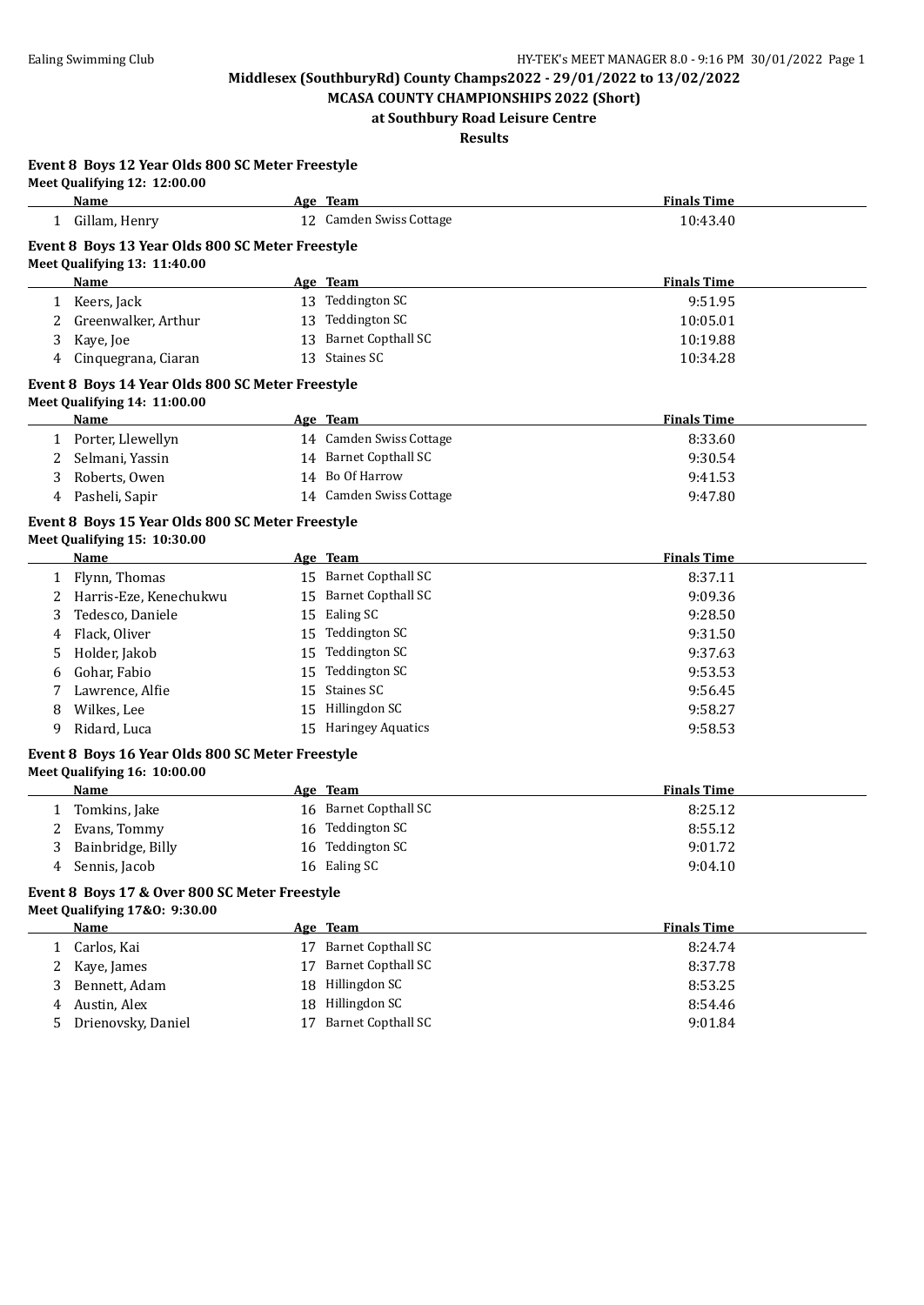**MCASA COUNTY CHAMPIONSHIPS 2022 (Short) at Southbury Road Leisure Centre**

**Results**

|               | Event 9 Girls 12 Year Olds 1500 SC Meter Freestyle<br>Meet Qualifying 12: 22:30.00                |                         |                    |                    |  |
|---------------|---------------------------------------------------------------------------------------------------|-------------------------|--------------------|--------------------|--|
|               | Name                                                                                              | Age Team                |                    | <b>Finals Time</b> |  |
|               | 1 Paisley, Delilah                                                                                | 12 Teddington SC        |                    | 20:38.38           |  |
|               | Event 9 Girls 13 Year Olds 1500 SC Meter Freestyle<br>Meet Qualifying 13: 21:30.00                |                         |                    |                    |  |
|               | Name                                                                                              | Age Team                |                    | <b>Finals Time</b> |  |
|               | 1 Thanassoulas, Isabella                                                                          | 13 Camden Swiss Cottage |                    | 19:07.97           |  |
|               | Event 9 Girls 14 Year Olds 1500 SC Meter Freestyle<br>Meet Qualifying 14: 21:00.00                |                         |                    |                    |  |
|               | Name                                                                                              | Age Team                |                    | <b>Finals Time</b> |  |
|               | 1 Guimond-Beetham, Ines                                                                           | 14 Camden Swiss Cottage |                    | 18:02.47           |  |
| 2             | Chadwick, Phoebe                                                                                  | 14 Teddington SC        |                    | 18:48.46           |  |
| 3             | Carlos, Isabelle                                                                                  | 14 Barnet Copthall SC   |                    | 18:54.69           |  |
| 4             | Stone, Issy                                                                                       | 14 Hillingdon SC        |                    | 19:25.95           |  |
|               | Event 9 Girls 15 Year Olds 1500 SC Meter Freestyle<br>Meet Qualifying 15: 20:15.00                |                         |                    |                    |  |
|               | Name                                                                                              | Age Team                |                    | <b>Finals Time</b> |  |
|               | 1 Down, Alexandra                                                                                 | 15 HounslowJets         |                    | 19:15.79           |  |
|               | 2 Enright, Holly                                                                                  | 15 Hillingdon SC        |                    | 19:27.80           |  |
|               | 3 Rogers, Anabel                                                                                  | 15 Teddington SC        |                    | 20:26.66           |  |
|               | Event 9 Girls 16 Year Olds 1500 SC Meter Freestyle<br>Meet Qualifying 16: 19:45.00<br><b>Name</b> | Age Team                |                    | <b>Finals Time</b> |  |
|               | 1 Bernholt, Tsala                                                                                 | 16 Barnet Copthall SC   |                    | 17:11.90           |  |
|               | 2 De Jager, Tara                                                                                  | 16 Hillingdon SC        |                    | 18:41.85           |  |
| 3             | Mcclune, Elizabeth                                                                                | 16 Staines SC           |                    | 19:51.74           |  |
|               | Event 9 Girls 17 & Over 1500 SC Meter Freestyle                                                   |                         |                    |                    |  |
|               | Meet Qualifying 17&0: 19:30.00                                                                    |                         |                    |                    |  |
|               | Name                                                                                              | Age Team                |                    | <b>Finals Time</b> |  |
|               | 1 Britton, Phyllida                                                                               | 25 Ealing SC            |                    | 17:14.16           |  |
| 2             | Arundale, Jessica                                                                                 | 17 Barnet Copthall SC   |                    | 17:17.21           |  |
| 3             | Chadwick, Isobel                                                                                  | 18 Barnet Copthall SC   |                    | 17:55.30           |  |
| 4             | Mcgrath, Edie                                                                                     | 17 Hackney Aquatics     |                    | 19:09.88           |  |
| 5             | Jones, Rosie                                                                                      | 17 Staines SC           |                    | 19:15.36           |  |
| 6             | Pepperday, Rose                                                                                   | 21 Haringey Aquatics    |                    | 20:24.83           |  |
|               | Event 10 Boys 10-11 50 SC Meter Breaststroke<br>Meet Qualifying 10-11: 50.00                      |                         |                    |                    |  |
|               | Name                                                                                              | Age Team                | <b>Prelim Time</b> | <b>Finals Time</b> |  |
| <b>Finals</b> |                                                                                                   |                         |                    |                    |  |
|               | 1 Beletski, Alex                                                                                  | 11 Enfield Swim Squad   | 43.47              | 43.32              |  |
| 2             | Ares, Michael                                                                                     | 11 Chelsea&West         | 43.38              | 43.46              |  |
| 3             | Venuti, Nicolas                                                                                   | 11 Chelsea&West         | 43.86              | 44.08              |  |
| 4             | Szczygiel, Alexander                                                                              | 11 Haringey Aquatics    | 44.86              | 44.65              |  |
| 5             | Herman, Jameson                                                                                   | 10 Barnet Copthall SC   | 45.23              | 44.86              |  |
| 6             | Butorac, Zoran                                                                                    | 11 Barnet Copthall SC   | 46.14              | 45.25              |  |
| 7             | Eler, Kaplan                                                                                      | 11 Chelsea&West         | 46.41              | 45.97              |  |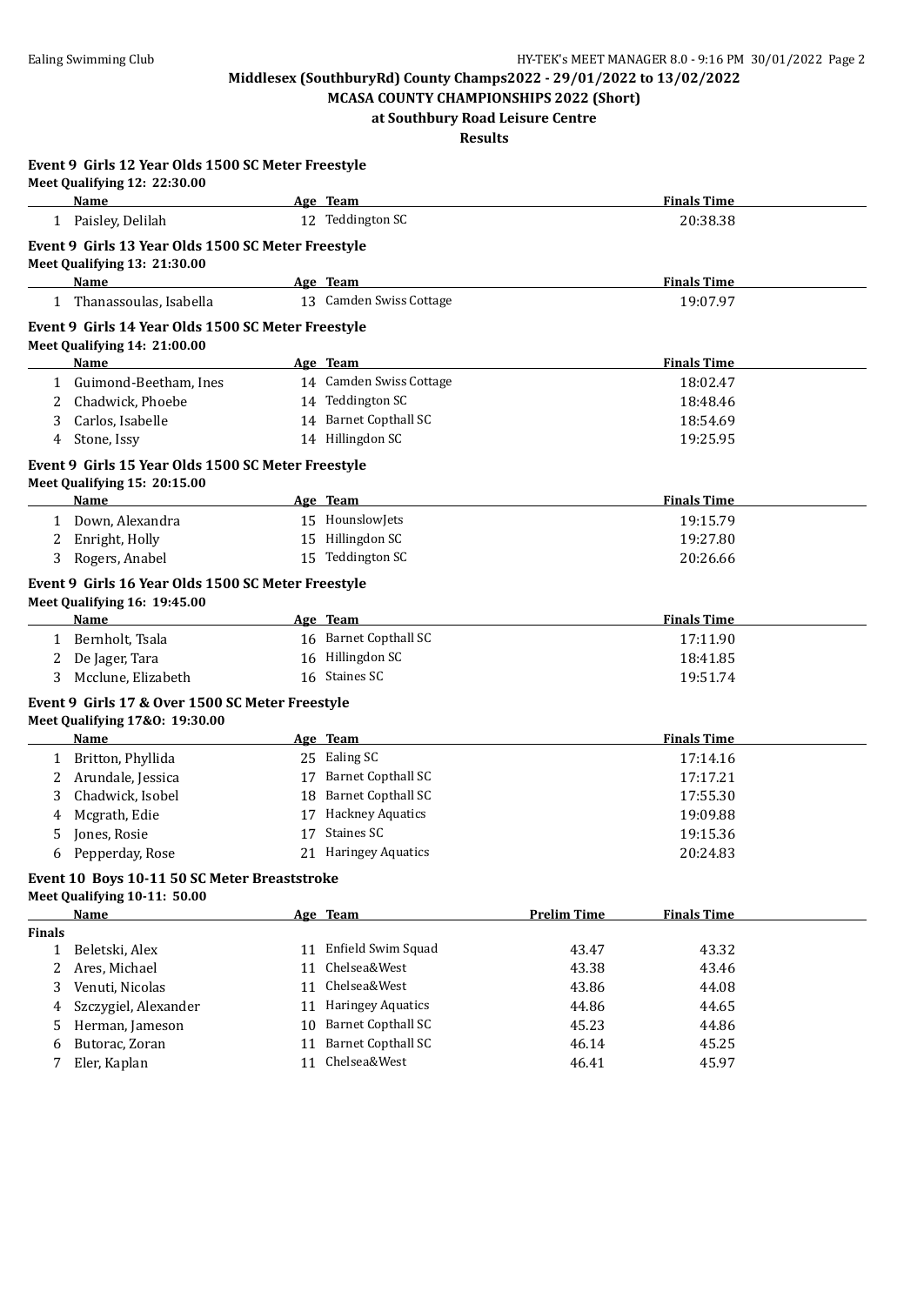**Finals ... (Event 10 Boys 10-11 50 SC Meter Breaststroke)**

### **Middlesex (SouthburyRd) County Champs2022 - 29/01/2022 to 13/02/2022**

**MCASA COUNTY CHAMPIONSHIPS 2022 (Short) at Southbury Road Leisure Centre**

#### **Results**

### **Age Team Prelim Time Finals Time** --- Mathers, Finn 11 Camden Swiss Cottage 46.29 DQ 44.93 7.6 Did not touch at turn or finish with both hands, or touch not simultaneous or hands no **Event 10 Boys 10-11 50 SC Meter Breaststroke Meet Qualifying 10-11: 50.00 Name Age Team Seed Time Prelim Time Preliminaries** 1 Ares, Michael 11 Chelsea&West 11 Ares, Michael 43.38 q 2 Beletski, Alex 11 Enfield Swim Squad 43.47 q 3 Venuti, Nicolas 11 Chelsea&West 43.86 q 4 Szczygiel, Alexander 11 Haringey Aquatics 44.86 q 5 Herman, Jameson 10 Barnet Copthall SC 45.23 q 6 Butorac, Zoran 11 Barnet Copthall SC 46.14 q 7 Mathers, Finn 11 Camden Swiss Cottage 46.29 q 8 Eler, Kaplan 11 Chelsea&West 46.41 q 9 Rodgers, Nicholas 11 Ealing SC 46.42 10 Yeow, Charlie 26.73 11 Thanassoulas, Alexander 11 Camden Swiss Cottage 47.12 12 Cox, Lewis 28.16 and 28.16 and 28.16 and 28.16 and 28.16 and 28.16 and 28.16 and 28.16 and 28.16 and 28.16 and 28.16 and 28.16 and 28.16 and 28.16 and 28.16 and 28.16 and 28.16 and 28.16 and 28.16 and 28.16 and 28.16 an 13 Hernandez Taylor, Boaz 11 Hackney Aquatics 50.07 14 Weaver, Zak 50.75 --- Lawrence, Daniel 10 Staines SC 10 Staines SC 10 DQ 45.10 4.4 Start before starting signal 20 Zuliani, Edward 2008 10 Camden Swiss Cottage 2008 10 Camden Swiss Cottage 2008 10 NS --- Nicorici, Alex 10 Camden Swiss Cottage NS **Event 10 Boys 12 Year Olds 50 SC Meter Breaststroke Meet Qualifying 12: 47.50 Age Team Prelim Time Finals Time Finals** 1 Vermaat, Marty 12 Camden Swiss Cottage 38.34 38.30 2 Podurgiel, Benjamin 12 Chelsea&West 39.47 39.24 3 Miskiewicz, Patrick 12 Hackney Aquatics 39.75 39.73 4 Pryce-Jones, Luke 12 Chelsea&West 40.75 41.06 5 Kaemmerer, Konstantin 12 Chelsea&West 41.73 41.36 6 Panna, Daniel 12 Brompton SC 42.20 41.95 7 Bhatia, Advay 12 Hillingdon SC 41.95 42.03 8 Calver, Sebastian 12 Anaconda SC 41.34 42.94 **Event 10 Boys 12 Year Olds 50 SC Meter Breaststroke Meet Qualifying 12: 47.50 Name Age Team Seed Time Prelim Time Preliminaries** 1 Vermaat, Marty 12 Camden Swiss Cottage 38.34 q 2 Podurgiel, Benjamin 12 Chelsea&West 39.47 q 3 Miskiewicz, Patrick 12 Hackney Aquatics 39.75 q 4 Pryce-Jones, Luke 12 Chelsea&West 40.75 q 5 Calver, Sebastian 12 Anaconda SC 41.34 q 6 Kaemmerer, Konstantin 12 Chelsea&West 41.73 q 7 Bhatia, Advay 12 Hillingdon SC 41.95 q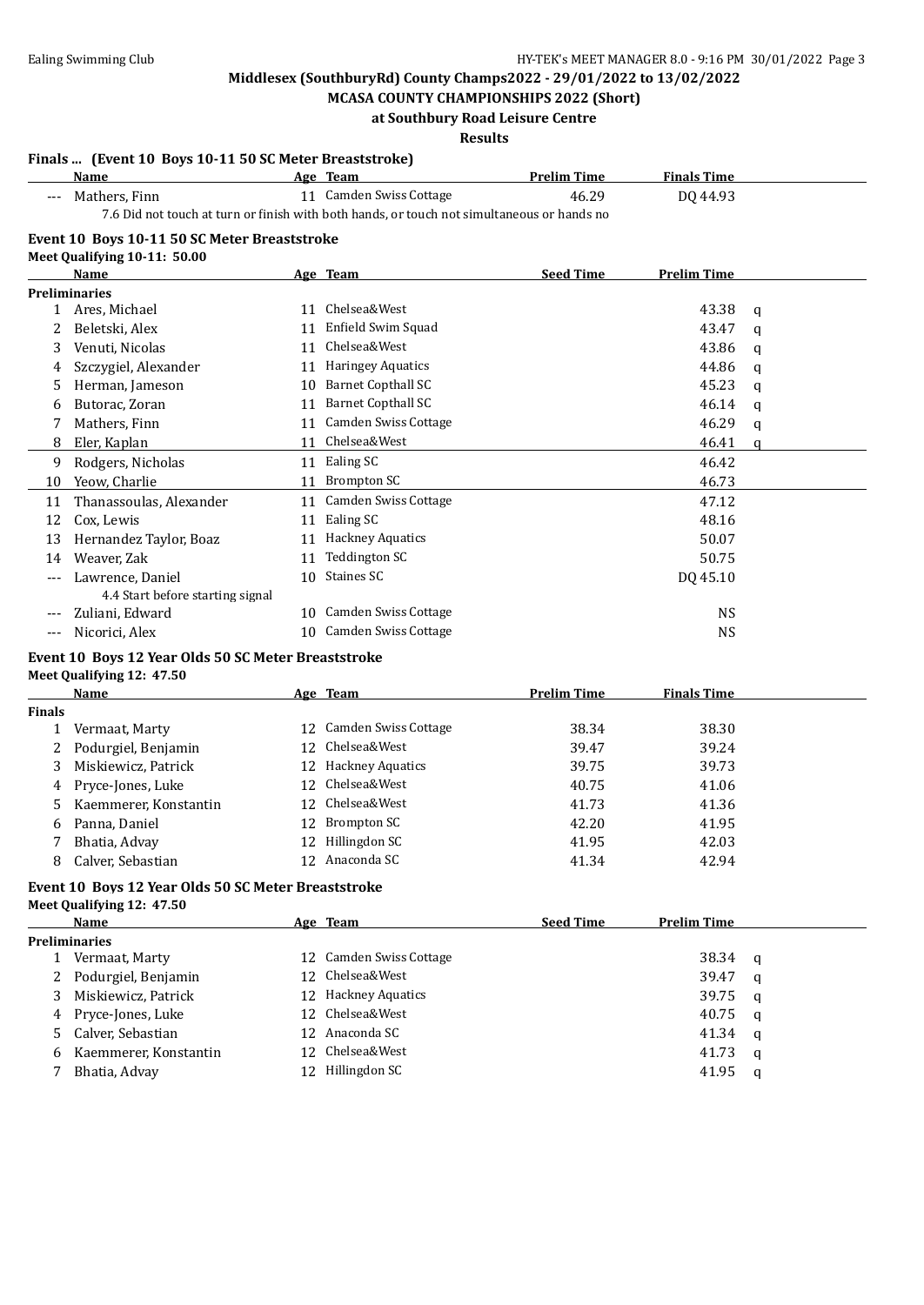**MCASA COUNTY CHAMPIONSHIPS 2022 (Short) at Southbury Road Leisure Centre**

**Results**

### **Preliminaries ... (Event 10 Boys 12 Year Olds 50 SC Meter Breaststroke)**

|       | Name               |    | Age Team                                                                                            | <b>Seed Time</b> | <b>Prelim Time</b> |   |
|-------|--------------------|----|-----------------------------------------------------------------------------------------------------|------------------|--------------------|---|
| 8     | Panna, Daniel      |    | 12 Brompton SC                                                                                      |                  | 42.20              | a |
| 9     | Minerva, Lorenzo   | 12 | Chelsea&West                                                                                        |                  | 42.44              |   |
| 10    | Wun, Vincent       | 12 | Camden Swiss Cottage                                                                                |                  | 42.59              |   |
| 11    | Amdor, Felix       | 12 | Broomfield Park                                                                                     |                  | 42.77              |   |
| 12    | Frainer-Law, Leon  |    | 12 Ealing SC                                                                                        |                  | 43.36              |   |
| 13    | Weerasinghe, Seth  | 12 | Barnet Copthall SC                                                                                  |                  | 43.68              |   |
| 14    | Mahoney, Nico      | 12 | Brompton SC                                                                                         |                  | 43.99              |   |
| 15    | Redford, Jack      | 12 | Barnet Copthall SC/Camden SC                                                                        |                  | 44.42              |   |
| 16    | Kwok, Ryan         |    | 12 Ealing SC                                                                                        |                  | 44.60              |   |
| 17    | Finch, Ollie       | 12 | Camden Swiss Cottage                                                                                |                  | 44.72              |   |
| 18    | Gorin-Delmas, Elie |    | 12 Camden Swiss Cottage                                                                             |                  | 45.26              |   |
| 19    | Huynh, Matthew     |    | 12 Camden Swiss Cottage                                                                             |                  | 45.59              |   |
| 20    | Malik, Ro          | 12 | Brompton SC                                                                                         |                  | 46.04              |   |
| 21    | Oyama, George      | 12 | Chelsea&West                                                                                        |                  | 46.68              |   |
| 22    | Gillam, Henry      |    | 12 Camden Swiss Cottage                                                                             |                  | 47.56              |   |
| $---$ | Barker, Will       |    | 12 Hackney Aquatics                                                                                 |                  | DO 44.94           |   |
|       |                    |    | 로 A Did schliessels en noos en Collebough begin besche en nooids sen einschen eine en beschen de se |                  |                    |   |

7.6 Did not touch at turn or finish with both hands, or touch not simultaneous or hands no

#### **Event 10 Boys 13 Year Olds 50 SC Meter Breaststroke Meet Qualifying 13: 44.36**

|               | <b>Name</b>           |     | Age Team                    | Prelim Time | <b>Finals Time</b> |
|---------------|-----------------------|-----|-----------------------------|-------------|--------------------|
| <b>Finals</b> |                       |     |                             |             |                    |
|               | 1 Chirita, Josh       | 13. | Hillingdon SC               | 33.99       | 33.99              |
|               | 2 Greenwalker, Arthur | 13  | Teddington SC               | 35.66       | 35.21              |
|               | 3 Biss, Leon          | 13. | <b>Camden Swiss Cottage</b> | 35.71       | 35.64              |
|               | 4 Birlouez-Lee, Edgar | 13  | Ealing SC                   | 36.02       | 35.76              |
|               | 5 Gould, Victor       | 13- | Camden Swiss Cottage        | 36.70       | 35.81              |
| 6             | Awan, Rayan           | 13  | Enfield Swim Squad          | 36.34       | 35.87              |
|               | Lyttle, Sebastian     | 13. | Anaconda SC                 | 37.54       | 37.59              |
| 8             | Jeffers, Liam         |     | Teddington SC               | 37.53       | 37.71              |

#### **Event 10 Boys 13 Year Olds 50 SC Meter Breaststroke Meet Qualifying 13: 44.36**

|    | Name                      |    | Age Team                  | <b>Seed Time</b> | <b>Prelim Time</b> |   |
|----|---------------------------|----|---------------------------|------------------|--------------------|---|
|    | Preliminaries             |    |                           |                  |                    |   |
|    | Chirita, Josh             | 13 | Hillingdon SC             |                  | 33.99              | a |
|    | Greenwalker, Arthur       | 13 | Teddington SC             |                  | 35.66              | a |
| 3  | Biss, Leon                | 13 | Camden Swiss Cottage      |                  | 35.71              | a |
| 4  | Birlouez-Lee, Edgar       | 13 | Ealing SC                 |                  | 36.02              | a |
| 5. | Awan, Rayan               | 13 | Enfield Swim Squad        |                  | 36.34              | a |
| 6  | Gould, Victor             | 13 | Camden Swiss Cottage      |                  | 36.70              | a |
|    | Jeffers, Liam             | 13 | Teddington SC             |                  | 37.53              | q |
| 8  | Lyttle, Sebastian         | 13 | Anaconda SC               |                  | 37.54              | a |
| 9  | Jazebi, Daniel            | 13 | Chelsea&West              |                  | 38.15              |   |
| 10 | Hall, Samuel              | 13 | Teddington SC             |                  | 38.81              |   |
| 11 | Keers, Jack               | 13 | Teddington SC             |                  | 39.66              |   |
| 12 | Krol, Mateusz             | 13 | Chelsea&West              |                  | 40.15              |   |
| 13 | Berat, Ardior             | 13 | Enfield Swim Squad        |                  | 40.39              |   |
| 14 | Carreiras-Rebelo, Gabriel | 13 | <b>Barnet Copthall SC</b> |                  | 40.72              |   |
|    |                           |    |                           |                  |                    |   |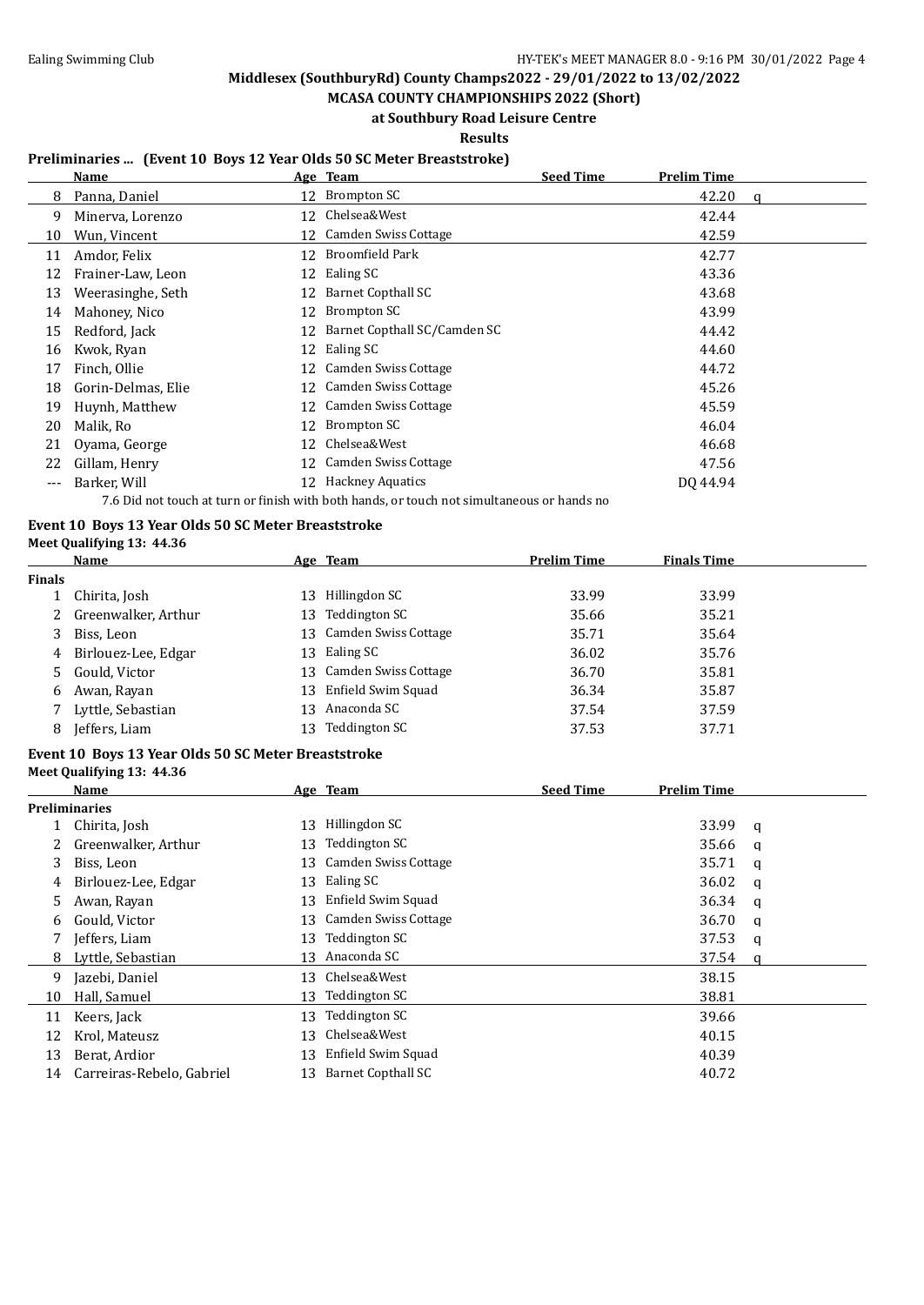**MCASA COUNTY CHAMPIONSHIPS 2022 (Short) at Southbury Road Leisure Centre**

**Results**

### **Preliminaries ... (Event 10 Boys 13 Year Olds 50 SC Meter Breaststroke)**

|       | Name                             |    | Age Team             | <b>Seed Time</b> | <b>Prelim Time</b> |
|-------|----------------------------------|----|----------------------|------------------|--------------------|
| 15    | Tatanov, Zdravko                 | 13 | Enfield Swim Squad   |                  | 41.38              |
| 16    | Alvarado, Sam                    | 13 | Camden Swiss Cottage |                  | 41.44              |
| 17    | Hurdoval, Renesh                 | 13 | Enfield Swim Squad   |                  | 41.46              |
| 18    | Danilet, Victor Vasile           | 13 | Barnet Copthall SC   |                  | 41.81              |
| 19    | Chun Yin, Lincoln                | 13 | Hillingdon SC        |                  | 41.93              |
| 20    | Schwimmer, Alex                  | 13 | Brompton SC          |                  | 42.13              |
| 21    | Gholami, Jason                   | 13 | Camden Swiss Cottage |                  | 42.42              |
| 22    | Carstairs, Adam                  | 13 | Bo Of Harrow         |                  | 42.97              |
| 23    | Tang, Alfred Loktin              | 13 | HounslowJets         |                  | 43.20              |
| 24    | Bearelly, Ravi                   | 13 | Chelsea&West         |                  | 43.24              |
| $---$ | Knight, Luke                     | 13 | Brompton SC          |                  | DO 38.94           |
|       | 4.4 Start before starting signal |    |                      |                  |                    |
|       | Triki, Anas                      | 13 | Brompton SC          |                  | NS                 |

#### **Event 10 Boys 14 Year Olds 50 SC Meter Breaststroke**

**Meet Qualifying 14: 41.50**

|               | Name                | Age Team                     | <b>Prelim Time</b> | <b>Finals Time</b> |  |
|---------------|---------------------|------------------------------|--------------------|--------------------|--|
| <b>Finals</b> |                     |                              |                    |                    |  |
|               | Robinson, Edward    | 14 Chelsea&West              | 32.61              | 32.58              |  |
|               | 2 Porter, Llewellyn | 14 Camden Swiss Cottage      | 32.93              | 32.98              |  |
| 3             | Streltsov, Daniel   | 14 Natare W Lon/Chelsea&West | 35.13              | 35.14              |  |
| 4             | Beran, Crosby       | 14 Hillingdon SC             | 36.28              | 35.48              |  |
| 5             | Danylenko, Dima     | 14 Chelsea&West              | 35.81              | 36.03              |  |
| 6             | Pasheli, Sapir      | 14 Camden Swiss Cottage      | 36.92              | 36.47              |  |
|               | Kimaro, David       | 14 Hackney Aquatics          | 36.62              | 36.48              |  |
| 8             | Mathews, Joseph     | 14 Brompton SC               | 36.82              | 37.08              |  |

### **Event 10 Boys 14 Year Olds 50 SC Meter Breaststroke**

**Meet Qualifying 14: 41.50**

|    | <b>Name</b>           |    | Age Team                     | <b>Seed Time</b> | Prelim Time |   |
|----|-----------------------|----|------------------------------|------------------|-------------|---|
|    | <b>Preliminaries</b>  |    |                              |                  |             |   |
|    | Robinson, Edward      | 14 | Chelsea&West                 |                  | 32.61       | a |
|    | Porter, Llewellyn     |    | 14 Camden Swiss Cottage      |                  | 32.93       | q |
| 3  | Streltsov, Daniel     |    | 14 Natare W Lon/Chelsea&West |                  | 35.13       | q |
| 4  | Danylenko, Dima       | 14 | Chelsea&West                 |                  | 35.81       | q |
| 5  | Beran, Crosby         |    | 14 Hillingdon SC             |                  | 36.28       | q |
| 6  | Kimaro, David         | 14 | <b>Hackney Aquatics</b>      |                  | 36.62       | a |
| 7  | Mathews, Joseph       | 14 | Brompton SC                  |                  | 36.82       | a |
| 8  | Pasheli, Sapir        | 14 | Camden Swiss Cottage         |                  | 36.92       | a |
| 9  | Roberts, Thomas       | 14 | <b>Hackney Aquatics</b>      |                  | 37.06       |   |
| 10 | Mrotzek, Aidan        | 14 | Broomfield Park              |                  | 37.18       |   |
| 11 | Metzgen, Daniel       |    | 14 Brompton SC               |                  | 37.82       |   |
| 12 | Orrock, Sam           | 14 | Teddington SC                |                  | 38.34       |   |
| 13 | Fabbrani-Fearon, Luca | 14 | <b>Haringey Aquatics</b>     |                  | 38.52       |   |
| 14 | Das, Arun             | 14 | Chelsea&West                 |                  | 38.78       |   |
| 15 | Lawrie, Jack          | 14 | Enfield Swim Squad           |                  | 39.26       |   |
| 16 | Preston, Christopher  | 14 | Brompton SC                  |                  | 39.50       |   |
| 17 | Eler, Aslan           | 14 | Chelsea&West                 |                  | 40.27       |   |
| 18 | Lui, Maxwell          | 14 | Chelsea&West                 |                  | 40.31       |   |
|    |                       |    |                              |                  |             |   |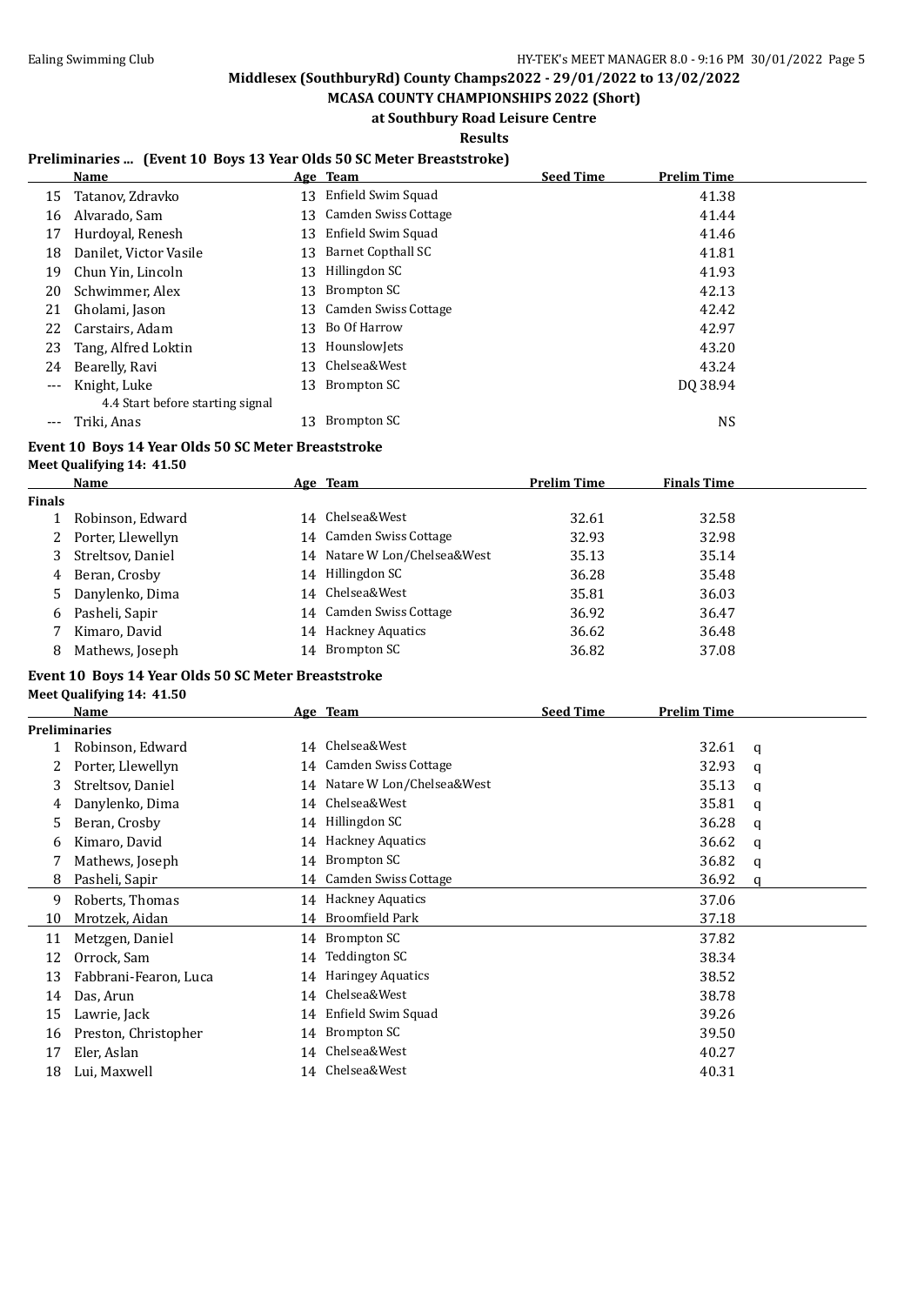**MCASA COUNTY CHAMPIONSHIPS 2022 (Short) at Southbury Road Leisure Centre**

**Results**

### **Preliminaries ... (Event 10 Boys 14 Year Olds 50 SC Meter Breaststroke)**

|     | Name                 | Age | Team                | <b>Seed Time</b> | <b>Prelim Time</b> |
|-----|----------------------|-----|---------------------|------------------|--------------------|
| 19. | Duckworth, Asher     |     | 14 Hackney Aquatics |                  | 40.84              |
| 20  | Gill, Nikita         |     | 14 Chelsea&West     |                  | 41.10              |
|     | 21 Dhandapani, Inian |     | 14 Ealing SC        |                  | 41.11              |
|     | 22 Bowden, Jake      |     | 14 Ealing SC        |                  | 41.13              |
| 23  | Jervis, Matthew      |     | 14 Ealing SC        |                  | 41.55              |

### **Event 10 Boys 15 Year Olds 50 SC Meter Breaststroke**

**Meet Qualifying 15: 39.14**

|        | Name               |    | Age Team                | <b>Prelim Time</b> | <b>Finals Time</b> |  |
|--------|--------------------|----|-------------------------|--------------------|--------------------|--|
| Finals |                    |    |                         |                    |                    |  |
|        | Mahon, Alexander   |    | 15 Anaconda SC          | 33.63              | 33.18              |  |
| 2      | Biggs, Lincoln     | 15 | Hillingdon SC           | 34.76              | 34.30              |  |
|        | 3 Safonov, Greg    |    | 15 Staines SC           | 35.63              | 35.38              |  |
|        | 4 Bradburn, Rory   |    | 15 Teddington SC        | 35.37              | 35.59              |  |
|        | 5 Ridard, Luca     |    | 15 Haringey Aquatics    | 35.69              | 35.62              |  |
| 6.     | Mackintosh, Gustav |    | 15 Chelsea&West         | 35.61              | 35.65              |  |
|        | Miceta, Damian     |    | 15 Camden Swiss Cottage | 35.77              | 35.67              |  |
| 8      | Gohar, Fabio       |    | 15 Teddington SC        | 35.77              | 35.68              |  |

#### **Event 10 Boys 15 Year Olds 50 SC Meter Breaststroke Meet Qualifying 15: 39.14**

|       | <b>Name</b>           |    | Age Team                    | <b>Seed Time</b> | <b>Prelim Time</b> |   |
|-------|-----------------------|----|-----------------------------|------------------|--------------------|---|
|       | <b>Preliminaries</b>  |    |                             |                  |                    |   |
|       | Mahon, Alexander      | 15 | Anaconda SC                 |                  | 33.63              | q |
|       | Biggs, Lincoln        | 15 | Hillingdon SC               |                  | 34.76              | q |
| 3     | Bradburn, Rory        | 15 | Teddington SC               |                  | 35.37              | a |
| 4     | Mackintosh, Gustav    | 15 | Chelsea&West                |                  | 35.61              | q |
| 5     | Safonov, Greg         | 15 | Staines SC                  |                  | 35.63              | a |
| 6     | Ridard, Luca          | 15 | Haringey Aquatics           |                  | 35.69              | q |
| $*7$  | Miceta, Damian        | 15 | <b>Camden Swiss Cottage</b> |                  | 35.77              | a |
| $*7$  | Gohar, Fabio          | 15 | Teddington SC               |                  | 35.77              | a |
| 9     | Cory-Wright, Arthur   | 15 | <b>Camden Swiss Cottage</b> |                  | 35.80              |   |
| 10    | Dragicevic, Alexander | 15 | L B Hounslow                |                  | 35.83              |   |
| 11    | May, Andrew           | 15 | Hillingdon SC               |                  | 35.92              |   |
| 12    | Odong, Saint          | 15 | <b>Brompton SC</b>          |                  | 36.11              |   |
| 13    | Kadlubowski, Daniel   | 15 | Staines SC                  |                  | 36.30              |   |
| 14    | Nnaji, Angelo         | 15 | Hillingdon SC               |                  | 36.45              |   |
| 15    | Gorelik, Lev          | 15 | <b>Camden Swiss Cottage</b> |                  | 36.55              |   |
| 16    | Draganov, Dimi        | 15 | Chelsea&West                |                  | 36.74              |   |
| 17    | Otulak, Dawid         | 15 | Bo Of Harrow                |                  | 37.47              |   |
| 18    | Dubey, Akash          | 15 | Hillingdon SC               |                  | 37.60              |   |
| 19    | Miskiewicz, Mateusz   | 15 | <b>Hackney Aquatics</b>     |                  | 38.47              |   |
| 20    | Barrios, Joshua       | 15 | Bo Of Harrow                |                  | 39.05              |   |
| 21    | Gilpin, Ben           | 15 | Anaconda SC                 |                  | 40.55              |   |
| $---$ | Saito-Figueira, Nino  | 15 | <b>Hackney Aquatics</b>     |                  | DQ 34.83           |   |

4.4 Start before starting signal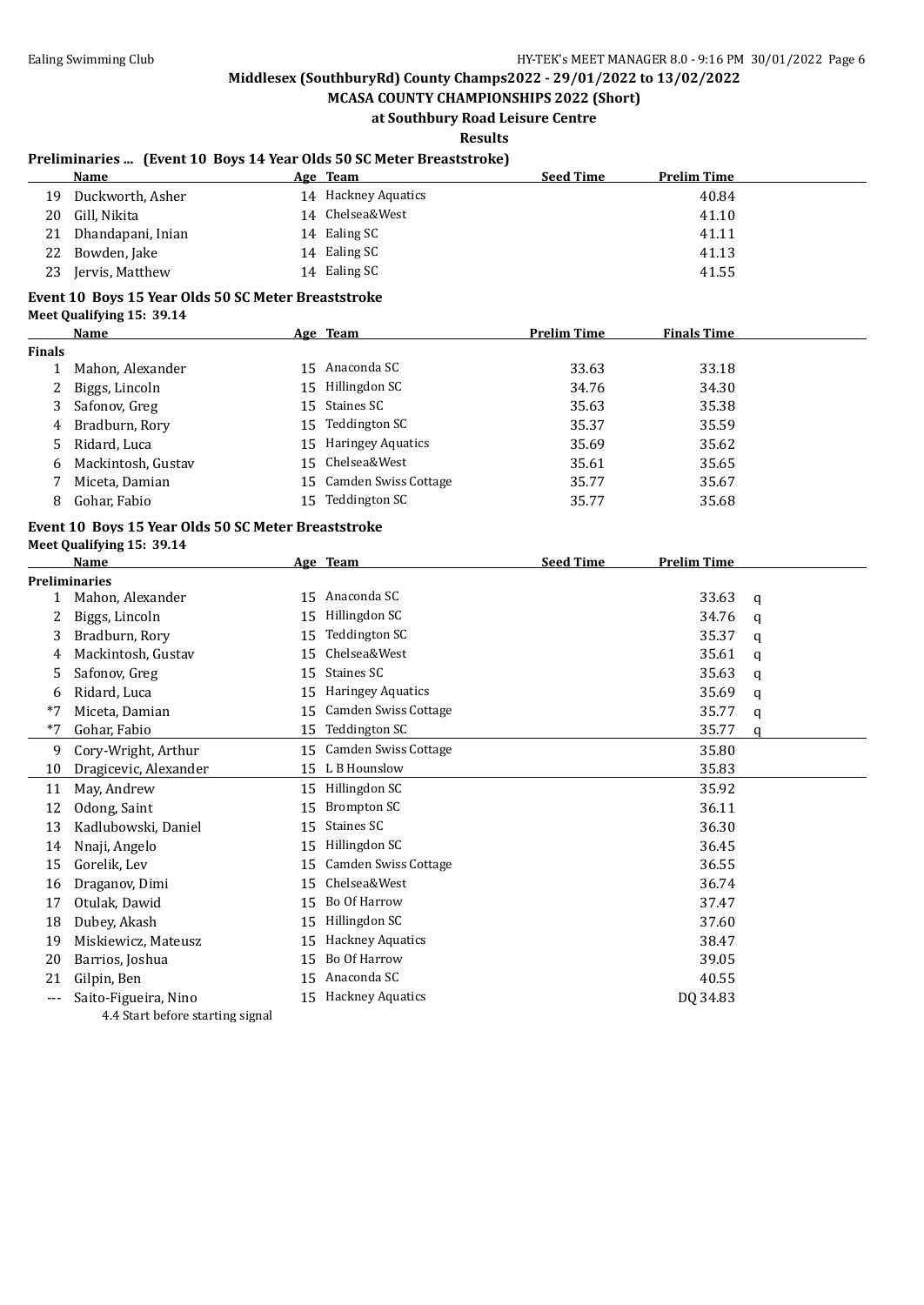**MCASA COUNTY CHAMPIONSHIPS 2022 (Short) at Southbury Road Leisure Centre**

**Results**

#### **Event 10 Boys 16 Year Olds 50 SC Meter Breaststroke Meet Qualifying 16: 37.00**

|               | Name                    |    | Age Team              | <b>Prelim Time</b> | <b>Finals Time</b> |  |
|---------------|-------------------------|----|-----------------------|--------------------|--------------------|--|
| <b>Finals</b> |                         |    |                       |                    |                    |  |
|               | Wong, Adam              | 16 | Chelsea&West          | 30.30              | 30.50              |  |
|               | 2 Finch, Nick           |    | 16 Chelsea&West       | 30.68              | 30.54              |  |
| 3             | Reder, Gabriel          |    | 16 L B Hounslow       | 33.17              | 32.64              |  |
| 4             | Obeng, Godfrey          |    | 16 Enfield Swim Squad | 34.20              | 33.66              |  |
| 5             | Dawson, Lewis           | 16 | Enfield Swim Squad    | 33.95              | 34.09              |  |
| 6             | Remington, Alastair     |    | 16 Ealing SC          | 34.86              | 34.61              |  |
|               | Selwyn, Alec            |    | 16 Anaconda SC        | 35.35              | 35.46              |  |
| 8             | Napolitano, Elijah-Blue |    | 16 Anaconda SC        | 35.52              | 35.52              |  |

### **Event 10 Boys 16 Year Olds 50 SC Meter Breaststroke**

| Meet Qualifying 16: 37.00 |  |
|---------------------------|--|
| $N = 0$                   |  |

|     | Name                    | Age Team                | <b>Seed Time</b> | <b>Prelim Time</b> |   |
|-----|-------------------------|-------------------------|------------------|--------------------|---|
|     | <b>Preliminaries</b>    |                         |                  |                    |   |
|     | Wong, Adam              | 16 Chelsea&West         |                  | 30.30              | a |
|     | Finch, Nick             | 16 Chelsea&West         |                  | 30.68              | q |
| 3   | Sesson-Farre, Nicolas   | 16 Chelsea&West         |                  | 31.91              | a |
| 4   | Reder, Gabriel          | 16 L B Hounslow         |                  | 33.17              | a |
| 5.  | Dawson, Lewis           | 16 Enfield Swim Squad   |                  | 33.95              | q |
| 6   | Obeng, Godfrey          | 16 Enfield Swim Squad   |                  | 34.20              | q |
|     | Remington, Alastair     | 16 Ealing SC            |                  | 34.86              | a |
| 8   | Selwyn, Alec            | 16 Anaconda SC          |                  | 35.35              | a |
| 9   | Napolitano, Elijah-Blue | 16 Anaconda SC          |                  | 35.52              |   |
| 10  | Rayment, Adam           | 16 Hillingdon SC        |                  | 35.66              |   |
| 11  | Nowak, Filip            | 16 L B Hounslow         |                  | 36.27              |   |
| 12  | Bhonsle, Gabriel        | 16 Haringey Aquatics    |                  | 37.04              |   |
| 13  | Thomas, Taran           | 16 Anaconda SC          |                  | 37.87              |   |
| --- | Kole, Dele              | 16 Camden Swiss Cottage |                  | <b>NS</b>          |   |

#### **Event 10 Boys 17 & Over 50 SC Meter Breaststroke Meet Qualifying 17&O: 35.00**

|               | Name                                                                            |    | Age Team                    | <b>Prelim Time</b> | <b>Finals Time</b> |   |
|---------------|---------------------------------------------------------------------------------|----|-----------------------------|--------------------|--------------------|---|
| <b>Finals</b> |                                                                                 |    |                             |                    |                    |   |
|               | Gerber, Yaron                                                                   |    | 24 Ealing SC                | 29.47              | 29.63              |   |
|               | Zawada, Isaac                                                                   | 17 | Teddington SC               | 31.70              | 30.70              |   |
| 3             | Quiddington, Harvey                                                             | 18 | <b>Barnet Copthall SC</b>   | 31.27              | 31.46              |   |
| 4             | Williams, Alexander                                                             | 17 | Ealing SC                   | 31.56              | 31.62              |   |
| 5.            | Morgan, Aaron                                                                   |    | 25 Ealing SC                | 32.30              | 32.13              |   |
| 6             | Wright, Oliver                                                                  | 17 | <b>Camden Swiss Cottage</b> | 31.93              | 32.17              |   |
|               | Elesin, Tolu                                                                    | 20 | Chelsea&West                | 32.67              | 32.64              |   |
| 8             | Bilas, Krystian                                                                 | 23 | Hillingdon SC               | 32.37              | 32.69              |   |
|               | Event 10 Boys 17 & Over 50 SC Meter Breaststroke<br>Meet Qualifying 17&0: 35.00 |    |                             |                    |                    |   |
|               | Name                                                                            |    | Age Team                    | <b>Seed Time</b>   | <b>Prelim Time</b> |   |
|               | <b>Preliminaries</b>                                                            |    |                             |                    |                    |   |
|               | 1 Gerber, Yaron                                                                 | 24 | Ealing SC                   |                    | 29.47              | a |

2 Quiddington, Harvey 18 Barnet Copthall SC 31.27 q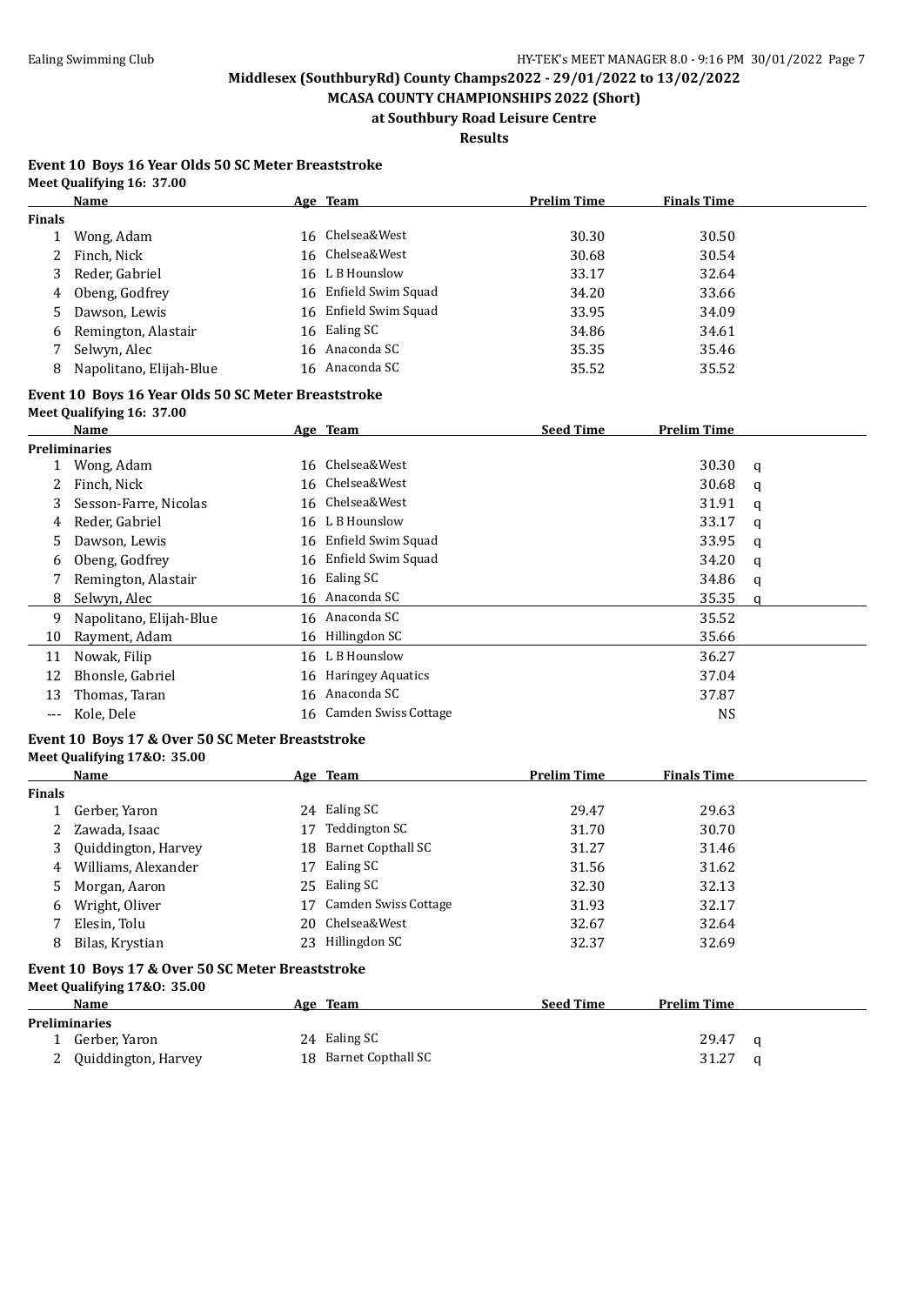**Middlesex (SouthburyRd) County Champs2022 - 29/01/2022 to 13/02/2022 MCASA COUNTY CHAMPIONSHIPS 2022 (Short)**

**at Southbury Road Leisure Centre**

**Results**

### **Preliminaries ... (Event 10 Boys 17 & Over 50 SC Meter Breaststroke)**

|     | Name                    |    | Age Team             | <b>Seed Time</b> | <b>Prelim Time</b> |   |
|-----|-------------------------|----|----------------------|------------------|--------------------|---|
| 3   | Williams, Alexander     | 17 | Ealing SC            |                  | 31.56              | q |
| 4   | Zawada, Isaac           | 17 | Teddington SC        |                  | 31.70              | q |
| 5   | Wright, Oliver          | 17 | Camden Swiss Cottage |                  | 31.93              | q |
| 6   | Morgan, Aaron           | 25 | Ealing SC            |                  | 32.30              | q |
| 7   | Bilas, Krystian         | 23 | Hillingdon SC        |                  | 32.37              | q |
| 8   | Elesin, Tolu            | 20 | Chelsea&West         |                  | 32.67              | a |
| 9   | Haywood Crouch, Jackson |    | 18 Bo Of Harrow      |                  | 33.36              |   |
| 10  | English, Goerge         |    | 18 Chelsea&West      |                  | 33.63              |   |
| 11  | Mcloughlin, Conor       | 17 | Bo Of Harrow         |                  | 34.02              |   |
| 12  | Borak, Yuriy            | 17 | Chelsea&West         |                  | 34.34              |   |
| 13  | Nowak, Kacper           | 18 | L B Hounslow         |                  | 34.69              |   |
| 14  | Williams, Harrison      | 18 | Ealing SC            |                  | 35.65              |   |
| 15  | Rudd, Jonathan          | 17 | Chelsea&West         |                  | 35.78              |   |
| 16  | Hall, Samuel            | 17 | Teddington SC        |                  | 35.84              |   |
| --- | Din, Aryaan             | 19 | Chelsea&West         |                  | <b>NS</b>          |   |
| --- | Boico-Hands, Phillip    | 17 | Chelsea&West         |                  | <b>NS</b>          |   |
| --- | Alvarado, Matthias      | 17 | Camden Swiss Cottage |                  | <b>NS</b>          |   |

#### **Event 11 Girls 10-11 50 SC Meter Breaststroke Meet Qualifying 10-11: 49.35**

|        | <b>Name</b>            | Age Team             | <b>Prelim Time</b> | <b>Finals Time</b> |
|--------|------------------------|----------------------|--------------------|--------------------|
| Finals |                        |                      |                    |                    |
|        | Da Silva, Jemima       | Camden Swiss Cottage | 42.58              | 41.72              |
| 2      | Orfanidis, Maya        | 10 Chelsea&West      | 42.71              | 42.18              |
| 3      | Mahoney, Chloe         | 10 Brompton SC       | 46.03              | 45.32              |
| 4      | Porter, Eleanor        | Camden Swiss Cottage | 46.36              | 45.64              |
|        | 5 Colquhoun, Maia      | Chelsea&West         | 46.01              | 45.80              |
| 6      | Biss, Carmen           | Camden Swiss Cottage | 45.52              | 46.12              |
|        | Contogoulas, Alexandra | Chelsea&West         | 46.61              | 46.64              |
| 8      | Sherman, Isabella      | Chelsea&West         | 46.35              | 46.79              |
|        |                        |                      |                    |                    |

# **Event 11 Girls 10-11 50 SC Meter Breaststroke**

### **Meet Qualifying 10-11: 49.35**

|       | Name                                                 |     | Age Team             | <b>Seed Time</b> | <b>Prelim Time</b> |   |
|-------|------------------------------------------------------|-----|----------------------|------------------|--------------------|---|
|       | <b>Preliminaries</b>                                 |     |                      |                  |                    |   |
|       | Da Silva, Jemima                                     |     | Camden Swiss Cottage |                  | 42.58              | q |
|       | Orfanidis, Maya                                      |     | 10 Chelsea&West      |                  | 42.71              | q |
| 3     | Biss, Carmen                                         |     | Camden Swiss Cottage |                  | 45.52              | q |
| 4     | Colguhoun, Maia                                      | 11  | Chelsea&West         |                  | 46.01              | a |
| 5     | Mahoney, Chloe                                       | 10. | Brompton SC          |                  | 46.03              | q |
| 6     | Sherman, Isabella                                    |     | Chelsea&West         |                  | 46.35              | a |
|       | Porter, Eleanor                                      |     | Camden Swiss Cottage |                  | 46.36              | q |
| 8     | Contogoulas, Alexandra                               |     | Chelsea&West         |                  | 46.61              | a |
| 9     | Willhoft-King, Phoebe                                | 11  | Anaconda SC          |                  | 46.94              |   |
| 10    | Lazarevic, Sofia                                     | 11  | Barnet Copthall SC   |                  | 47.22              |   |
| 11    | Nazar, Antonia                                       |     | Camden Swiss Cottage |                  | 47.58              |   |
| 12    | Harris, Clementine                                   |     | Chelsea&West         |                  | 49.25              |   |
| $---$ | Garner, Mia                                          |     | Bo Of Harrow         |                  | DQ 45.44           |   |
|       | $\Lambda$ $\Lambda$ Chant lagrange atoming given all |     |                      |                  |                    |   |

4.4 Start before starting signal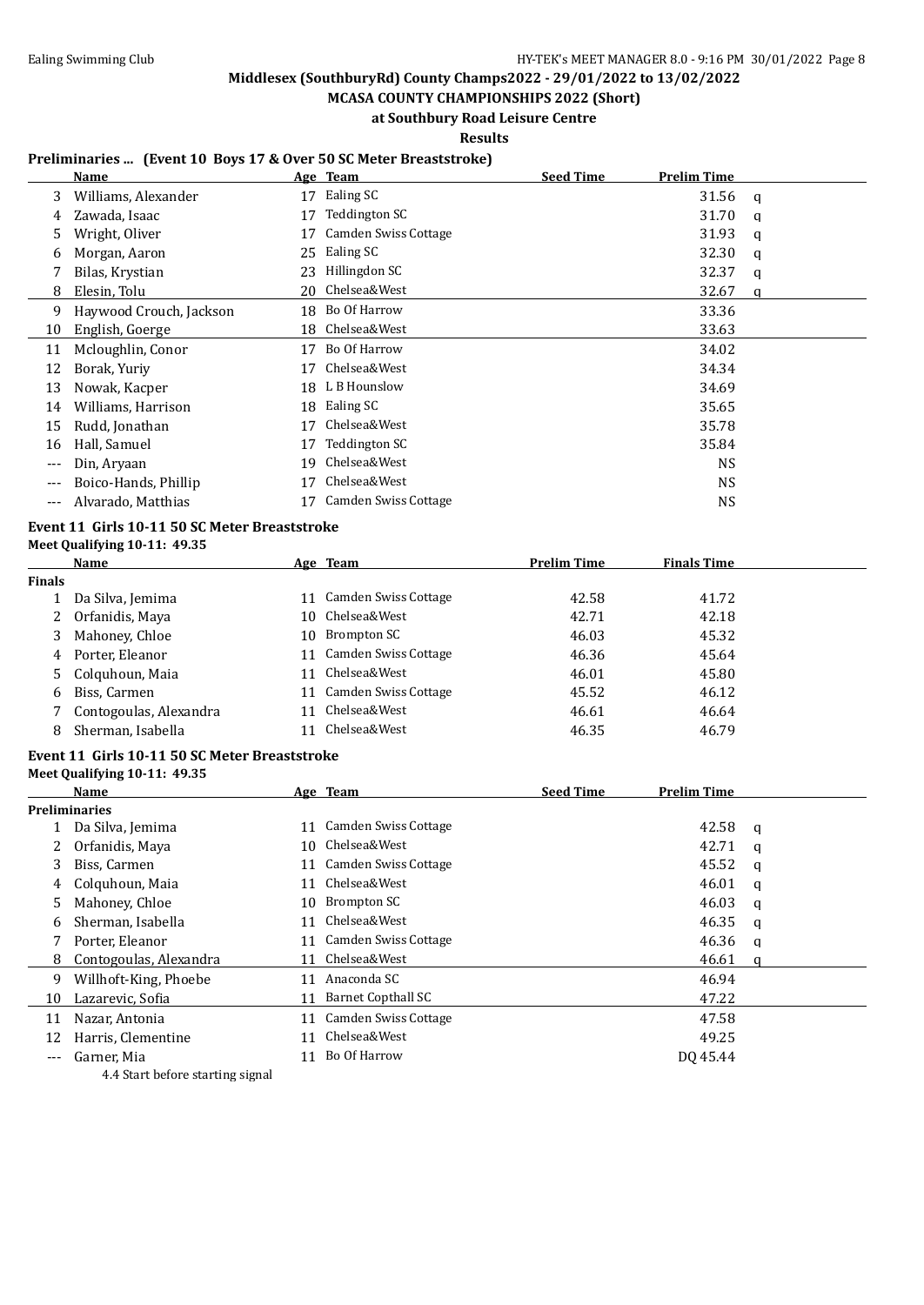**MCASA COUNTY CHAMPIONSHIPS 2022 (Short) at Southbury Road Leisure Centre**

**Results**

#### **Event 11 Girls 12 Year Olds 50 SC Meter Breaststroke Meet Qualifying 12: 46.58**

|               | Name                       |    | Age Team                 | <b>Prelim Time</b> | <b>Finals Time</b> |  |
|---------------|----------------------------|----|--------------------------|--------------------|--------------------|--|
| <b>Finals</b> |                            |    |                          |                    |                    |  |
|               | Shao, Charlotte            |    | 12 Camden Swiss Cottage  | 37.54              | 37.29              |  |
|               | 2 Nurney, Alexandra        |    | 12 Camden Swiss Cottage  | 38.76              | 38.51              |  |
| 3             | Fielding, Amy              |    | 12 Camden Swiss Cottage  | 39.20              | 38.76              |  |
| 4             | Baring, Olivia             | 12 | Brompton SC              | 40.41              | 40.13              |  |
|               | 5 Bougani-Pournara, Ilioni | 12 | Brompton SC              | 40.03              | 40.25              |  |
| 6             | Kennedy, Marina            |    | 12 Camden Swiss Cottage  | 40.19              | 40.35              |  |
|               | Hanson, Amy                | 12 | <b>Haringey Aquatics</b> | 39.94              | 40.81              |  |
| 8             | Ingleton, Isobella         | 12 | Ealing SC                | 41.18              | 41.10              |  |

## **Event 11 Girls 12 Year Olds 50 SC Meter Breaststroke**

|  |  | Meet Qualifying 12: 46.58 |  |  |
|--|--|---------------------------|--|--|
|--|--|---------------------------|--|--|

|     | Name                     |    | Age Team                    | <b>Seed Time</b> | <b>Prelim Time</b> |          |
|-----|--------------------------|----|-----------------------------|------------------|--------------------|----------|
|     | <b>Preliminaries</b>     |    |                             |                  |                    |          |
| 1   | Shao, Charlotte          | 12 | Camden Swiss Cottage        |                  | 37.54              | q        |
| 2   | Nurney, Alexandra        | 12 | <b>Camden Swiss Cottage</b> |                  | 38.76              | a        |
| 3   | Fielding, Amy            | 12 | <b>Camden Swiss Cottage</b> |                  | 39.20              | a        |
| 4   | Hanson, Amy              | 12 | <b>Haringey Aquatics</b>    |                  | 39.94              | a        |
| 5   | Bougani-Pournara, Ilioni | 12 | <b>Brompton SC</b>          |                  | 40.03              | a        |
| 6   | Kennedy, Marina          | 12 | <b>Camden Swiss Cottage</b> |                  | 40.19              | q        |
| 7   | Baring, Olivia           | 12 | <b>Brompton SC</b>          |                  | 40.41              | a        |
| 8   | Ingleton, Isobella       | 12 | Ealing SC                   |                  | 41.18              | $\Omega$ |
| 9   | Byron Nour, Laila        | 12 | Bo Of Harrow                |                  | 41.65              |          |
| 10  | Singer, Eleanor          | 12 | Enfield Swim Squad          |                  | 42.40              |          |
| 11  | Yee, Lexie               | 12 | <b>Brompton SC</b>          |                  | 42.77              |          |
| 12  | Ruzzaman, Ruby           | 12 | <b>Camden Swiss Cottage</b> |                  | 42.83              |          |
| 13  | Orlando, Mia             | 12 | <b>Brompton SC</b>          |                  | 43.53              |          |
| 14  | Zobel, Ellie             | 12 | <b>Camden Swiss Cottage</b> |                  | 43.58              |          |
| 15  | Daniels, Sakura          | 12 | Bethnal Green SC            |                  | 43.61              |          |
| 16  | Sagar, Tabitha           | 12 | Teddington SC               |                  | 43.70              |          |
| 17  | Hovell, Tamar            | 12 | Ealing SC                   |                  | 44.14              |          |
| 18  | Deboute Pedrosa, Elsa    | 12 | <b>Broomfield Park</b>      |                  | 44.69              |          |
| 19  | Mazer, Minnie            | 12 | <b>Camden Swiss Cottage</b> |                  | 44.86              |          |
| 20  | Hall, Rose               | 12 | <b>Hackney Aquatics</b>     |                  | 45.61              |          |
| 21  | Yardley, Grace           | 12 | <b>Brompton SC</b>          |                  | 45.77              |          |
| 22  | Orrock, Martha           | 12 | Teddington SC               |                  | 46.01              |          |
| 23  | Dyakonyuk, Vasi          | 12 | Chelsea&West                |                  | 46.02              |          |
| 24  | Saito-Figuera, Kira      | 12 | Bethnal Green SC            |                  | 46.06              |          |
| 25  | Chadwick, Millie         | 12 | <b>Teddington SC</b>        |                  | 46.24              |          |
| --- | Whiteman, Isabella       | 12 | <b>Brompton SC</b>          |                  | <b>NS</b>          |          |

#### **Event 11 Girls 13 Year Olds 50 SC Meter Breaststroke Meet Qualifying 13: 44.90**

|               | Name                   | Age Team                | <b>Prelim Time</b> | <b>Finals Time</b> |
|---------------|------------------------|-------------------------|--------------------|--------------------|
| <b>Finals</b> |                        |                         |                    |                    |
|               | Zobek, Olivia          | 13 Chelsea&West         | 37.63              | 37.59              |
|               | Kuduma, Elizabete      | 13 Brompton SC          | 39.93              | 39.40              |
|               | Thanassoulas, Isabella | 13 Camden Swiss Cottage | 39.28              | 39.41              |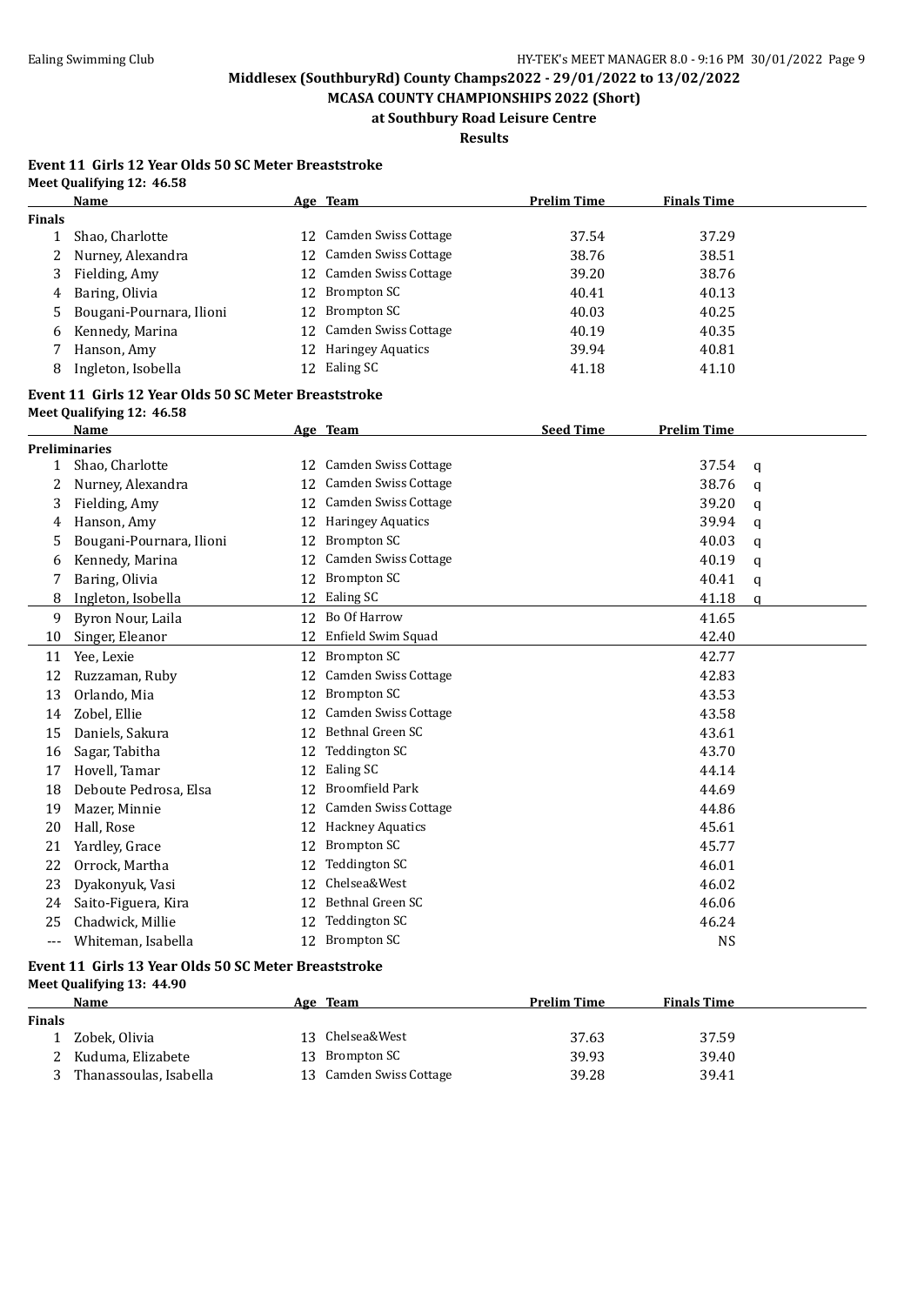**MCASA COUNTY CHAMPIONSHIPS 2022 (Short) at Southbury Road Leisure Centre**

**Results**

### **Finals ... (Event 11 Girls 13 Year Olds 50 SC Meter Breaststroke)**

|              | Name                                                 |    | Age Team                                                                                   | <b>Prelim Time</b> | <b>Finals Time</b> |              |
|--------------|------------------------------------------------------|----|--------------------------------------------------------------------------------------------|--------------------|--------------------|--------------|
| 4            | Jackson, Tess                                        |    | 13 Camden Swiss Cottage                                                                    | 40.05              | 39.89              |              |
| 5            | Mackintosh, Dudu                                     |    | 13 Chelsea&West                                                                            | 40.44              | 40.90              |              |
| 6            | Man, Alice                                           |    | 13 Natare W Lon/Brompton                                                                   | 40.45              | 40.92              |              |
| 7            | Forsyth, Iliana                                      |    | 13 Enfield Swim Squad                                                                      | 41.37              | 41.41              |              |
| 8            | Terranova, Emma                                      |    | 13 L B Hounslow                                                                            | 41.91              | 42.19              |              |
|              | Event 11 Girls 13 Year Olds 50 SC Meter Breaststroke |    |                                                                                            |                    |                    |              |
|              | Meet Qualifying 13: 44.90                            |    |                                                                                            |                    |                    |              |
|              | Name                                                 |    | Age Team                                                                                   | <b>Seed Time</b>   | <b>Prelim Time</b> |              |
|              | <b>Preliminaries</b>                                 |    |                                                                                            |                    |                    |              |
| $\mathbf{1}$ | Zobek, Olivia                                        |    | 13 Chelsea&West                                                                            |                    | 37.63              | q            |
| 2            | Thanassoulas, Isabella                               |    | 13 Camden Swiss Cottage                                                                    |                    | 39.28              | $\mathbf q$  |
| 3            | Kuduma, Elizabete                                    |    | 13 Brompton SC                                                                             |                    | 39.93              | a            |
| 4            | Jackson, Tess                                        | 13 | Camden Swiss Cottage                                                                       |                    | 40.05              | $\mathbf{q}$ |
| 5            | Mackintosh, Dudu                                     |    | 13 Chelsea&West                                                                            |                    | 40.44              | q            |
| 6            | Man, Alice                                           |    | 13 Natare W Lon/Brompton                                                                   |                    | 40.45              | q            |
| 7            | Forsyth, Iliana                                      |    | 13 Enfield Swim Squad                                                                      |                    | 41.37              | $\mathbf q$  |
| 8            | Terranova, Emma                                      |    | 13 L B Hounslow                                                                            |                    | 41.91              | $\mathbf{q}$ |
| 9            | Trincano, Jade                                       |    | 13 Chelsea&West                                                                            |                    | 42.42              |              |
| 10           | Charalambous, Selena                                 |    | 13 Haringey Aquatics                                                                       |                    | 42.61              |              |
|              | 11 Holt, Kyla                                        |    | 13 Teddington SC                                                                           |                    | 42.76              |              |
| $*12$        | Bellass, Rosa                                        |    | 13 Camden Swiss Cottage                                                                    |                    | 42.82              |              |
| $*12$        | Holder, Poppy                                        |    | 13 Teddington SC                                                                           |                    | 42.82              |              |
| 14           | Allen, Eve                                           |    | 13 Hillingdon SC                                                                           |                    | 42.98              |              |
| 15           | Zaimi, Chloe                                         |    | 13 Chelsea&West                                                                            |                    | 43.28              |              |
| 16           | Snow, Theresa                                        |    | 13 HounslowJets                                                                            |                    | 43.61              |              |
| 17           | Kc, Evanshui                                         |    | 13 Ealing SC                                                                               |                    | 43.67              |              |
| 18           | Tran, Matilda                                        |    | 13 Ealing SC                                                                               |                    | 43.73              |              |
| 19           | Riach, Rebecca                                       |    | 13 Hillingdon SC                                                                           |                    | 43.78              |              |
| 20           | Veilex, Charlotte                                    |    | 13 Chelsea&West                                                                            |                    | 44.28              |              |
| 21           | Redondo, Carmen                                      |    | 13 Enfield Swim Squad                                                                      |                    | 45.44              |              |
| 22           | Musto, Emi                                           |    | 13 Camden Swiss Cottage                                                                    |                    | 46.84              |              |
| $---$        | Sharrock, Alice                                      |    | 13 Bo Of Harrow                                                                            |                    | DQ 42.99           |              |
|              | 4.4 Start before starting signal                     |    |                                                                                            |                    |                    |              |
|              | O'Keeffe, Daisy                                      |    | 13 Ealing SC                                                                               |                    | DQ 43.32           |              |
|              |                                                      |    | 7.6 Did not touch at turn or finish with both hands, or touch not simultaneous or hands no |                    |                    |              |
| $---$        | Lavers, Charlotte                                    |    | 13 Chelsea&West                                                                            |                    | <b>NS</b>          |              |

#### **Event 11 Girls 14 Year Olds 50 SC Meter Breaststroke Meet Qualifying 14: 42.00**

|               | Name                    | Age Team                 | <b>Prelim Time</b> | <b>Finals Time</b> |  |
|---------------|-------------------------|--------------------------|--------------------|--------------------|--|
| <b>Finals</b> |                         |                          |                    |                    |  |
|               | Shchepovskikh, Ksenia   | 14 Camden Swiss Cottage  | 35.05              | 34.90              |  |
|               | 2 Jenkins, Clare        | 14 Natare W Lon/Brompton | 35.56              | 35.82              |  |
|               | 3 Guimond-Beetham, Ines | 14 Camden Swiss Cottage  | 38.04              | 37.09              |  |
| 4             | Jamal, Bianca           | 14 Camden Swiss Cottage  | 37.60              | 37.45              |  |
|               | 5 Tyner, Jessica        | 14 Enfield Swim Squad    | 37.78              | 37.53              |  |
| 6             | Wagjiani, Ayla          | 14 Hillingdon SC         | 37.72              | 37.96              |  |
|               | Court, Iris             | 14 Anaconda SC           | 38.00              | 38.90              |  |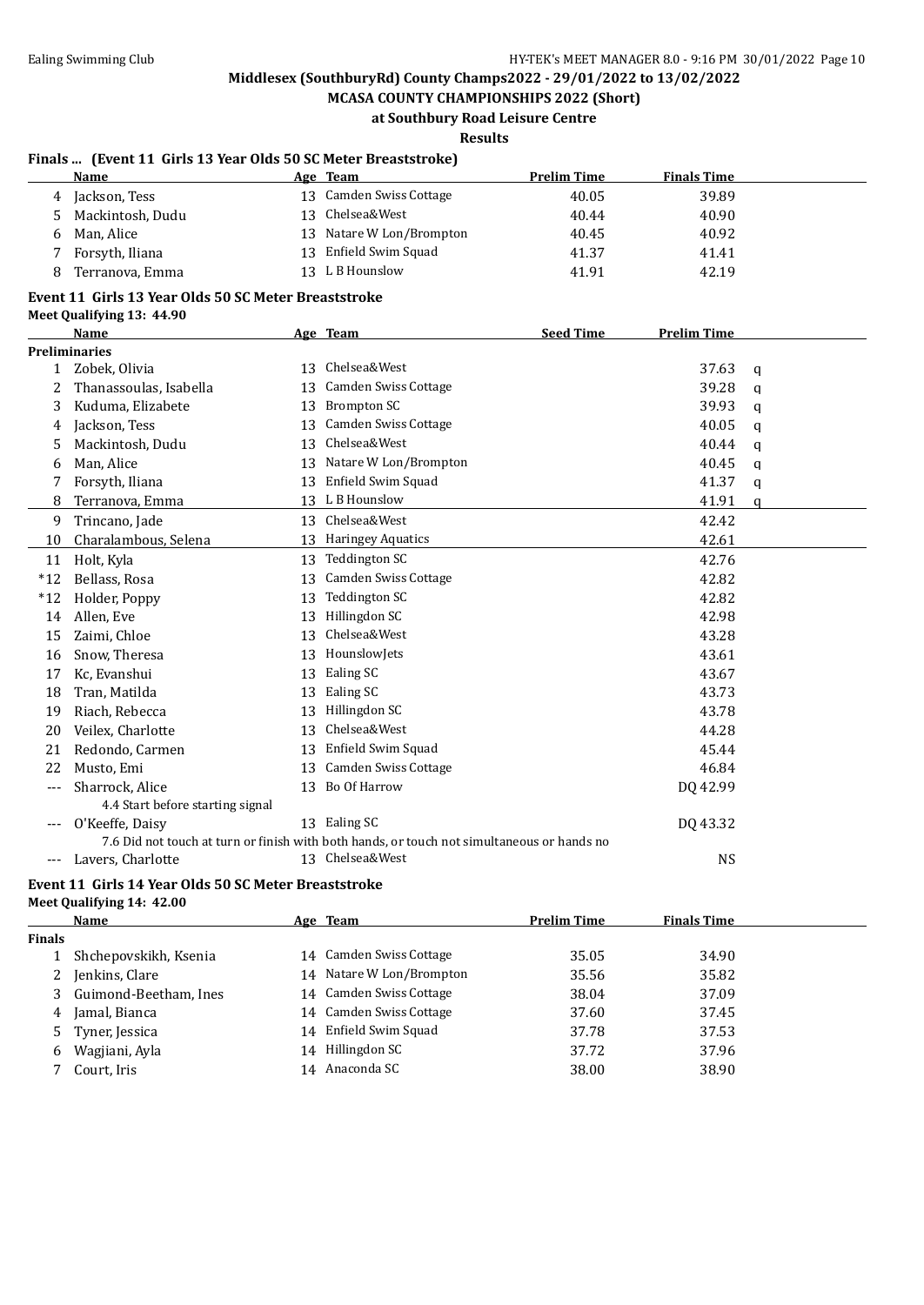**MCASA COUNTY CHAMPIONSHIPS 2022 (Short) at Southbury Road Leisure Centre**

**Results**

### **Finals ... (Event 11 Girls 14 Year Olds 50 SC Meter Breaststroke)**

|       | <b>Name</b>                                                                               | Age Team                 | <b>Prelim Time</b> | <b>Finals Time</b> |              |
|-------|-------------------------------------------------------------------------------------------|--------------------------|--------------------|--------------------|--------------|
|       | Noffke, Emma                                                                              | 14 Camden Swiss Cottage  | 36.65              | DQ 37.13           |              |
|       | 7.1 After the start or after each turn single butterfly kick not performed before the 1st |                          |                    |                    |              |
|       | Event 11 Girls 14 Year Olds 50 SC Meter Breaststroke                                      |                          |                    |                    |              |
|       | Meet Qualifying 14: 42.00                                                                 |                          |                    |                    |              |
|       | <b>Name</b>                                                                               | Age Team                 | <b>Seed Time</b>   | <b>Prelim Time</b> |              |
|       | <b>Preliminaries</b>                                                                      |                          |                    |                    |              |
|       | 1 Shchepovskikh, Ksenia                                                                   | 14 Camden Swiss Cottage  |                    | 35.05              | q            |
| 2     | Jenkins, Clare                                                                            | 14 Natare W Lon/Brompton |                    | 35.56              | $\mathbf{q}$ |
| 3     | Noffke, Emma                                                                              | 14 Camden Swiss Cottage  |                    | 36.65              | q            |
| 4     | Jamal, Bianca                                                                             | 14 Camden Swiss Cottage  |                    | 37.60              | q            |
| 5     | Wagjiani, Ayla                                                                            | 14 Hillingdon SC         |                    | 37.72              | q            |
| 6     | Tyner, Jessica                                                                            | 14 Enfield Swim Squad    |                    | 37.78              | q            |
| 7     | Court, Iris                                                                               | 14 Anaconda SC           |                    | 38.00              | q            |
| 8     | Guimond-Beetham, Ines                                                                     | 14 Camden Swiss Cottage  |                    | 38.04              | q            |
| 9     | Karagianni, Anisa                                                                         | 14 L B Hounslow          |                    | 38.29              |              |
| 10    | Kowal, Bianka                                                                             | 14 Ealing SC             |                    | 38.33              |              |
| 11    | D'Souza, Elisha                                                                           | 14 Hillingdon SC         |                    | 38.51              |              |
| 12    | Gordienko, Maria                                                                          | 14 Camden Swiss Cottage  |                    | 38.54              |              |
| 13    | Radomska, Natalia                                                                         | 14 Hillingdon SC         |                    | 38.60              |              |
| 14    | Reder, Lilianna                                                                           | 14 L B Hounslow          |                    | 38.66              |              |
| 15    | Stone, Issy                                                                               | 14 Hillingdon SC         |                    | 39.09              |              |
| 16    | Fielding, Lucy                                                                            | 14 Camden Swiss Cottage  |                    | 39.80              |              |
| 17    | Capelan-Obrien, Eireann                                                                   | 14 Anaconda SC           |                    | 39.90              |              |
| 18    | Sennis, Eve                                                                               | 14 Ealing SC             |                    | 40.17              |              |
| 19    | Leksander, Laura                                                                          | 14 Bo Of Harrow          |                    | 40.19              |              |
| 20    | Beletskaya, Anna                                                                          | 14 Enfield Swim Squad    |                    | 40.50              |              |
| 21    | Loynes, Isabella                                                                          | 14 Brompton SC           |                    | 40.59              |              |
| 22    | Tohme, Chloe                                                                              | 14 Brompton SC           |                    | 40.73              |              |
| 23    | Young, Evie                                                                               | 14 Teddington SC         |                    | 40.80              |              |
| 24    | Higgs-Smith, Amber                                                                        | 14 Hackney Aquatics      |                    | 40.89              |              |
| 25    | Brannigan, Keira                                                                          | 14 Hillingdon SC         |                    | 41.20              |              |
| 26    | Wyatt, Eloise                                                                             | 14 Staines SC            |                    | 41.24              |              |
| 27    | Kurati, Kaltrina                                                                          | 14 Chelsea&West          |                    | 41.27              |              |
| 28    | Kularatne, Sinadi                                                                         | 14 Enfield Swim Squad    |                    | 41.30              |              |
| 29    | Botha, Lila                                                                               | 14 Ealing SC             |                    | 41.37              |              |
| 30    | Pacyniak, Olivia                                                                          | 14 L B Hounslow          |                    | 41.40              |              |
| 31    | Webber, Tabitha                                                                           | 14 Broomfield Park       |                    | 41.73              |              |
| 32    | Russell, Anna                                                                             | 14 Teddington SC         |                    | 42.12              |              |
| 33    | Hadjiandreou, Lilia                                                                       | 14 HounslowJets          |                    | 42.38              |              |
| 34    | Gilberti, Elena                                                                           | 14 Brompton SC           |                    | 44.37              |              |
| $---$ | Gomez de Membrillera, Sophia                                                              | 14 Camden Swiss Cottage  |                    | <b>NS</b>          |              |

#### **Event 11 Girls 15 Year Olds 50 SC Meter Breaststroke Meet Qualifying 15: 40.95**

|               | Name          | Age Team         | <b>Prelim Time</b> | <b>Finals Time</b> |
|---------------|---------------|------------------|--------------------|--------------------|
| <b>Finals</b> |               |                  |                    |                    |
|               | Flynn, Helena | 15 Anaconda SC   | 36.32              | 36.37              |
|               | 2 Holt, Ava   | 15 Teddington SC | 37.55              | 36.86              |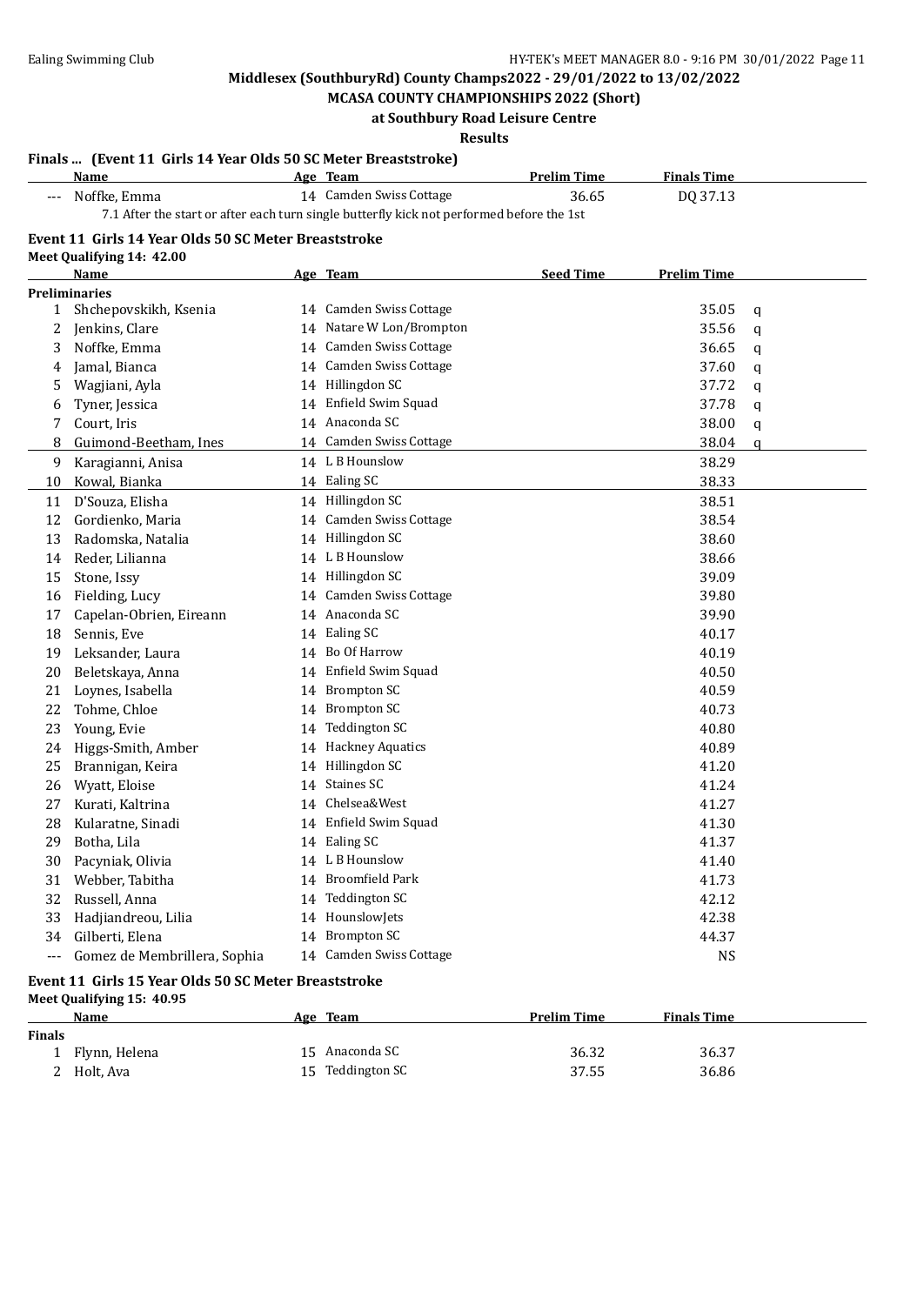**MCASA COUNTY CHAMPIONSHIPS 2022 (Short) at Southbury Road Leisure Centre**

**Results**

### **Finals ... (Event 11 Girls 15 Year Olds 50 SC Meter Breaststroke)**

| Name               | Age Team                 | <b>Prelim Time</b> | <b>Finals Time</b> |  |
|--------------------|--------------------------|--------------------|--------------------|--|
| Man, Katie         | 15 Natare W Lon/Brompton | 38.11              | 38.17              |  |
| Weaver, Poppy<br>4 | 15 Teddington SC         | 38.81              | 38.93              |  |
| 5 Grzybek, Maja    | 15 Haringey Aquatics     | 39.52              | 39.51              |  |
| 6 Patwa, Deeshaya  | 15 Bo Of Harrow          | 40.88              | 41.06              |  |
| Banks, Ella        | 15 Anaconda SC           | 40.96              | 41.11              |  |
| Mason, Mica<br>8   | 15 Hillingdon SC         | 40.76              | 41.37              |  |
|                    |                          |                    |                    |  |

#### **Event 11 Girls 15 Year Olds 50 SC Meter Breaststroke Meet Qualifying 15: 40.95**

|    | Name                 | Age Team                 | <b>Seed Time</b> | <b>Prelim Time</b> |          |
|----|----------------------|--------------------------|------------------|--------------------|----------|
|    | <b>Preliminaries</b> |                          |                  |                    |          |
|    | 1 Flynn, Helena      | 15 Anaconda SC           |                  | 36.32              | <b>a</b> |
|    | 2 Holt, Ava          | 15 Teddington SC         |                  | 37.55              | a        |
|    | 3 Man, Katie         | 15 Natare W Lon/Brompton |                  | 38.11              | a        |
| 4  | Weaver, Poppy        | 15 Teddington SC         |                  | 38.81              | a        |
|    | 5 Grzybek, Maja      | 15 Haringey Aquatics     |                  | 39.52              | q        |
| 6  | Mason, Mica          | 15 Hillingdon SC         |                  | 40.76              | q        |
|    | Patwa, Deeshaya      | 15 Bo Of Harrow          |                  | 40.88              | a        |
|    | 8 Banks, Ella        | 15 Anaconda SC           |                  | 40.96              | a        |
| 9  | Westgate, Lena       | 15 Hackney Aquatics      |                  | 41.32              |          |
| 10 | Butterworth, Edie    | 15 Anaconda SC           |                  | 42.08              |          |
|    | Skoplakis, Stephanie | 15 Anaconda SC           |                  | <b>NS</b>          |          |

#### **Event 11 Girls 16 Year Olds 50 SC Meter Breaststroke Meet Qualifying 16: 38.30**

|               | Name              |    | Age Team         | <b>Prelim Time</b> | <b>Finals Time</b> |
|---------------|-------------------|----|------------------|--------------------|--------------------|
| <b>Finals</b> |                   |    |                  |                    |                    |
|               | Dewhurst, Annabel |    | 16 Anaconda SC   | 35.08              | 35.05              |
|               | 2 Hayes, Mabel    |    | 16 Anaconda SC   | 36.15              | 35.53              |
|               | Jeffs, Beatrice   |    | 16 Hillingdon SC | 37.04              | 37.03              |
| 4             | Brennan, Chloe    | 16 | Ealing SC        | 37.66              | 37.32              |
|               | Grove, Thomasina  |    | 16 Chelsea&West  | 38.36              | 38.27              |

#### **Event 11 Girls 16 Year Olds 50 SC Meter Breaststroke**

**Meet Qualifying 16: 38.30**

| Name                 | Age Team         | <b>Seed Time</b> | <b>Prelim Time</b> |     |
|----------------------|------------------|------------------|--------------------|-----|
| <b>Preliminaries</b> |                  |                  |                    |     |
| 1 Dewhurst, Annabel  | 16 Anaconda SC   |                  | $35.08$ q          |     |
| 2 Hayes, Mabel       | 16 Anaconda SC   |                  | 36.15              | - a |
| 3 Jeffs, Beatrice    | 16 Hillingdon SC |                  | 37.04              | - a |
| 4 Brennan, Chloe     | 16 Ealing SC     |                  | 37.66              | - a |
| 5 Grove, Thomasina   | 16 Chelsea&West  |                  | 38.36              | - a |
| --- Kendle, Pearl    | 16 Anaconda SC   |                  | NS                 |     |

#### **Event 11 Girls 17 & Over 50 SC Meter Breaststroke Meet Qualifying 17&O: 37.00**

| $mct$ , $Q$ $mcm$ , $q$ $mg$ , $T$ $\alpha$ $\sigma$ . $\sigma$ $T$ . $\sigma\sigma$ |  |                                            |                    |
|--------------------------------------------------------------------------------------|--|--------------------------------------------|--------------------|
| Name                                                                                 |  | <b>Prelim Time</b>                         | <b>Finals Time</b> |
|                                                                                      |  |                                            |                    |
| Bayley, Alice                                                                        |  | 34.86                                      | 35.04              |
| Bhugun, Emma                                                                         |  | 36.92                                      | 36.76              |
|                                                                                      |  | Age Team<br>18 Anaconda SC<br>Chelsea&West |                    |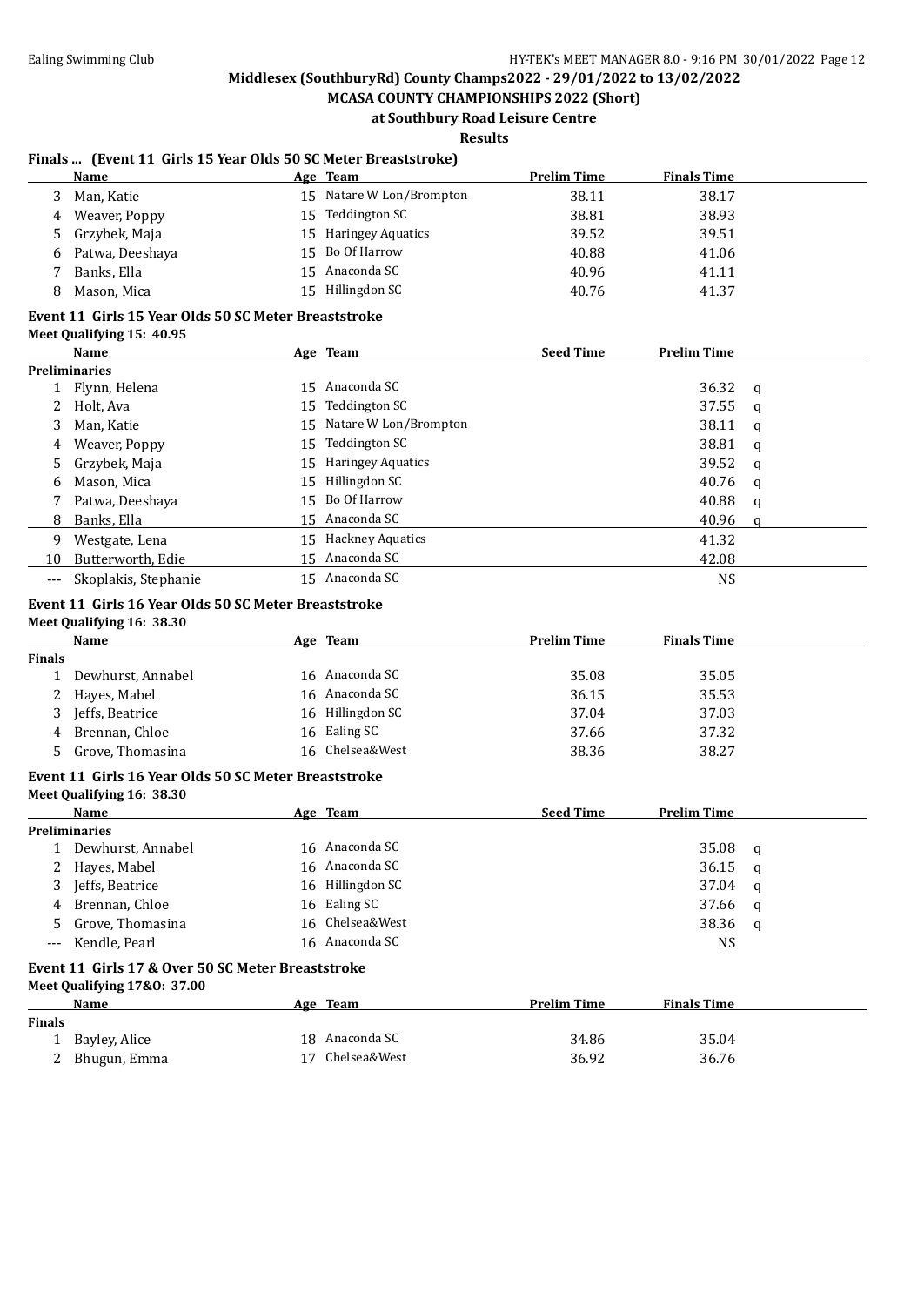**MCASA COUNTY CHAMPIONSHIPS 2022 (Short) at Southbury Road Leisure Centre**

# **Results**

|                               | Name                                                                          |    | Age Team                            | <b>Prelim Time</b> | <b>Finals Time</b> |             |
|-------------------------------|-------------------------------------------------------------------------------|----|-------------------------------------|--------------------|--------------------|-------------|
| 3                             | Wootton, Evie                                                                 |    | 17 Haringey Aquatics                | 36.95              | 36.78              |             |
| 4                             | Struc, Cassie                                                                 |    | 17 Hillingdon SC                    | 37.45              | 36.79              |             |
| 5.                            | Mathews, Tiggy                                                                |    | 17 Brompton SC                      | 38.88              | 39.59              |             |
|                               | Event 11 Girls 17 & Over 50 SC Meter Breaststroke                             |    |                                     |                    |                    |             |
|                               | Meet Qualifying 17&0: 37.00                                                   |    |                                     |                    |                    |             |
|                               | <b>Name</b>                                                                   |    | Age Team                            | <b>Seed Time</b>   | <b>Prelim Time</b> |             |
|                               | <b>Preliminaries</b>                                                          |    |                                     |                    |                    |             |
|                               | 1 Bayley, Alice                                                               |    | 18 Anaconda SC                      |                    | 34.86              | q           |
|                               | 2 Bhugun, Emma                                                                |    | 17 Chelsea&West                     |                    | 36.92              | q           |
| 3                             | Wootton, Evie                                                                 |    | 17 Haringey Aquatics                |                    | 36.95              | q           |
| 4                             | Struc, Cassie                                                                 |    | 17 Hillingdon SC                    |                    | 37.45              | q           |
| 5                             | Mathews, Tiggy                                                                | 17 | <b>Brompton SC</b>                  |                    | 38.88              | q           |
|                               | Event 12 Boys 10-11 50 SC Meter Freestyle<br>Meet Qualifying 10-11: 36.50     |    |                                     |                    |                    |             |
|                               | <b>Name</b>                                                                   |    | Age Team                            | <b>Prelim Time</b> | <b>Finals Time</b> |             |
| <b>Finals</b><br>$\mathbf{1}$ | Daly, Daniel                                                                  |    | 11 Barnet Copthall SC               | 33.12              | 32.78              |             |
| 2                             | Iojan, Ioan                                                                   |    | 11 Barnet Copthall SC               | 33.49              | 33.48              |             |
| 3                             | Rodgers, Nicholas                                                             |    | 11 Ealing SC                        | 33.72              | 33.52              |             |
| 4                             | Ares, Michael                                                                 | 11 | Chelsea&West                        | 34.19              | 33.89              |             |
| 5                             | Venuti, Nicolas                                                               | 11 | Chelsea&West                        | 34.88              | 34.11              |             |
|                               | Mathers, Finn                                                                 |    | 11 Camden Swiss Cottage             | 34.41              | 34.21              |             |
| 6<br>7                        | Beletski, Alex                                                                |    | 11 Enfield Swim Squad               | 34.53              | 34.49              |             |
|                               |                                                                               |    |                                     |                    |                    |             |
|                               |                                                                               |    |                                     |                    |                    |             |
| 8                             | Eler, Kaplan                                                                  | 11 | Chelsea&West                        | 35.04              | 34.66              |             |
|                               | Event 12 Boys 10-11 50 SC Meter Freestyle                                     |    |                                     |                    |                    |             |
|                               | Meet Qualifying 10-11: 36.50                                                  |    |                                     |                    |                    |             |
|                               | <b>Name</b>                                                                   |    | Age Team                            | <b>Seed Time</b>   | <b>Prelim Time</b> |             |
|                               | <b>Preliminaries</b>                                                          |    |                                     |                    |                    |             |
| 1                             | Daly, Daniel                                                                  |    | 11 Barnet Copthall SC               |                    | 33.12              | q           |
| 2                             | Iojan, Ioan                                                                   |    | 11 Barnet Copthall SC               |                    | 33.49              | q           |
| 3                             | Rodgers, Nicholas                                                             |    | 11 Ealing SC                        |                    | 33.72              | q           |
| 4                             | Ares, Michael                                                                 |    | 11 Chelsea&West                     |                    | 34.19              | q           |
| 5.                            | Mathers, Finn                                                                 |    | 11 Camden Swiss Cottage             |                    | 34.41              | q           |
| 6                             | Beletski, Alex                                                                |    | 11 Enfield Swim Squad               |                    | 34.53              | $\mathbf q$ |
|                               | 7 Venuti, Nicolas                                                             |    | 11 Chelsea&West                     |                    | 34.88              | $\mathbf q$ |
| 8                             | Eler, Kaplan                                                                  |    | 11 Chelsea&West                     |                    | 35.04              | a           |
| 9                             | Malik, Jai                                                                    |    | 11 Brompton SC                      |                    | 35.06              |             |
| 10                            | Hernandez Taylor, Boaz                                                        |    | 11 Hackney Aquatics                 |                    | 35.16              |             |
| 11                            | Butorac, Zoran                                                                |    | 11 Barnet Copthall SC               |                    | 35.59              |             |
| 12                            | Lawrence, Daniel                                                              |    | 10 Staines SC                       |                    | 36.02              |             |
|                               | Event 12 Boys 12 Year Olds 50 SC Meter Freestyle<br>Meet Qualifying 12: 34.50 |    |                                     |                    |                    |             |
|                               | Name                                                                          |    | Age Team                            | <b>Prelim Time</b> | <b>Finals Time</b> |             |
| <b>Finals</b>                 |                                                                               |    |                                     |                    |                    |             |
| 1<br>2                        | Arandjelovic, Bogdan<br>Shearman, Enzo                                        |    | 12 Ealing SC<br>12 Hackney Aquatics | 29.55<br>30.57     | 29.42<br>30.56     |             |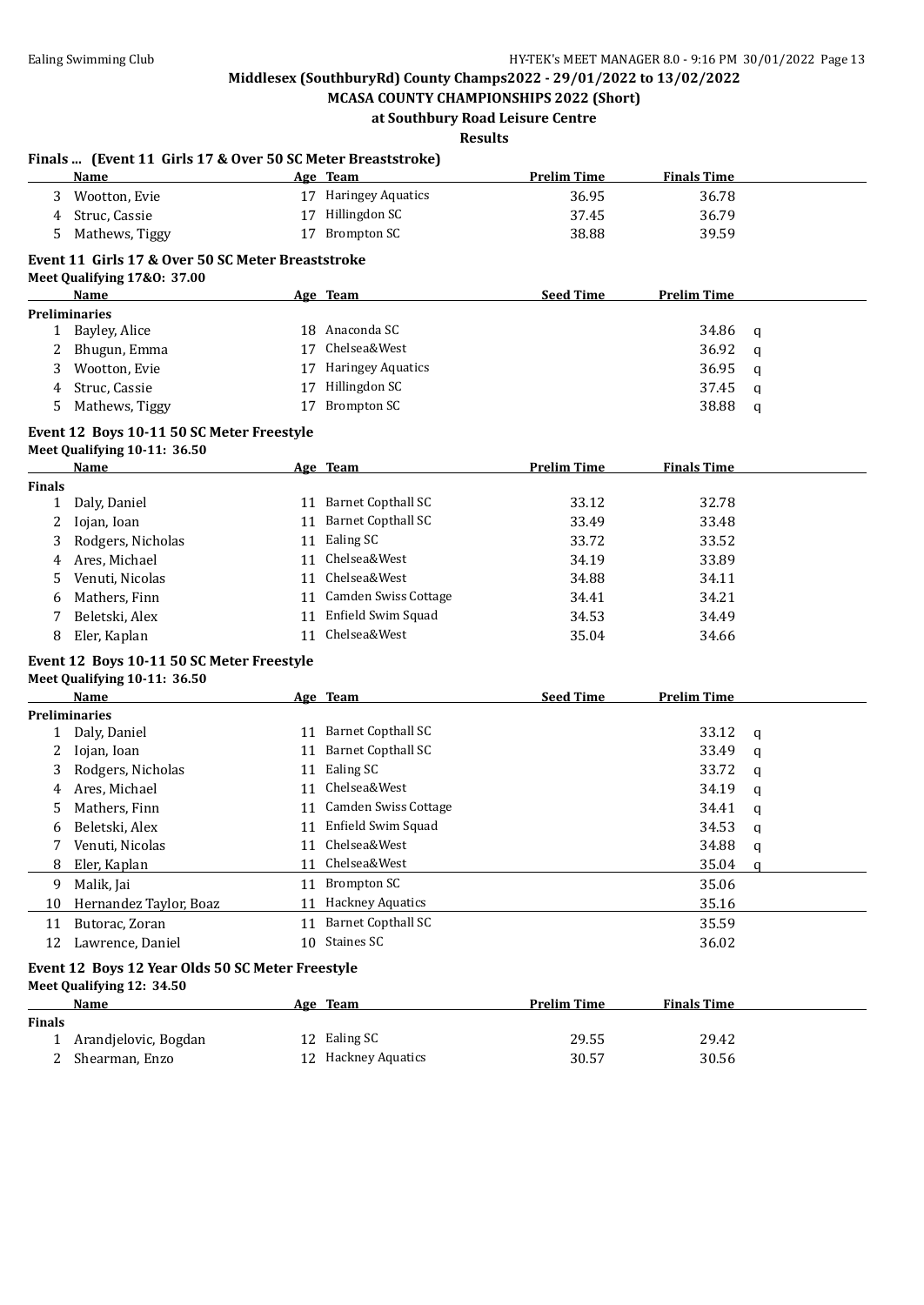**MCASA COUNTY CHAMPIONSHIPS 2022 (Short) at Southbury Road Leisure Centre**

**Results**

### **Finals ... (Event 12 Boys 12 Year Olds 50 SC Meter Freestyle)**

|   | Name                  |     | Age Team                | <b>Prelim Time</b> | <b>Finals Time</b> |
|---|-----------------------|-----|-------------------------|--------------------|--------------------|
|   | *3 Vermaat, Marty     |     | 12 Camden Swiss Cottage | 31.41              | 31.15              |
|   | *3 Pryce-Jones, Luke  |     | 12 Chelsea&West         | 30.82              | 31.15              |
|   | 5 Podurgiel, Benjamin |     | 12 Chelsea&West         | 30.98              | 31.31              |
| 6 | Winpenny, Alfie       | 12. | Teddington SC           | 31.63              | 31.39              |
|   | Weerasinghe, Seth     |     | 12 Barnet Copthall SC   | 31.48              | 31.97              |
| 8 | Rowbotham, Harry      |     | 12 Teddington SC        | 31.67              | 32.31              |
|   | ----                  |     |                         |                    |                    |

#### **Event 12 Boys 12 Year Olds 50 SC Meter Freestyle Meet Qualifying 12: 34.50**

|              | <b>Name</b>           |    | Age Team                     | <b>Seed Time</b> | <b>Prelim Time</b> |              |
|--------------|-----------------------|----|------------------------------|------------------|--------------------|--------------|
|              | <b>Preliminaries</b>  |    |                              |                  |                    |              |
| $\mathbf{1}$ | Arandjelovic, Bogdan  | 12 | Ealing SC                    |                  | 29.55              | $\mathbf{q}$ |
| 2            | Shearman, Enzo        | 12 | <b>Hackney Aquatics</b>      |                  | 30.57              | a            |
| 3            | Pryce-Jones, Luke     | 12 | Chelsea&West                 |                  | 30.82              | a            |
| 4            | Podurgiel, Benjamin   | 12 | Chelsea&West                 |                  | 30.98              | a            |
| 5            | Vermaat, Marty        | 12 | <b>Camden Swiss Cottage</b>  |                  | 31.41              | q            |
| 6            | Weerasinghe, Seth     | 12 | <b>Barnet Copthall SC</b>    |                  | 31.48              | a            |
|              | Winpenny, Alfie       | 12 | Teddington SC                |                  | 31.63              | a            |
| 8            | Rowbotham, Harry      | 12 | Teddington SC                |                  | 31.67              | q            |
| 9            | Gillam, Henry         | 12 | <b>Camden Swiss Cottage</b>  |                  | 31.76              |              |
| 10           | Finch, Ollie          | 12 | Camden Swiss Cottage         |                  | 31.85              |              |
| 11           | Panna, Daniel         | 12 | <b>Brompton SC</b>           |                  | 32.05              |              |
| 12           | Winpenny, Dylan       | 12 | Teddington SC                |                  | 32.14              |              |
| 13           | Selmani, Amar         | 12 | <b>Barnet Copthall SC</b>    |                  | 32.17              |              |
| 14           | Kaemmerer, Konstantin | 12 | Chelsea&West                 |                  | 32.37              |              |
| 15           | Redford, Jack         | 12 | Barnet Copthall SC/Camden SC |                  | 32.43              |              |
| 16           | Minerva, Lorenzo      | 12 | Chelsea&West                 |                  | 32.52              |              |
| 17           | Frainer-Law, Leon     | 12 | Ealing SC                    |                  | 32.53              |              |
| 18           | Zeqiri, Gert          | 12 | Bo Of Harrow                 |                  | 32.83              |              |
| 19           | Fidan, Zachary        | 12 | <b>Teddington SC</b>         |                  | 32.88              |              |
| 20           | Bhatia, Advay         | 12 | Hillingdon SC                |                  | 32.93              |              |
| 21           | Calver, Sebastian     | 12 | Anaconda SC                  |                  | 33.00              |              |
| $*22$        | Malik, Ro             | 12 | <b>Brompton SC</b>           |                  | 33.47              |              |
| $*22$        | Amdor, Felix          | 12 | <b>Broomfield Park</b>       |                  | 33.47              |              |
| 24           | Lessard, Aneirin      | 12 | <b>Hackney Aquatics</b>      |                  | 34.62              |              |

### **Event 12 Boys 13 Year Olds 50 SC Meter Freestyle**

**Meet Qualifying 13: 33.19**

|               | Name              |     | Age Team             | <b>Prelim Time</b> | <b>Finals Time</b> |
|---------------|-------------------|-----|----------------------|--------------------|--------------------|
| <b>Finals</b> |                   |     |                      |                    |                    |
|               | Knight, Luke      | 13. | Brompton SC          | 27.82              | 27.45              |
|               | 2 Chirita, Josh   |     | 13 Hillingdon SC     | 27.79              | 27.47              |
|               | 3 Morgan, Malakai | 13  | Enfield Swim Squad   | 29.04              | 28.32              |
| 4             | Biss, Leon        | 13  | Camden Swiss Cottage | 28.82              | 28.67              |
|               | 5 Keers, Jack     | 13. | Teddington SC        | 29.24              | 28.86              |
|               | 6 Jazebi, Daniel  |     | 13 Chelsea&West      | 29.05              | 28.97              |
|               | Jeffers, Liam     | 13. | Teddington SC        | 29.51              | 29.46              |
| 8             | Hall, Samuel      | 13  | Teddington SC        | 29.45              | 29.62              |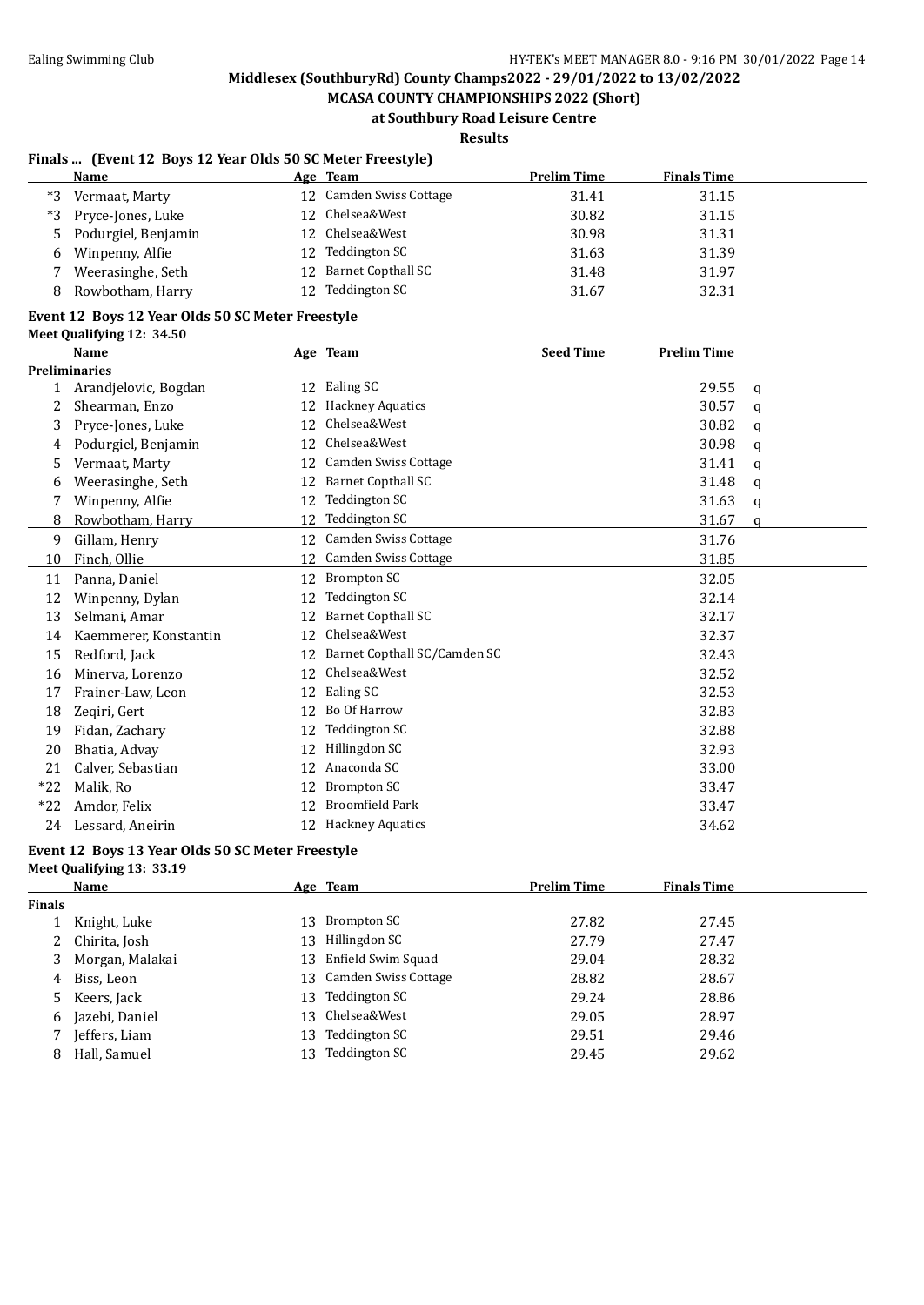**MCASA COUNTY CHAMPIONSHIPS 2022 (Short) at Southbury Road Leisure Centre**

## **Results**

#### **Event 12 Boys 13 Year Olds 50 SC Meter Freestyle Meet Qualifying 13: 33.19**

|              | <b>Name</b>            |    | Age Team                    | <b>Seed Time</b> | <b>Prelim Time</b> |              |
|--------------|------------------------|----|-----------------------------|------------------|--------------------|--------------|
|              | <b>Preliminaries</b>   |    |                             |                  |                    |              |
| $\mathbf{1}$ | Chirita, Josh          | 13 | Hillingdon SC               |                  | 27.79              | $\mathbf q$  |
| 2            | Knight, Luke           | 13 | <b>Brompton SC</b>          |                  | 27.82              | q            |
| 3            | Biss, Leon             | 13 | <b>Camden Swiss Cottage</b> |                  | 28.82              | $\mathbf{q}$ |
| 4            | Morgan, Malakai        | 13 | Enfield Swim Squad          |                  | 29.04              | a            |
| 5            | Jazebi, Daniel         | 13 | Chelsea&West                |                  | 29.05              | $\mathbf q$  |
| 6            | Keers, Jack            | 13 | <b>Teddington SC</b>        |                  | 29.24              | $\mathbf q$  |
|              | Hall, Samuel           | 13 | <b>Teddington SC</b>        |                  | 29.45              | $\mathbf q$  |
| 8            | Jeffers, Liam          | 13 | <b>Teddington SC</b>        |                  | 29.51              | q            |
| 9            | Awan, Rayan            | 13 | Enfield Swim Squad          |                  | 29.53              |              |
| 10           | Greenwalker, Arthur    | 13 | <b>Teddington SC</b>        |                  | 29.55              |              |
| 11           | Birlouez-Lee, Edgar    | 13 | Ealing SC                   |                  | 29.57              |              |
| 12           | Hanks, Dylan           | 13 | Enfield Swim Squad          |                  | 29.85              |              |
| 13           | Waissman, Louis        | 13 | Bo Of Harrow                |                  | 29.91              |              |
| 14           | Tatanov, Zdravko       | 13 | Enfield Swim Squad          |                  | 29.94              |              |
| 15           | Krol, Mateusz          | 13 | Chelsea&West                |                  | 30.16              |              |
| 16           | Croke, Thomas          | 13 | <b>Barnet Copthall SC</b>   |                  | 30.35              |              |
| 17           | El-Okla, Mahmoud       | 13 | Anaconda SC                 |                  | 30.48              |              |
| 18           | Schwimmer, Alex        | 13 | <b>Brompton SC</b>          |                  | 30.49              |              |
| 19           | Carstairs, Adam        | 13 | Bo Of Harrow                |                  | 30.97              |              |
| 20           | Gould, Victor          | 13 | Camden Swiss Cottage        |                  | 30.98              |              |
| 21           | Lonnen, Frederick      | 13 | HounslowJets                |                  | 31.04              |              |
| 22           | Lyttle, Sebastian      | 13 | Anaconda SC                 |                  | 31.24              |              |
| 23           | Tang, Alfred Loktin    | 13 | HounslowJets                |                  | 31.44              |              |
| 24           | Danilet, Victor Vasile | 13 | <b>Barnet Copthall SC</b>   |                  | 31.85              |              |
| 25           | Gholami, Jason         | 13 | <b>Camden Swiss Cottage</b> |                  | 31.91              |              |
| 26           | Ionel-Asauleac, Andrew | 13 | <b>Barnet Copthall SC</b>   |                  | 32.09              |              |
| 27           | Cinquegrana, Ciaran    | 13 | Staines SC                  |                  | 32.43              |              |
| $---$        | Demeester. Gabriel     | 13 | <b>Brompton SC</b>          |                  | <b>NS</b>          |              |

#### **Event 12 Boys 14 Year Olds 50 SC Meter Freestyle**

|  |  | Meet Qualifying 14: 31.00 |  |  |  |
|--|--|---------------------------|--|--|--|
|--|--|---------------------------|--|--|--|

|               | Name                                             |    | Age Team                     | <b>Prelim Time</b> | <b>Finals Time</b> |   |
|---------------|--------------------------------------------------|----|------------------------------|--------------------|--------------------|---|
| <b>Finals</b> |                                                  |    |                              |                    |                    |   |
|               | Porter, Llewellyn                                |    | 14 Camden Swiss Cottage      | 25.29              | 25.43              |   |
|               | Roberts, Owen                                    |    | 14 Bo Of Harrow              | 26.33              | 25.85              |   |
| 3             | Pama, Charlie                                    |    | 14 Camden Swiss Cottage      | 26.89              | 27.19              |   |
| 4             | Streltsov, Daniel                                |    | 14 Natare W Lon/Chelsea&West | 27.84              | 27.64              |   |
| 5.            | Jelbaoui, Amir                                   |    | 14 Barnet Copthall SC        | 28.03              | 27.96              |   |
| 6             | Bramham, Cilian                                  |    | 14 Camden Swiss Cottage      | 27.92              | 28.02              |   |
|               | Selmani, Yassin                                  |    | 14 Barnet Copthall SC        | 28.38              | 28.06              |   |
| 8             | Pytlowany, Hubert                                |    | 14 Ealing SC                 | 28.03              | 28.28              |   |
|               | Event 12 Boys 14 Year Olds 50 SC Meter Freestyle |    |                              |                    |                    |   |
|               | Meet Qualifying 14: 31.00                        |    |                              |                    |                    |   |
|               | Name                                             |    | Age Team                     | <b>Seed Time</b>   | <b>Prelim Time</b> |   |
|               | <b>Preliminaries</b>                             |    |                              |                    |                    |   |
|               | Porter, Llewellyn                                | 14 | Camden Swiss Cottage         |                    | 25.29              | a |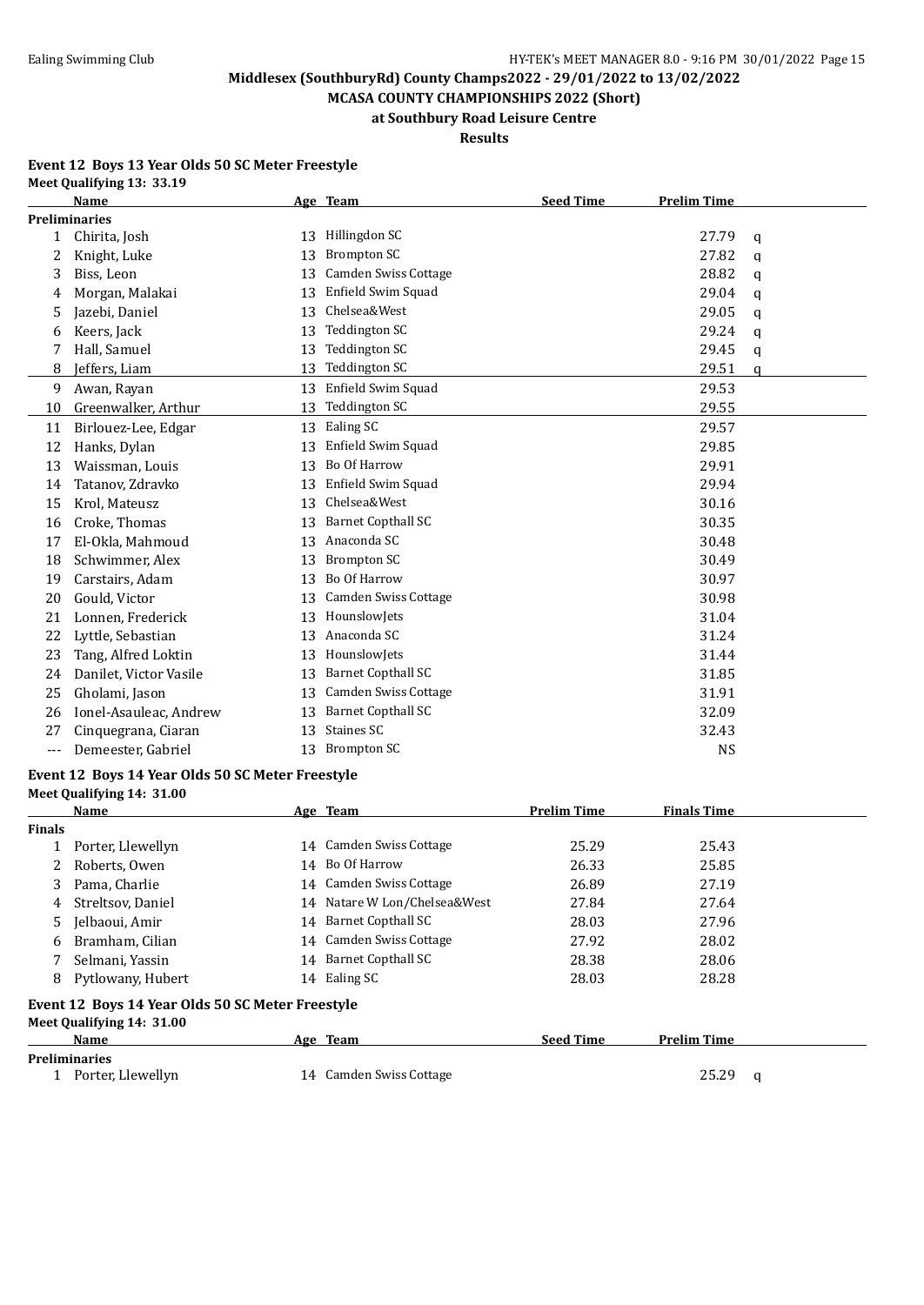**MCASA COUNTY CHAMPIONSHIPS 2022 (Short)**

**at Southbury Road Leisure Centre**

**Results**

### **Preliminaries ... (Event 12 Boys 14 Year Olds 50 SC Meter Freestyle)**

|       | Name                      |    | Age Team                     | <b>Seed Time</b> | <b>Prelim Time</b> |             |
|-------|---------------------------|----|------------------------------|------------------|--------------------|-------------|
| 2     | Roberts, Owen             |    | 14 Bo Of Harrow              |                  | 26.33              | $\mathbf q$ |
| 3     | Pama, Charlie             | 14 | Camden Swiss Cottage         |                  | 26.89              | q           |
| 4     | Streltsov, Daniel         |    | 14 Natare W Lon/Chelsea&West |                  | 27.84              | $\mathbf q$ |
| 5     | Bramham, Cilian           |    | 14 Camden Swiss Cottage      |                  | 27.92              | $\mathbf q$ |
| $*6$  | Pytlowany, Hubert         |    | 14 Ealing SC                 |                  | 28.03              | q           |
| $*6$  | Jelbaoui, Amir            |    | 14 Barnet Copthall SC        |                  | 28.03              | q           |
| 8     | Selmani, Yassin           | 14 | <b>Barnet Copthall SC</b>    |                  | 28.38              | a           |
| 9     | Eler, Aslan               |    | 14 Chelsea&West              |                  | 28.45              |             |
| 10    | Pasheli, Sapir            |    | 14 Camden Swiss Cottage      |                  | 28.50              |             |
| 11    | Lesesne, Eric             |    | 14 Chelsea&West              |                  | 28.59              |             |
| 12    | Robinson, Edward          | 14 | Chelsea&West                 |                  | 28.64              |             |
| 13    | Singh, Sauren             |    | 14 Camden Swiss Cottage      |                  | 28.72              |             |
| 14    | Lawrie, Jack              |    | 14 Enfield Swim Squad        |                  | 28.80              |             |
| 15    | Metzgen, Daniel           | 14 | <b>Brompton SC</b>           |                  | 28.84              |             |
| 16    | Mrotzek, Aidan            | 14 | <b>Broomfield Park</b>       |                  | 28.89              |             |
| 17    | Kimaro, David             | 14 | <b>Hackney Aquatics</b>      |                  | 28.94              |             |
| 18    | Gorgun, Ada               | 14 | <b>Brompton SC</b>           |                  | 29.08              |             |
| 19    | Mathews, Joseph           | 14 | <b>Brompton SC</b>           |                  | 29.34              |             |
| 20    | Danylenko, Dima           | 14 | Chelsea&West                 |                  | 29.50              |             |
| $*21$ | Dhandapani, Inian         | 14 | Ealing SC                    |                  | 29.73              |             |
| $*21$ | Galant Draysey, Lucas     | 14 | <b>Teddington SC</b>         |                  | 29.73              |             |
| 23    | Jolly, Daniel             | 14 | <b>Teddington SC</b>         |                  | 29.77              |             |
| 24    | Bowden, Jake              | 14 | Ealing SC                    |                  | 29.93              |             |
| 25    | Preston, Christopher      | 14 | <b>Brompton SC</b>           |                  | 30.10              |             |
| 26    | Mccarthy, Cian            | 14 | Anaconda SC                  |                  | 30.23              |             |
| 27    | Mihali, Patrick           | 14 | Bo Of Harrow                 |                  | 30.26              |             |
| 28    | Barrett, Dylan            |    | 14 Natare W Lon/Brompton     |                  | 30.53              |             |
| 29    | Baxter, Ethan             | 14 | Enfield Swim Squad           |                  | 30.69              |             |
| 30    | Lewis, Kane               | 14 | Hillingdon SC                |                  | 30.85              |             |
| 31    | Rasil, Danus              | 14 | Hillingdon SC                |                  | 30.91              |             |
| 32    | Correa Colorado, Santiago | 14 | Bethnal Green SC             |                  | 30.95              |             |
| 33    | Fabbrani-Fearon, Luca     | 14 | <b>Haringey Aquatics</b>     |                  | 30.98              |             |
| $---$ | Lessard, Gael             |    | 14 Hackney Aquatics          |                  | <b>NS</b>          |             |

### **Event 12 Boys 15 Year Olds 50 SC Meter Freestyle**

| Meet Qualifying 15: 29.50 |  |
|---------------------------|--|
|                           |  |

|        | Name                   |     | <u>Age Team</u>               | <b>Prelim Time</b> | <b>Finals Time</b> |
|--------|------------------------|-----|-------------------------------|--------------------|--------------------|
| Finals |                        |     |                               |                    |                    |
|        | Flynn, Thomas          | 15. | Barnet Copthall SC            | 26.23              | 25.95              |
| 2      | Safonov, Greg          |     | 15 Staines SC                 | 27.06              | 26.72              |
| 3      | Harris-Eze, Kenechukwu |     | 15 Barnet Copthall SC         | 26.59              | 26.73              |
| 4      | Giustiniani, Rocco     | 15  | Anaconda SC                   | 27.18              | 26.93              |
| 5      | O'Brien, Dennis        |     | 15 Bethnal Green SC/Camden SC | 27.06              | 27.00              |
| 6      | Saito-Figueira, Nino   | 15  | <b>Hackney Aquatics</b>       | 27.54              | 27.04              |
|        | Holder, Jakob          |     | 15 Teddington SC              | 27.29              | 27.11              |
| 8      | Odong, Saint           | 15. | Brompton SC                   | 26.99              | 27.13              |
|        |                        |     |                               |                    |                    |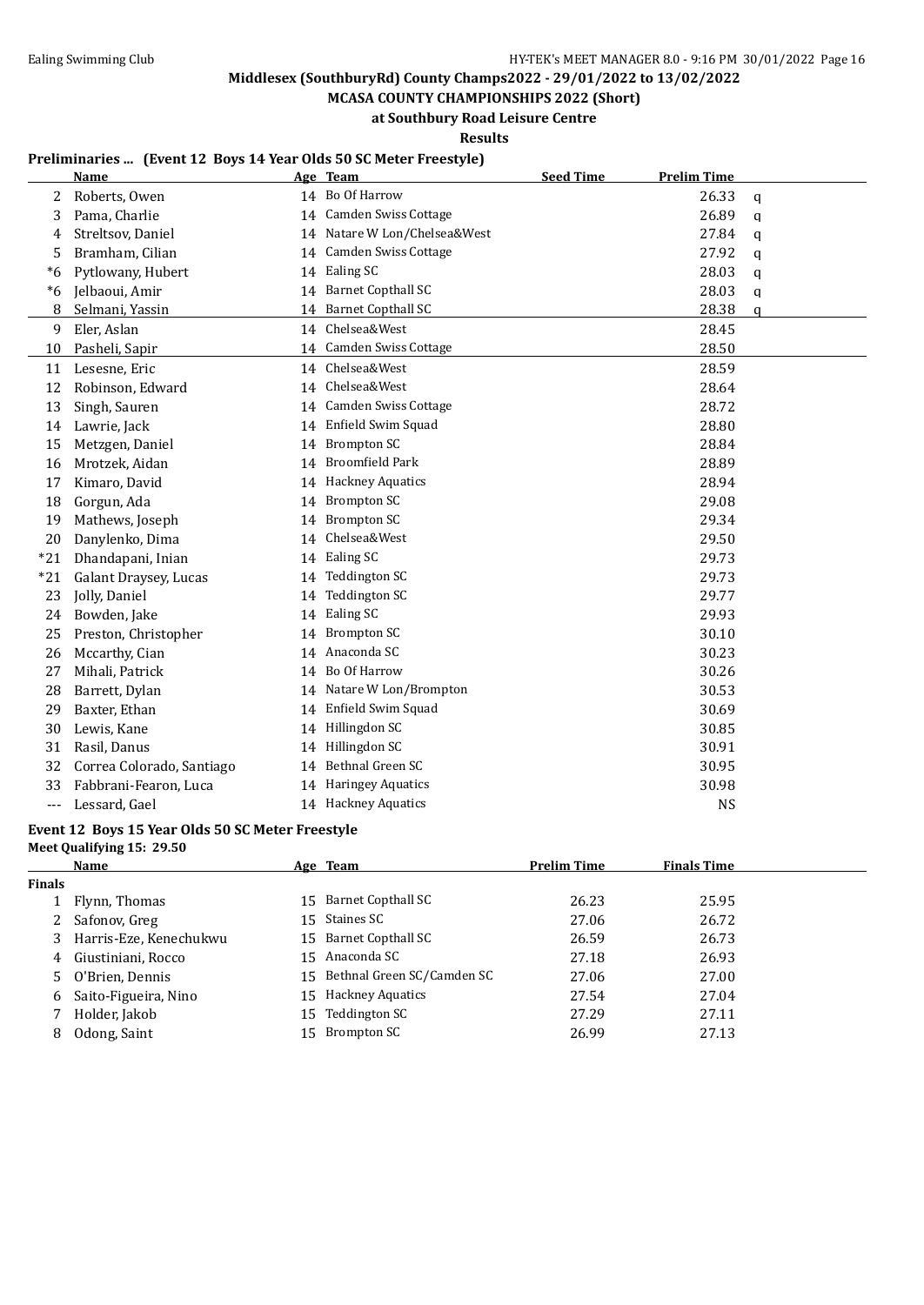**MCASA COUNTY CHAMPIONSHIPS 2022 (Short) at Southbury Road Leisure Centre**

# **Results**

#### **Event 12 Boys 15 Year Olds 50 SC Meter Freestyle Meet Qualifying 15: 29.50**

|      | <b>Name</b>              |    | Age Team                    | <b>Seed Time</b> | <b>Prelim Time</b> |              |
|------|--------------------------|----|-----------------------------|------------------|--------------------|--------------|
|      | <b>Preliminaries</b>     |    |                             |                  |                    |              |
| 1    | Flynn, Thomas            | 15 | <b>Barnet Copthall SC</b>   |                  | 26.23              | a            |
| 2    | Harris-Eze, Kenechukwu   | 15 | <b>Barnet Copthall SC</b>   |                  | 26.59              | q            |
| 3    | Odong, Saint             | 15 | <b>Brompton SC</b>          |                  | 26.99              | $\mathbf{q}$ |
| $*4$ | O'Brien, Dennis          | 15 | Bethnal Green SC/Camden SC  |                  | 27.06              | q            |
| $*4$ | Safonov, Greg            | 15 | Staines SC                  |                  | 27.06              | q            |
| 6    | Giustiniani, Rocco       | 15 | Anaconda SC                 |                  | 27.18              | q            |
|      | Holder, Jakob            | 15 | <b>Teddington SC</b>        |                  | 27.29              | q            |
| *8   | Kadlubowski, Daniel      | 15 | Staines SC                  |                  | 27.54              | $\mathbf q$  |
| *8   | Saito-Figueira, Nino     |    | 15 Hackney Aquatics         |                  | 27.54              | q            |
|      | <b>Swim-Off Required</b> |    |                             |                  |                    |              |
| 10   | Sethi, Sanchit           |    | 15 Bo Of Harrow             |                  | 27.63              |              |
| 11   | Singer, Joshua           | 15 | Enfield Swim Squad          |                  | 27.79              |              |
| 12   | Mahon, Alexander         | 15 | Anaconda SC                 |                  | 27.81              |              |
| 13   | Draganov, Dimi           | 15 | Chelsea&West                |                  | 27.93              |              |
| 14   | Nnaji, Angelo            | 15 | Hillingdon SC               |                  | 28.13              |              |
| 15   | Cory-Wright, Arthur      | 15 | <b>Camden Swiss Cottage</b> |                  | 28.32              |              |
| 16   | Mackintosh, Gustav       | 15 | Chelsea&West                |                  | 28.36              |              |
| 17   | Bradburn, Rory           | 15 | <b>Teddington SC</b>        |                  | 28.37              |              |
| 18   | Biggs, Lincoln           | 15 | Hillingdon SC               |                  | 28.45              |              |
| 19   | May, Andrew              | 15 | Hillingdon SC               |                  | 28.62              |              |
| 20   | Gorelik, Lev             | 15 | <b>Camden Swiss Cottage</b> |                  | 28.72              |              |
| 21   | Wilkes, Lee              | 15 | Hillingdon SC               |                  | 28.77              |              |
| 22   | Lawrence, Alfie          | 15 | Staines SC                  |                  | 28.95              |              |
| 23   | Pearson, Matthew         | 15 | Anaconda SC                 |                  | 28.98              |              |
| 24   | Morgan, Ethan            | 15 | Enfield Swim Squad          |                  | 29.00              |              |
| 25   | Dubey, Akash             | 15 | Hillingdon SC               |                  | 29.04              |              |
| 26   | Copliting, Jp            | 15 | Chelsea&West                |                  | 29.06              |              |
| 27   | Sarangi, Suryansh        | 15 | Enfield Swim Squad          |                  | 29.19              |              |
| 28   | Flack, Oliver            | 15 | <b>Teddington SC</b>        |                  | 29.51              |              |

#### **Event 12 Boys 16 Year Olds 50 SC Meter Freestyle Meet Qualifying 16: 28.00**

|               | Name                    | Age Team              | <b>Prelim Time</b> | <b>Finals Time</b> |  |
|---------------|-------------------------|-----------------------|--------------------|--------------------|--|
| <b>Finals</b> |                         |                       |                    |                    |  |
|               | Finch, Nick             | 16 Chelsea&West       | 24.10              | 23.68              |  |
|               | 2 Sesson-Farre, Nicolas | 16 Chelsea&West       | 25.65              | 25.67              |  |
|               | 3 Peters, Matthew       | 16 Chelsea&West       | 26.72              | 26.28              |  |
| 4             | Pratt, Lanre            | 16 Chelsea&West       | 26.93              | 26.38              |  |
|               | 5 Farguhar-Smith, Ben   | 16 Teddington SC      | 27.21              | 27.26              |  |
|               | 6 Kercher, Max          | 16 Enfield Swim Squad | 27.27              | 27.29              |  |
|               | Rayment, Adam           | 16 Hillingdon SC      | 27.29              | 27.48              |  |
|               | --- Wong, Adam          | 16 Chelsea&West       | 25.80              | <b>NS</b>          |  |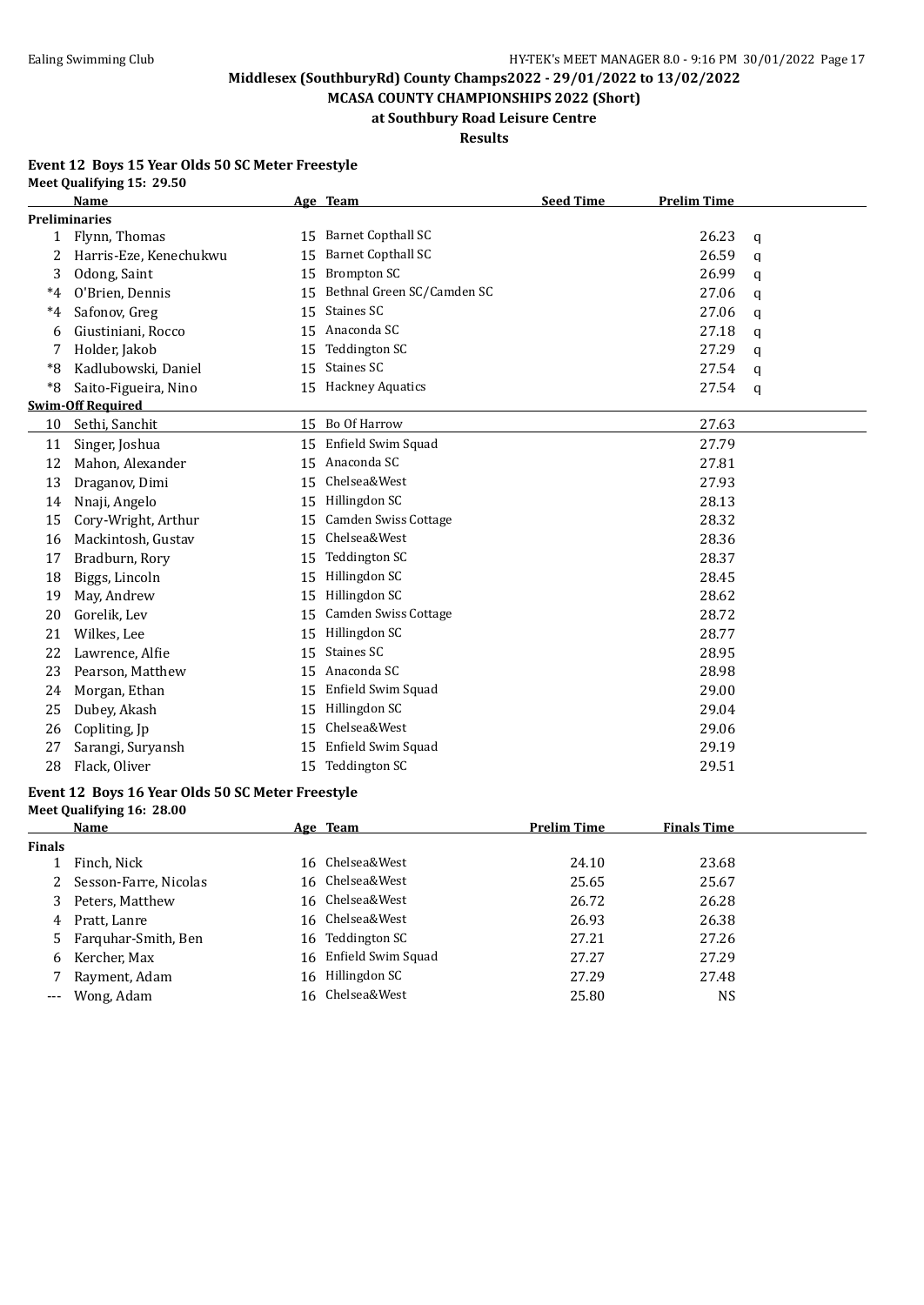**MCASA COUNTY CHAMPIONSHIPS 2022 (Short) at Southbury Road Leisure Centre**

### **Results**

#### **Event 12 Boys 16 Year Olds 50 SC Meter Freestyle Meet Qualifying 16: 28.00**

| 24.10<br>q<br>25.65<br>q |
|--------------------------|
|                          |
|                          |
|                          |
| 25.80<br>$\mathbf q$     |
| 26.72<br>q               |
| 26.93<br>q               |
| 27.21<br>q               |
| 27.27<br>q               |
| 27.29<br>$\mathbf q$     |
| 27.33                    |
| 27.39                    |
| 27.43                    |
| 27.46                    |
| 27.64                    |
| 27.69                    |
| 27.72                    |
| 28.42                    |
| 28.88                    |
|                          |
|                          |
| <b>Finals Time</b>       |
|                          |
| 23.93                    |
| 25.03                    |
| 25.09                    |
| 25.21                    |
| 25.87                    |
| 25.90                    |
| 25.97                    |
| 26.67                    |
|                          |
|                          |
| <b>Prelim Time</b>       |
|                          |
| 23.72<br>$\mathbf q$     |
| 24.58<br>a               |
| 25.12<br>q               |
| 25.36<br>q               |
| 25.47<br>q               |
| 25.60<br>q               |
| 25.76<br>q               |
| 25.92<br>$\mathbf q$     |
| 26.25                    |
| 26.45                    |
| 26.46                    |
|                          |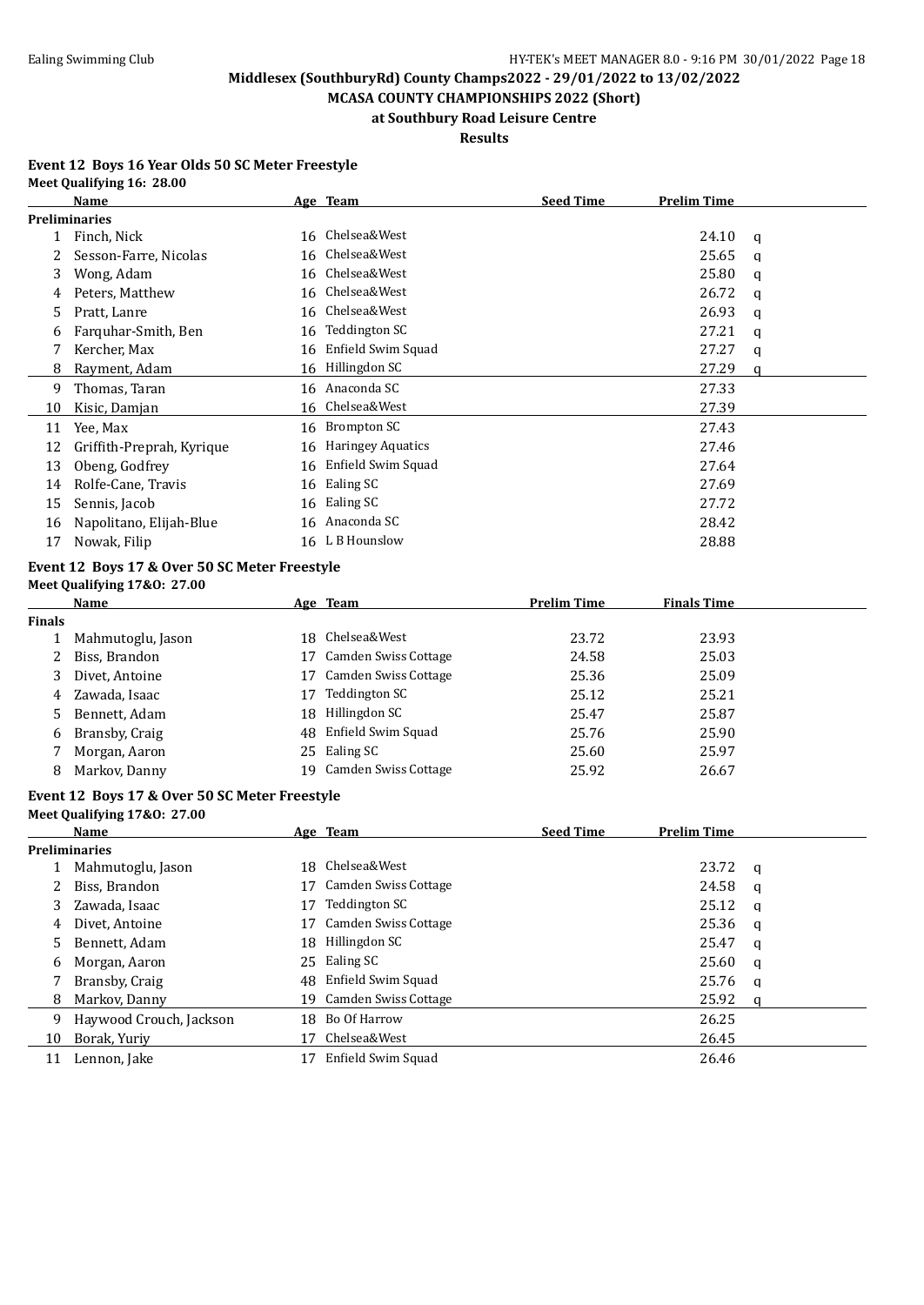**MCASA COUNTY CHAMPIONSHIPS 2022 (Short) at Southbury Road Leisure Centre**

**Results**

### **Preliminaries ... (Event 12 Boys 17 & Over 50 SC Meter Freestyle)**

|       | Name                 |    | Age Team             | <b>Seed Time</b> | <b>Prelim Time</b> |
|-------|----------------------|----|----------------------|------------------|--------------------|
| $*12$ | Bilas, Krystian      | 23 | Hillingdon SC        |                  | 26.48              |
| $*12$ | Charles, Maceo       | 17 | Ealing SC            |                  | 26.48              |
| 14    | Elesin, Tolu         | 20 | Chelsea&West         |                  | 26.53              |
| 15    | Adams, Kieran        | 20 | Staines SC           |                  | 26.64              |
| 16    | Pixner, Jack         | 18 | Broomfield Park      |                  | 26.78              |
| 17    | Rudd, Jonathan       | 17 | Chelsea&West         |                  | 26.79              |
| 18    | Hall, Samuel         | 17 | Teddington SC        |                  | 26.81              |
| 19    | English, Goerge      | 18 | Chelsea&West         |                  | 26.88              |
| 20    | Wright, Oliver       | 17 | Camden Swiss Cottage |                  | 26.96              |
| 21    | Catling, Ben         | 17 | Teddington SC        |                  | 27.06              |
| 22    | Farquhar-Smith, Tom  | 18 | Teddington SC        |                  | 27.12              |
| 23    | Emerton, Matthew     | 18 | Hillingdon SC        |                  | 27.29              |
| 24    | Kelly, Josh          | 19 | Hillingdon SC        |                  | 27.41              |
|       | Boico-Hands, Phillip | 17 | Chelsea&West         |                  | NS.                |
|       | Alvarado, Matthias   | 17 | Camden Swiss Cottage |                  | <b>NS</b>          |
|       | Revenko, Andrei      | 17 | Hillingdon SC        |                  | <b>NS</b>          |
| $---$ | Din, Aryaan          | 19 | Chelsea&West         |                  | NS                 |

#### **Event 13 Girls 10-11 50 SC Meter Freestyle Meet Qualifying 10-11: 36.75**

|        | Name             |     | Age Team                  | <b>Prelim Time</b> | <b>Finals Time</b> |
|--------|------------------|-----|---------------------------|--------------------|--------------------|
| Finals |                  |     |                           |                    |                    |
|        | Orfanidis, Maya  | 10. | Chelsea&West              | 32.30              | 31.19              |
|        | Porter, Eleanor  |     | Camden Swiss Cottage      | 33.22              | 32.60              |
| 3      | Nosinova, Sofia  | 11  | Barnet Copthall SC        | 33.59              | 33.07              |
| $^*4$  | Da Silva, Jemima |     | 11 Camden Swiss Cottage   | 33.39              | 33.08              |
| $*4$   | Hurcombe, Lulu   |     | <b>Haringey Aquatics</b>  | 33.80              | 33.08              |
| 6      | Jelbaoui, Levla  | 11  | Barnet Copthall SC        | 33.66              | 33.19              |
|        | Garner, Mia      |     | Bo Of Harrow              | 33.81              | 33.27              |
| 8      | Harris, Amy      |     | <b>Barnet Copthall SC</b> | 34.27              | 34.40              |

## **Event 13 Girls 10-11 50 SC Meter Freestyle**

#### **Meet Qualifying 10-11: 36.75**

|    | Name                  |    | Age Team                  | <b>Seed Time</b> | <b>Prelim Time</b> |   |
|----|-----------------------|----|---------------------------|------------------|--------------------|---|
|    | <b>Preliminaries</b>  |    |                           |                  |                    |   |
|    | Orfanidis, Maya       | 10 | Chelsea&West              |                  | 32.30              | q |
|    | Porter, Eleanor       | 11 | Camden Swiss Cottage      |                  | 33.22              | a |
| 3  | Da Silva, Jemima      | 11 | Camden Swiss Cottage      |                  | 33.39              | q |
| 4  | Nosinova, Sofia       | 11 | Barnet Copthall SC        |                  | 33.59              | a |
| 5  | Jelbaoui, Levla       | 11 | <b>Barnet Copthall SC</b> |                  | 33.66              | q |
| 6  | Hurcombe, Lulu        | 11 | <b>Haringey Aquatics</b>  |                  | 33.80              | a |
|    | Garner, Mia           | 11 | Bo Of Harrow              |                  | 33.81              | q |
| 8  | Harris, Amy           | 11 | Barnet Copthall SC        |                  | 34.27              | a |
| 9  | Colquhoun, Maia       | 11 | Chelsea&West              |                  | 34.35              |   |
| 10 | North, Zara           | 11 | Chelsea&West              |                  | 34.37              |   |
| 11 | Mahoney, Chloe        | 10 | Brompton SC               |                  | 35.36              |   |
| 12 | Willhoft-King, Phoebe | 11 | Anaconda SC               |                  | 36.08              |   |
| 13 | Forsyth, Margarita    | 11 | Enfield Swim Squad        |                  | 36.87              |   |
| 14 | Chiva-Shah, Maya      |    | Hillingdon SC             |                  | 37.13              |   |
|    |                       |    |                           |                  |                    |   |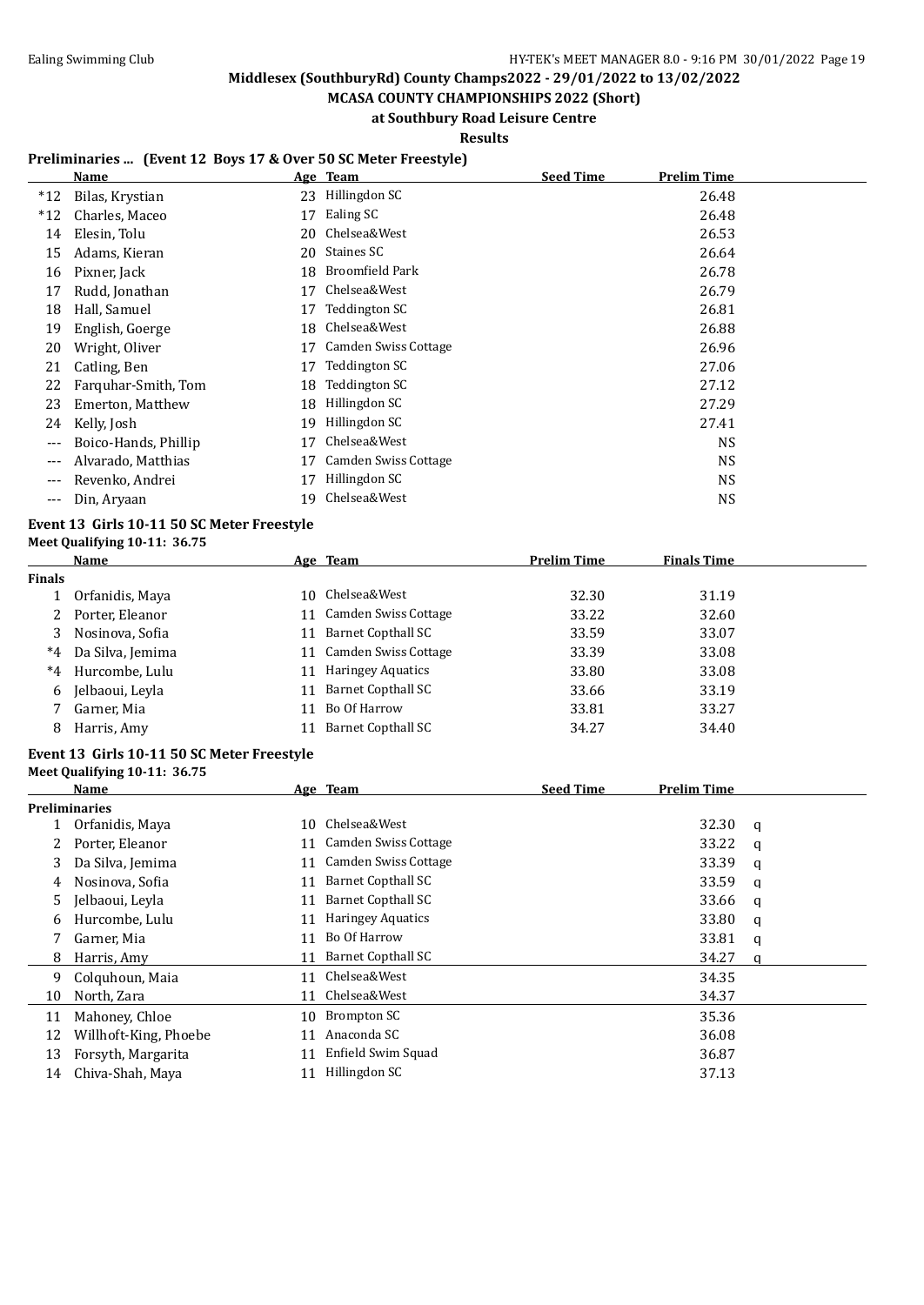**MCASA COUNTY CHAMPIONSHIPS 2022 (Short) at Southbury Road Leisure Centre**

**Results**

#### **Event 13 Girls 12 Year Olds 50 SC Meter Freestyle Meet Qualifying 12: 35.16**

|               | Name                                              |    | Age Team                 | <b>Prelim Time</b> | <b>Finals Time</b> |   |
|---------------|---------------------------------------------------|----|--------------------------|--------------------|--------------------|---|
| <b>Finals</b> |                                                   |    |                          |                    |                    |   |
| 1             | Nurney, Alexandra                                 |    | 12 Camden Swiss Cottage  | 29.39              | 29.35              |   |
| 2             | Baring, Olivia                                    | 12 | <b>Brompton SC</b>       | 30.35              | 29.79              |   |
| 3             | Shao, Charlotte                                   | 12 | Camden Swiss Cottage     | 30.70              | 30.06              |   |
| 4             | Paisley, Delilah                                  | 12 | Teddington SC            | 31.27              | 30.37              |   |
| 5             | Ingleton, Isobella                                | 12 | Ealing SC                | 31.89              | 30.77              |   |
| 6             | Fielding, Amy                                     | 12 | Camden Swiss Cottage     | 31.62              | 31.32              |   |
| 7             | Ruzzaman, Ruby                                    | 12 | Camden Swiss Cottage     | 31.88              | 31.73              |   |
| 8             | Storey, India                                     |    | 12 Brompton SC           | 32.01              | 32.53              |   |
|               | Event 13 Girls 12 Year Olds 50 SC Meter Freestyle |    |                          |                    |                    |   |
|               |                                                   |    |                          |                    |                    |   |
|               | Meet Qualifying 12: 35.16<br>Name                 |    | Age Team                 | <b>Seed Time</b>   | <b>Prelim Time</b> |   |
|               | <b>Preliminaries</b>                              |    |                          |                    |                    |   |
| 1             | Nurney, Alexandra                                 |    | 12 Camden Swiss Cottage  |                    | 29.39              | q |
| 2             | Baring, Olivia                                    | 12 | <b>Brompton SC</b>       |                    | 30.35              | q |
| 3             | Shao, Charlotte                                   | 12 | Camden Swiss Cottage     |                    | 30.70              | q |
| 4             | Paisley, Delilah                                  | 12 | Teddington SC            |                    | 31.27              | q |
| 5             | Fielding, Amy                                     | 12 | Camden Swiss Cottage     |                    | 31.62              | q |
| 6             | Ruzzaman, Ruby                                    |    | 12 Camden Swiss Cottage  |                    | 31.88              |   |
|               | Ingleton, Isobella                                |    | 12 Ealing SC             |                    | 31.89              | q |
| *8            | Olszewska, Nadia                                  |    | 12 Barnet Copthall SC    |                    | 32.01              | q |
|               |                                                   |    | 12 Brompton SC           |                    |                    | q |
| *8            | Storey, India<br><b>Swim-Off Required</b>         |    |                          |                    | 32.01              | q |
| 10            | Singer, Eleanor                                   |    | 12 Enfield Swim Squad    |                    | 32.04              |   |
|               |                                                   |    | 12 Camden Swiss Cottage  |                    |                    |   |
| 11            | Kennedy, Marina                                   |    |                          |                    | 32.30              |   |
| 12            | Hayakawa, Mei                                     |    | 12 Barnet Copthall SC    |                    | 32.42              |   |
| 13            | Hovell, Tamar                                     | 12 | Ealing SC                |                    | 32.69              |   |
| 14            | Merifield, Hannah                                 | 12 | <b>Broomfield Park</b>   |                    | 32.80              |   |
| 15            | Vendramin Giardina, Vittoria                      | 12 | <b>Brompton SC</b>       |                    | 33.00              |   |
| 16            | Byron Nour, Laila                                 |    | 12 Bo Of Harrow          |                    | 33.35              |   |
| 17            | Chadwick, Millie                                  | 12 | <b>Teddington SC</b>     |                    | 33.37              |   |
| 18            | Bunimovich, Olivia                                | 12 | Chelsea&West             |                    | 33.39              |   |
| 19            | Mazer, Minnie                                     |    | 12 Camden Swiss Cottage  |                    | 33.41              |   |
| 20            | Tiller, Lily - Rose                               |    | 12 Staines SC            |                    | 33.53              |   |
| 21            | Bougani-Pournara, Ilioni                          |    | 12 Brompton SC           |                    | 33.59              |   |
| 22            | Saito-Figuera, Kira                               |    | 12 Bethnal Green SC      |                    | 33.63              |   |
| 23            | Awan, Zahra                                       |    | 12 Enfield Swim Squad    |                    | 33.64              |   |
| 24            | Blumel, Maggie                                    | 12 | Camden Swiss Cottage     |                    | 34.04              |   |
| 25            | Sagar, Tabitha                                    | 12 | Teddington SC            |                    | 34.07              |   |
| 26            | Salamony, Layla                                   | 12 | <b>Brompton SC</b>       |                    | 34.44              |   |
| 27            | Orlando, Mia                                      | 12 | <b>Brompton SC</b>       |                    | 34.47              |   |
| 28            | Daniels, Sakura                                   | 12 | Bethnal Green SC         |                    | 34.49              |   |
| 29            | Fuzesi, Eva                                       | 12 | Camden Swiss Cottage     |                    | 34.73              |   |
| 30            | Hanson, Amy                                       | 12 | <b>Haringey Aquatics</b> |                    | 35.01              |   |
| 31            | Fletcher, Leila                                   | 12 | Bethnal Green SC         |                    | 35.32              |   |
| 32            | Yee, Lexie                                        | 12 | <b>Brompton SC</b>       |                    | 35.81              |   |
| ---           | Whiteman, Isabella                                |    | 12 Brompton SC           |                    | <b>NS</b>          |   |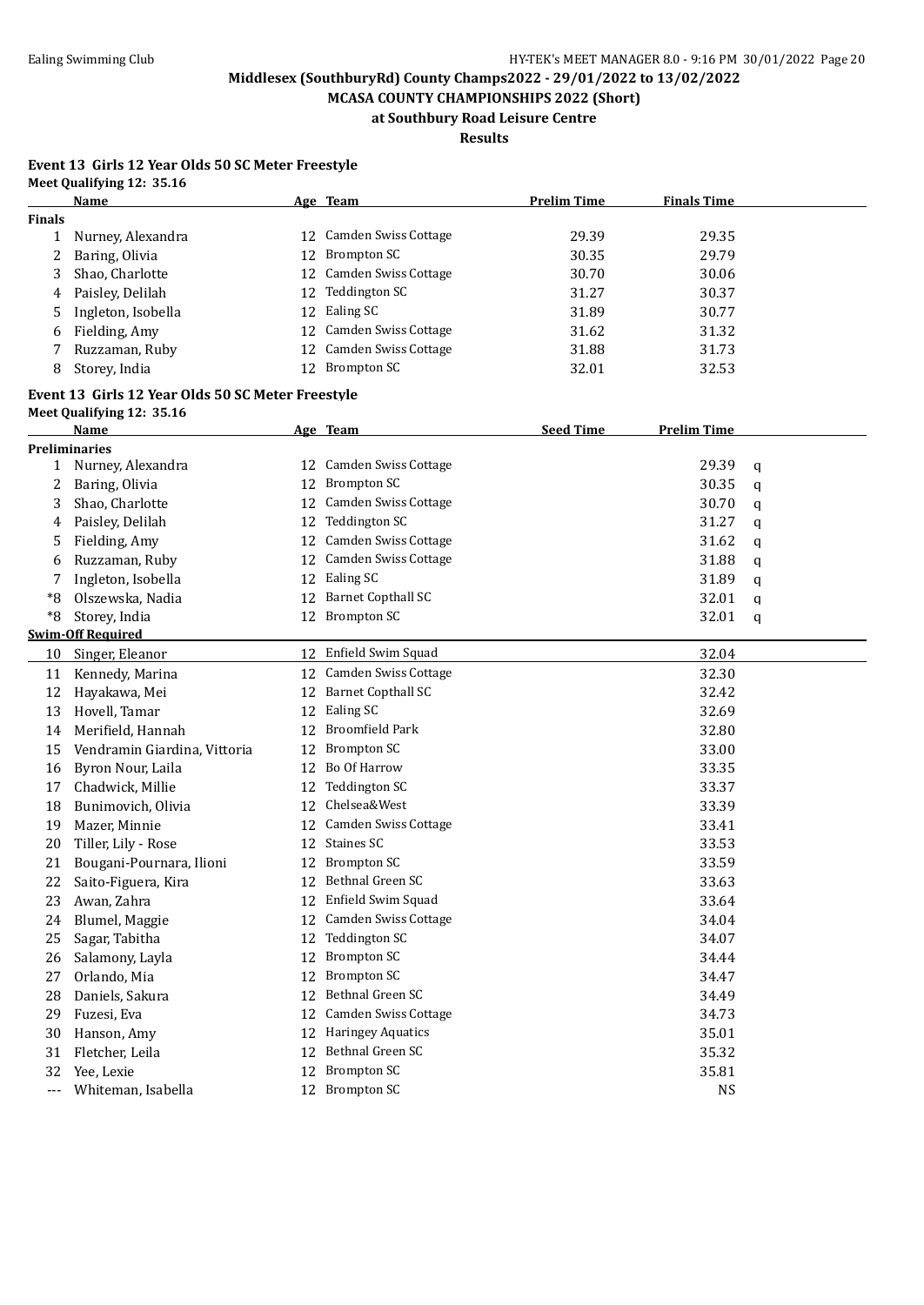**MCASA COUNTY CHAMPIONSHIPS 2022 (Short) at Southbury Road Leisure Centre**

**Results**

#### **Event 13 Girls 13 Year Olds 50 SC Meter Freestyle Meet Qualifying 13: 33.00**

|                   | <u>Name</u>                                       |    | Age Team                  | <b>Prelim Time</b> | <b>Finals Time</b> |   |
|-------------------|---------------------------------------------------|----|---------------------------|--------------------|--------------------|---|
| <b>Finals</b>     |                                                   |    |                           |                    |                    |   |
| 1                 | Thanassoulas, Isabella                            |    | 13 Camden Swiss Cottage   | 29.30              | 29.23              |   |
| 2                 | Onobrauche, Malaika                               | 13 | <b>Barnet Copthall SC</b> | 29.18              | 29.46              |   |
| 3                 | Zobek, Olivia                                     | 13 | Chelsea&West              | 29.92              | 29.91              |   |
| 4                 | Alieva, Naz                                       | 13 | Enfield Swim Squad        | 30.43              | 29.98              |   |
| 5                 | Hernandez Taylor, Ivy                             | 13 | <b>Hackney Aquatics</b>   | 30.52              | 30.46              |   |
| 6                 | Kc, Evanshui                                      | 13 | Ealing SC                 | 30.74              | 30.58              |   |
|                   | Zaimi, Chloe                                      | 13 | Chelsea&West              | 31.08              | 30.85              |   |
| 8                 | Terranova, Emma                                   |    | 13 L B Hounslow           | 30.95              | 31.33              |   |
|                   | Event 13 Girls 13 Year Olds 50 SC Meter Freestyle |    |                           |                    |                    |   |
|                   | Meet Qualifying 13: 33.00                         |    |                           |                    |                    |   |
|                   | Name                                              |    | Age Team                  | <b>Seed Time</b>   | <b>Prelim Time</b> |   |
|                   | <b>Preliminaries</b>                              |    |                           |                    |                    |   |
| 1                 | Onobrauche, Malaika                               |    | 13 Barnet Copthall SC     |                    | 29.18              | q |
| 2                 | Thanassoulas, Isabella                            | 13 | Camden Swiss Cottage      |                    | 29.30              | q |
| 3                 | Zobek, Olivia                                     | 13 | Chelsea&West              |                    | 29.92              | q |
| 4                 | Alieva, Naz                                       |    | 13 Enfield Swim Squad     |                    | 30.43              | q |
| 5                 | Hernandez Taylor, Ivy                             |    | 13 Hackney Aquatics       |                    | 30.52              | q |
| 6                 | Kc, Evanshui                                      |    | 13 Ealing SC              |                    | 30.74              | q |
| 7                 | Terranova, Emma                                   |    | 13 L B Hounslow           |                    | 30.95              | q |
| 8                 | Zaimi, Chloe                                      |    | 13 Chelsea&West           |                    | 31.08              | q |
| 9                 | Man, Alice                                        |    | 13 Natare W Lon/Brompton  |                    | 31.32              |   |
| 10                | Riach, Rebecca                                    |    | 13 Hillingdon SC          |                    | 31.40              |   |
| 11                | Zoumidou, Carla                                   |    | 13 Ealing SC              |                    | 31.47              |   |
| 12                | Elias, Antonia                                    |    | 13 Barnet Copthall SC     |                    | 31.52              |   |
| 13                | Kuduma, Elizabete                                 | 13 | <b>Brompton SC</b>        |                    | 31.71              |   |
| 14                | Maclean, Daisy                                    | 13 | Camden Swiss Cottage      |                    | 31.72              |   |
| 15                | Sharrock, Alice                                   |    | 13 Bo Of Harrow           |                    | 31.94              |   |
| 16                | Main, Rosie                                       | 13 | <b>Brompton SC</b>        |                    | 31.95              |   |
| 17                | Bellass, Rosa                                     | 13 | Camden Swiss Cottage      |                    | 32.10              |   |
| 18                | Veilex, Charlotte                                 | 13 | Chelsea&West              |                    | 32.14              |   |
| 19                | Longhurst, Freya                                  |    | 13 Barnet Copthall SC     |                    | 32.24              |   |
| 20                | Allen, Eve                                        |    | 13 Hillingdon SC          |                    | 32.26              |   |
| 21                | Holder, Poppy                                     |    | 13 Teddington SC          |                    | 32.41              |   |
| 22                | Mackintosh, Dudu                                  |    | 13 Chelsea&West           |                    | 32.76              |   |
| 23                | Holt, Kyla                                        |    | 13 Teddington SC          |                    | 32.88              |   |
|                   | 24 Forsyth, Iliana                                |    | 13 Enfield Swim Squad     |                    | 32.96              |   |
| 25                | Jackson, Tess                                     |    | 13 Camden Swiss Cottage   |                    | 33.40              |   |
| $\qquad \qquad -$ | Griffin, Penelope                                 |    | 13 Brompton SC            |                    | <b>NS</b>          |   |
|                   | Event 13 Girls 14 Year Olds 50 SC Meter Freestyle |    |                           |                    |                    |   |
|                   | Meet Qualifying 14: 31.90                         |    |                           |                    |                    |   |
|                   | <u>Name</u>                                       |    | Age Team                  | <b>Prelim Time</b> | <b>Finals Time</b> |   |
| <b>Finals</b>     |                                                   |    |                           |                    |                    |   |
| 1                 | Guimond-Beetham, Ines                             |    | 14 Camden Swiss Cottage   | 29.76              | 28.30              |   |
| 2                 | Jenkins, Clare                                    |    | 14 Natare W Lon/Brompton  | 29.09              | 29.09              |   |
| 3                 | Kessler, Penny                                    |    | 14 Camden Swiss Cottage   | 29.49              | 29.13              |   |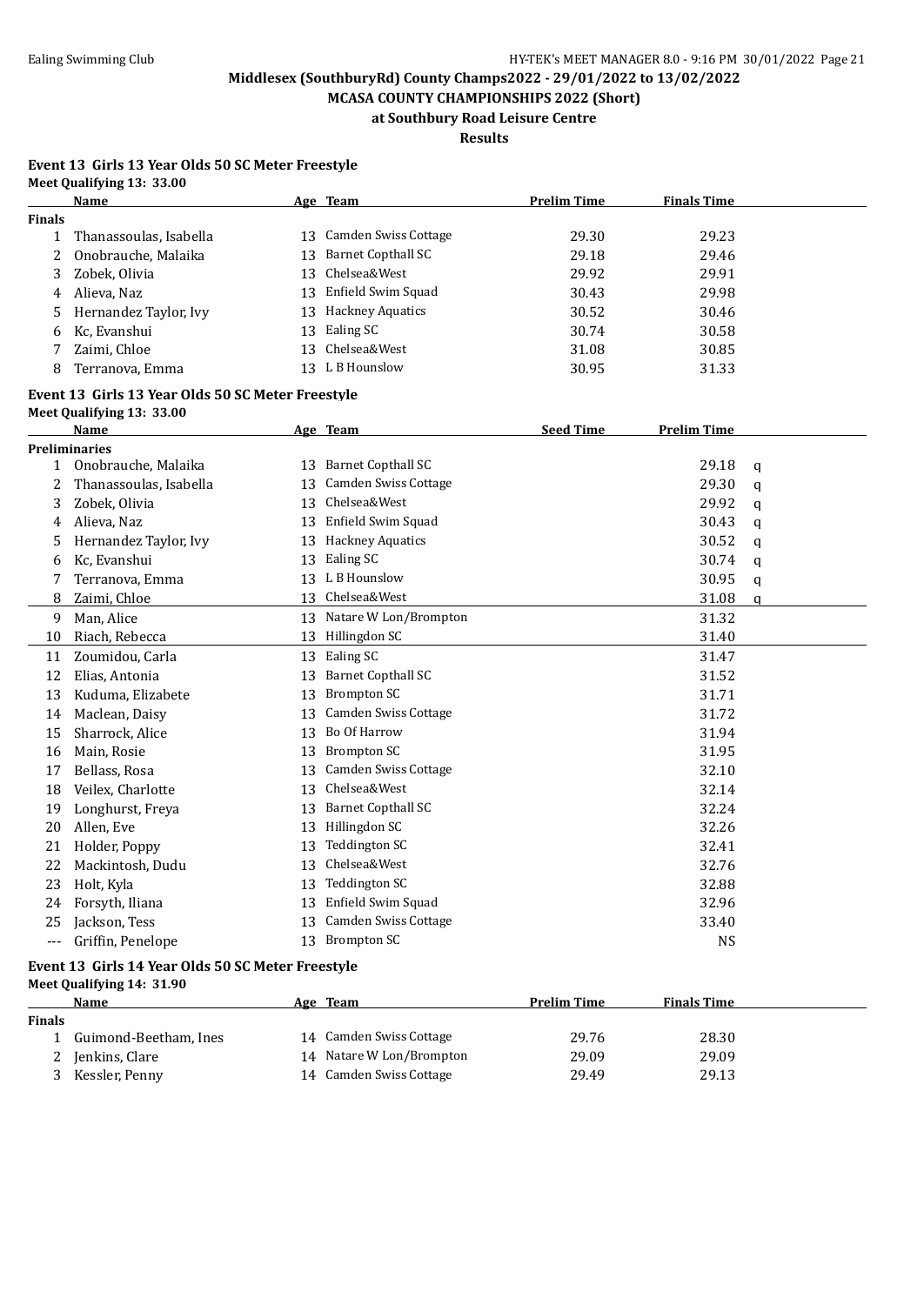**MCASA COUNTY CHAMPIONSHIPS 2022 (Short) at Southbury Road Leisure Centre**

**Results**

### **Finals ... (Event 13 Girls 14 Year Olds 50 SC Meter Freestyle)**

|       | Name                                              |    | Age Team                 | <b>Prelim Time</b> | <b>Finals Time</b> |   |
|-------|---------------------------------------------------|----|--------------------------|--------------------|--------------------|---|
| 4     | Chadwick, Phoebe                                  |    | 14 Teddington SC         | 29.58              | 29.23              |   |
| 5     | Naranjo, Constanze                                |    | 14 Barnet Copthall SC    | 29.50              | 29.34              |   |
| $^*6$ | Shchepovskikh, Ksenia                             |    | 14 Camden Swiss Cottage  | 29.84              | 29.36              |   |
| $^*6$ | Jamal, Bianca                                     |    | 14 Camden Swiss Cottage  | 29.77              | 29.36              |   |
| 8     | Evered, Bella                                     |    | 14 Teddington SC         | 29.80              | 29.79              |   |
|       | Event 13 Girls 14 Year Olds 50 SC Meter Freestyle |    |                          |                    |                    |   |
|       | Meet Qualifying 14: 31.90                         |    |                          |                    |                    |   |
|       | <b>Name</b>                                       |    | Age Team                 | <b>Seed Time</b>   | <b>Prelim Time</b> |   |
|       | <b>Preliminaries</b>                              |    |                          |                    |                    |   |
|       | 1 Jenkins, Clare                                  |    | 14 Natare W Lon/Brompton |                    | 29.09              | q |
| 2     | Kessler, Penny                                    |    | 14 Camden Swiss Cottage  |                    | 29.49              | q |
| 3     | Naranjo, Constanze                                |    | 14 Barnet Copthall SC    |                    | 29.50              | q |
| 4     | Chadwick, Phoebe                                  |    | 14 Teddington SC         |                    | 29.58              | q |
| 5     | Guimond-Beetham, Ines                             |    | 14 Camden Swiss Cottage  |                    | 29.76              | q |
| 6     | Jamal, Bianca                                     |    | 14 Camden Swiss Cottage  |                    | 29.77              | q |
| 7     | Evered, Bella                                     |    | 14 Teddington SC         |                    | 29.80              | q |
| 8     | Shchepovskikh, Ksenia                             |    | 14 Camden Swiss Cottage  |                    | 29.84              | a |
| 9     | Hesketh, Josie                                    |    | 14 Haringey Aquatics     |                    | 30.09              |   |
| 10    | Wagjiani, Ayla                                    |    | 14 Hillingdon SC         |                    | 30.12              |   |
| 11    | Stanley, Livy                                     |    | 14 Hillingdon SC         |                    | 30.17              |   |
| 12    | Makici, Ornea                                     |    | 14 Camden Swiss Cottage  |                    | 30.32              |   |
| 13    | Darby, Daisy                                      |    | 14 Teddington SC         |                    | 30.54              |   |
| 14    | Fielding, Lucy                                    |    | 14 Camden Swiss Cottage  |                    | 30.60              |   |
| 15    | Tyner, Jessica                                    |    | 14 Enfield Swim Squad    |                    | 30.63              |   |
| 16    | Osorio, Keira                                     | 14 | Chelsea&West             |                    | 30.73              |   |
| 17    | Reder, Lilianna                                   |    | 14 L B Hounslow          |                    | 30.74              |   |
| 18    | Beletskaya, Anna                                  |    | 14 Enfield Swim Squad    |                    | 30.78              |   |
| 19    | Kurati, Kaltrina                                  |    | 14 Chelsea&West          |                    | 30.86              |   |
| $*20$ | Self, Daisy                                       |    | 14 Ealing SC             |                    | 30.96              |   |
| $*20$ | Bowman, Agynes                                    |    | 14 Hackney Aquatics      |                    | 30.96              |   |
| 22    | Carlos, Isabelle                                  |    | 14 Barnet Copthall SC    |                    | 31.03              |   |
| 23    | Young, Evie                                       |    | 14 Teddington SC         |                    | 31.07              |   |
| 24    | Gordienko, Maria                                  |    | 14 Camden Swiss Cottage  |                    | 31.17              |   |
| 25    | Karagianni, Anisa                                 |    | 14 L B Hounslow          |                    | 31.22              |   |
| 26    | Stone, Issy                                       |    | 14 Hillingdon SC         |                    | 31.24              |   |
| 27    | Evans, Chloe                                      |    | 14 Brompton SC           |                    | 31.30              |   |
| 28    | Pacyniak, Olivia                                  |    | 14 L B Hounslow          |                    | 31.33              |   |
| 29    | Loynes, Isabella                                  |    | 14 Brompton SC           |                    | 31.39              |   |
| 30    | Sharp, Jessica                                    |    | 14 Hillingdon SC         |                    | 31.50              |   |
| $*31$ | Collins, Ellie                                    |    | 14 Bethnal Green SC      |                    | 31.70              |   |
| $*31$ | Gilberti, Elena                                   |    | 14 Brompton SC           |                    | 31.70              |   |
| 33    | Kularatne, Sinadi                                 |    | 14 Enfield Swim Squad    |                    | 31.75              |   |
| 34    | Sennis, Eve                                       |    | 14 Ealing SC             |                    | 32.22              |   |
| 35    | Manlegro, Gianna                                  |    | 14 Barnet Copthall SC    |                    | 34.65              |   |
| $---$ | Tohme, Chloe                                      |    | 14 Brompton SC           |                    | DQ 30.42           |   |
|       | 4.4 Start before starting signal                  |    |                          |                    |                    |   |
|       | --- Gomez de Membrillera, Sophia                  |    | 14 Camden Swiss Cottage  |                    | <b>NS</b>          |   |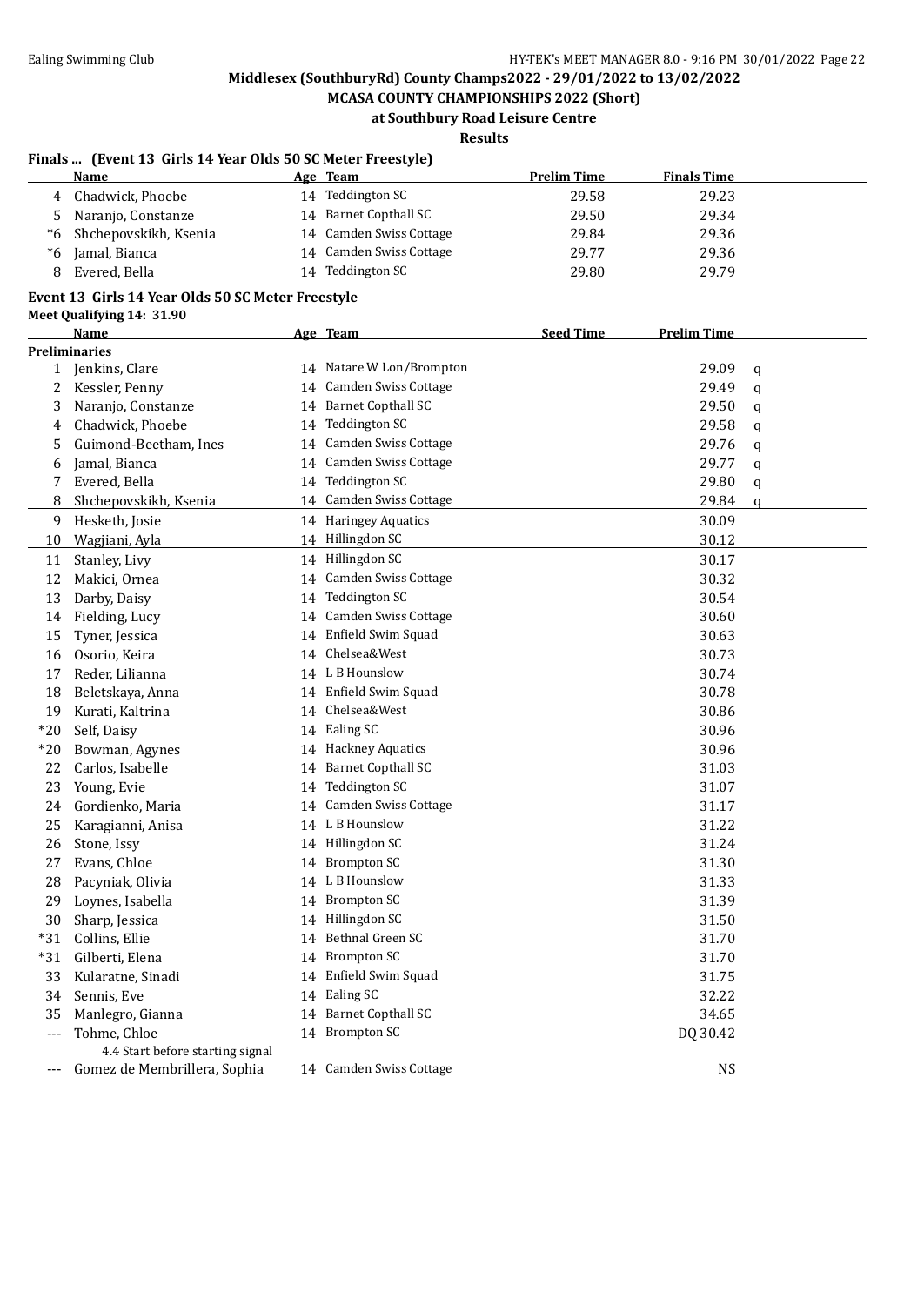**MCASA COUNTY CHAMPIONSHIPS 2022 (Short) at Southbury Road Leisure Centre**

**Results**

#### **Event 13 Girls 15 Year Olds 50 SC Meter Freestyle Meet Qualifying 15: 31.00**

|               | Name            |      | Age Team                 | <b>Prelim Time</b> | <b>Finals Time</b> |  |
|---------------|-----------------|------|--------------------------|--------------------|--------------------|--|
| <b>Finals</b> |                 |      |                          |                    |                    |  |
|               | Chadwick, Ellie | 15 - | Barnet Copthall SC       | 28.42              | 28.23              |  |
|               | 2 Zarkovic, Mia |      | 15 Brompton SC           | 29.47              | 28.77              |  |
| 3             | Man, Katie      |      | 15 Natare W Lon/Brompton | 29.49              | 29.03              |  |
| 4             | Fletcher, Lily  |      | 15 Hillingdon SC         | 29.93              | 29.65              |  |
| 5             | Paisley, Cicely |      | 15 Ealing SC             | 30.05              | 29.70              |  |
| 6             | Blumel, Ruby    |      | 15 Camden Swiss Cottage  | 29.92              | 29.71              |  |
|               | Grzybek, Maja   |      | 15 Haringey Aquatics     | 30.04              | 29.73              |  |
| 8             | Martin, Faith   |      | 15 Hounslowlets          | 30.67              | 30.15              |  |

#### **Event 13 Girls 15 Year Olds 50 SC Meter Freestyle Meet Qualifying 15: 31.00**

|       | $r$ correct $r$ and $r$ and $r$ and $r$ |    |                           |                  |                    |   |
|-------|-----------------------------------------|----|---------------------------|------------------|--------------------|---|
|       | Name                                    |    | Age Team                  | <b>Seed Time</b> | <b>Prelim Time</b> |   |
|       | <b>Preliminaries</b>                    |    |                           |                  |                    |   |
| 1     | Chadwick, Ellie                         | 15 | <b>Barnet Copthall SC</b> |                  | 28.42              | a |
| 2     | Zarkovic, Mia                           | 15 | Brompton SC               |                  | 29.47              | a |
| 3     | Man, Katie                              | 15 | Natare W Lon/Brompton     |                  | 29.49              | q |
| 4     | Blumel, Ruby                            | 15 | Camden Swiss Cottage      |                  | 29.92              | q |
| 5     | Fletcher, Lily                          | 15 | Hillingdon SC             |                  | 29.93              | a |
| 6     | Grzybek, Maja                           | 15 | <b>Haringey Aquatics</b>  |                  | 30.04              | q |
|       | Paisley, Cicely                         | 15 | Ealing SC                 |                  | 30.05              | q |
| 8     | Andrews, Erin                           | 15 | Camden Swiss Cottage      |                  | 30.19              | a |
| 9     | Weaver, Poppy                           | 15 | Teddington SC             |                  | 30.53              |   |
| 10    | Martin, Faith                           | 15 | HounslowJets              |                  | 30.67              |   |
| 11    | Wilson, Mia                             | 15 | Ealing SC                 |                  | 30.72              |   |
| 12    | Mason, Isabella                         | 15 | Teddington SC             |                  | 30.78              |   |
| 13    | Rogers, Anabel                          | 15 | Teddington SC             |                  | 30.87              |   |
| $*14$ | Todorova, Yoana                         | 15 | Bethnal Green SC          |                  | 30.94              |   |
| $*14$ | Mcnicholl, Jasmine                      | 15 | Anaconda SC               |                  | 30.94              |   |
| 16    | Down, Alexandra                         | 15 | HounslowJets              |                  | 31.27              |   |
| 17    | Walsh, Ruby                             | 15 | Ealing SC                 |                  | 31.28              |   |
| 18    | Mason, Mica                             | 15 | Hillingdon SC             |                  | 31.61              |   |
| 19    | Morgan, Elodie                          | 15 | Teddington SC             |                  | 31.63              |   |
| 20    | Butterworth, Edie                       | 15 | Anaconda SC               |                  | 31.67              |   |
| 21    | Banks, Ella                             | 15 | Anaconda SC               |                  | 32.19              |   |

# **Event 13 Girls 16 Year Olds 50 SC Meter Freestyle**

|  |  | Meet Qualifying 16: 30.00 |  |  |  |
|--|--|---------------------------|--|--|--|
|--|--|---------------------------|--|--|--|

|               | Name              | Age Team                | <b>Prelim Time</b> | <b>Finals Time</b> |  |
|---------------|-------------------|-------------------------|--------------------|--------------------|--|
| <b>Finals</b> |                   |                         |                    |                    |  |
|               | Hayes, Mabel      | 16 Anaconda SC          | 27.36              | 27.31              |  |
|               | Adelaja, Toluwani | 16 Barnet Copthall SC   | 27.37              | 27.50              |  |
| 3.            | Grove, Thomasina  | 16 Chelsea&West         | 27.59              | 27.68              |  |
| 4             | Waite, Lily       | 16 Anaconda SC          | 28.00              | 27.87              |  |
| 5.            | Mew, Lauren       | 16 Barnet Copthall SC   | 28.35              | 28.14              |  |
| 6             | Pama, Charlotte   | 16 Camden Swiss Cottage | 28.54              | 28.56              |  |
|               | Dewhurst, Annabel | 16 Anaconda SC          | 28.83              | 28.94              |  |
| 8             | Williams, Alicia  | 16 Ealing SC            | 30.00              | 30.12              |  |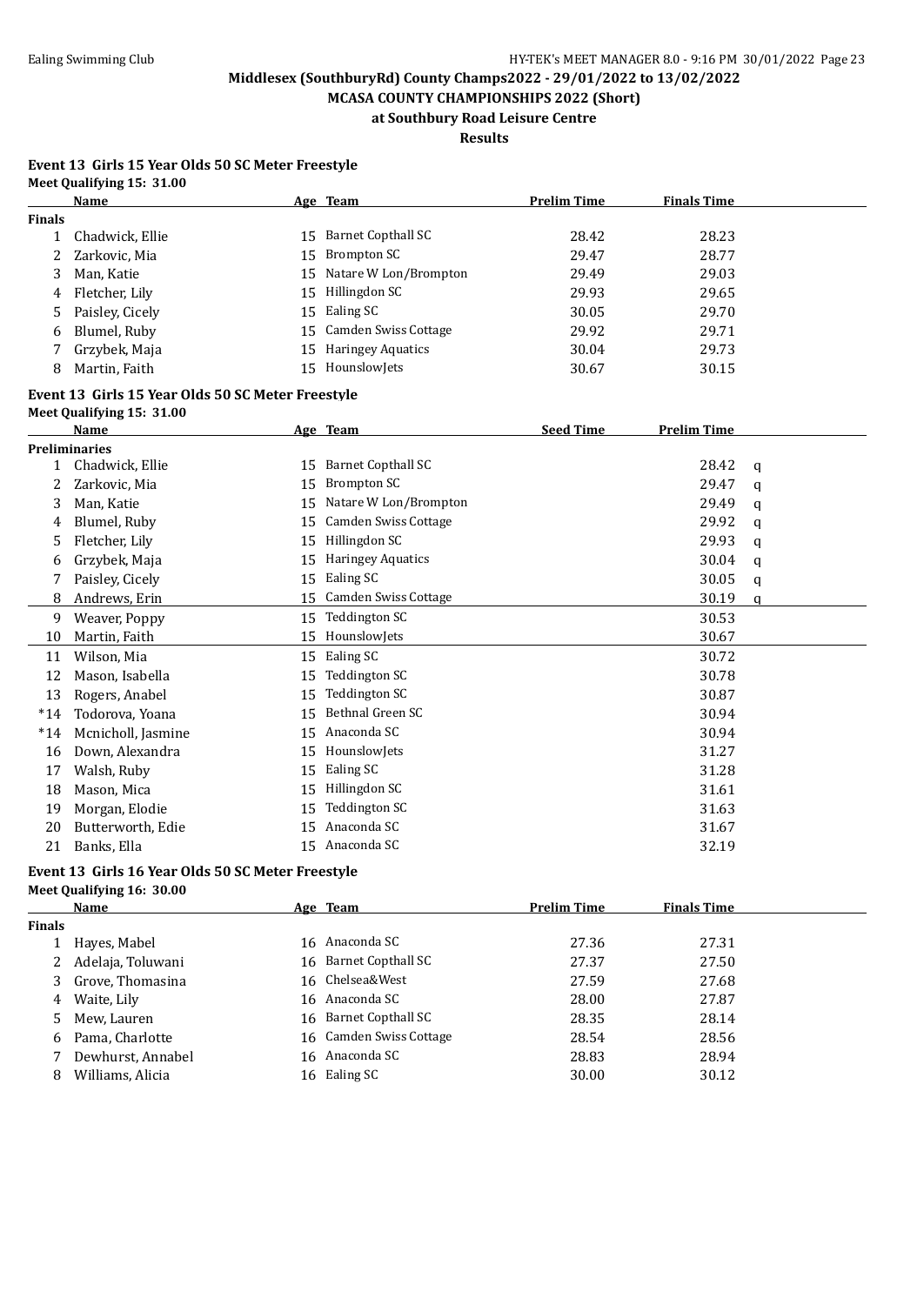**MCASA COUNTY CHAMPIONSHIPS 2022 (Short) at Southbury Road Leisure Centre**

**Results**

#### **Event 13 Girls 16 Year Olds 50 SC Meter Freestyle Meet Qualifying 16: 30.00**

|               | Name                                             |    | Age Team                    | <b>Seed Time</b>   | <b>Prelim Time</b> |              |
|---------------|--------------------------------------------------|----|-----------------------------|--------------------|--------------------|--------------|
|               | <b>Preliminaries</b>                             |    |                             |                    |                    |              |
| 1             | Hayes, Mabel                                     |    | 16 Anaconda SC              |                    | 27.36              | $\mathbf q$  |
| 2             | Adelaja, Toluwani                                |    | 16 Barnet Copthall SC       |                    | 27.37              | q            |
| 3             | Grove, Thomasina                                 | 16 | Chelsea&West                |                    | 27.59              | q            |
| 4             | Waite, Lily                                      |    | 16 Anaconda SC              |                    | 28.00              | q            |
| 5             | Mew, Lauren                                      | 16 | <b>Barnet Copthall SC</b>   |                    | 28.35              | q            |
| 6             | Pama, Charlotte                                  |    | 16 Camden Swiss Cottage     |                    | 28.54              | q            |
| 7             | Dewhurst, Annabel                                |    | 16 Anaconda SC              |                    | 28.83              | q            |
| 8             | Mcclune, Elizabeth                               |    | 16 Staines SC               |                    | 29.40              | q            |
| 9             | Williams, Alicia                                 |    | 16 Ealing SC                |                    | 30.00              |              |
| 10            | De Alwis, Malika                                 |    | 16 Hillingdon SC            |                    | 30.03              |              |
| $---$         | Shaw, Charlotte                                  |    | 16 Camden Swiss Cottage     |                    | <b>NS</b>          |              |
| $---$         | Mucen, Selin                                     |    | 16 Chelsea&West             |                    | <b>NS</b>          |              |
|               | Event 13 Girls 17 & Over 50 SC Meter Freestyle   |    |                             |                    |                    |              |
|               | Meet Qualifying 17&0: 29.00                      |    |                             |                    |                    |              |
|               | Name                                             |    | Age Team                    | <b>Prelim Time</b> | <b>Finals Time</b> |              |
| <b>Finals</b> |                                                  |    |                             |                    |                    |              |
| $\mathbf{1}$  | Musial, Zoe                                      | 18 | Chelsea&West                | 26.61              | 26.61              |              |
| 2             | Bureau, Scarlet                                  |    | 18 Camden Swiss Cottage     | 28.23              | 28.23              |              |
| 3             | Bhugun, Emma                                     | 17 | Chelsea&West                | 29.36              | 28.97              |              |
| 4             | Llewellyn, Emma                                  |    | 17 Brompton SC              | 29.92              | 29.50              |              |
|               | Event 13 Girls 17 & Over 50 SC Meter Freestyle   |    |                             |                    |                    |              |
|               | Meet Qualifying 17&0: 29.00                      |    |                             |                    |                    |              |
|               | Name                                             |    | Age Team                    | <b>Seed Time</b>   | <b>Prelim Time</b> |              |
|               | <b>Preliminaries</b>                             |    |                             |                    |                    |              |
|               | 1 Musial, Zoe                                    |    | 18 Chelsea&West             |                    | 26.61              | q            |
| 2             | Bureau, Scarlet                                  |    | 18 Camden Swiss Cottage     |                    | 28.23              | $\mathbf q$  |
| 3             | Bhugun, Emma                                     | 17 | Chelsea&West                |                    | 29.36              | q            |
| 4             | Llewellyn, Emma                                  | 17 | <b>Brompton SC</b>          |                    | 29.92              | a            |
| ---           | Thomas, Hannah                                   |    | 26 Enfield Swim Squad       |                    | DQ 27.91           |              |
|               | 4.4 Start before starting signal                 |    |                             |                    |                    |              |
| $---$         | Griffiths, Betsy                                 |    | 17 Chelsea&West             |                    | <b>NS</b>          |              |
|               | Event 13 Girls 50 SC Meter Freestyle Multi-Class |    |                             |                    |                    |              |
|               | Name                                             |    | Age Team                    | <b>Seed Time</b>   | Prelim Time        |              |
|               | <b>Preliminaries</b>                             |    |                             |                    |                    |              |
|               | Hyde, Charlie S7                                 |    | 20 Enfield Swim Squad/A 12+ |                    | 38.59              | $\mathbf{q}$ |
|               | Event 14 Boys 10-11 100 SC Meter IM              |    |                             |                    |                    |              |
|               | Meet Qualifying 10-11: 1:33.50                   |    |                             |                    |                    |              |
|               | Name                                             |    | Age Team                    | <b>Prelim Time</b> | <b>Finals Time</b> |              |
| <b>Finals</b> |                                                  |    |                             |                    |                    |              |
| $\mathbf{1}$  | Ares, Michael                                    |    | 11 Chelsea&West             | 1:24.56            | 1:23.17            |              |
| 2             | Eler, Kaplan                                     |    | 11 Chelsea&West             | 1:27.60            | 1:26.29            |              |
| 3             | Venuti, Nicolas                                  | 11 | Chelsea&West                | 1:27.83            | 1:27.07            |              |
| 4             | Lawrence, Daniel                                 |    | 10 Staines SC               | 1:29.18            | 1:27.40            |              |
|               |                                                  |    |                             |                    |                    |              |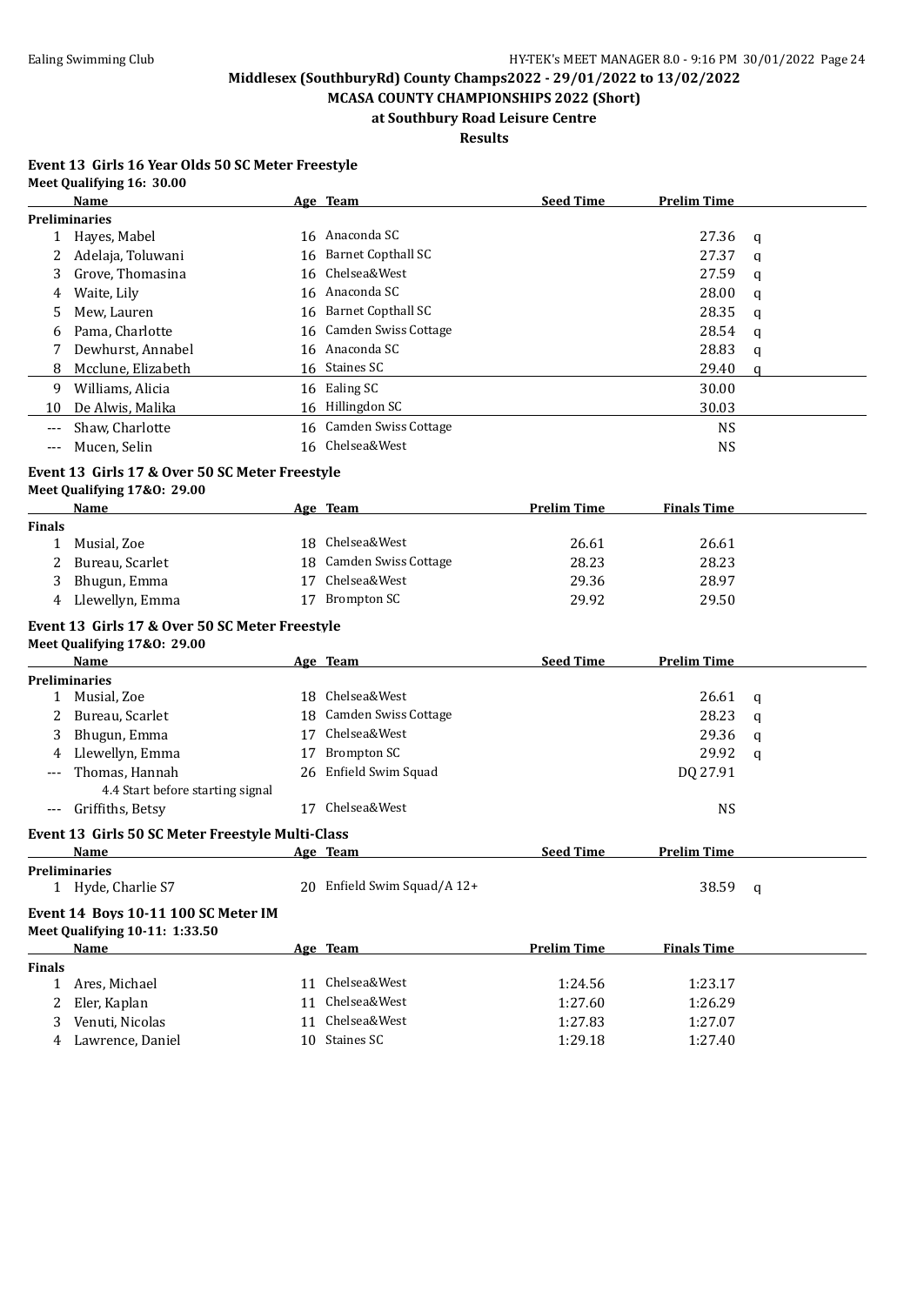**Finals ... (Event 14 Boys 10-11 100 SC Meter IM)**

# **Middlesex (SouthburyRd) County Champs2022 - 29/01/2022 to 13/02/2022**

**MCASA COUNTY CHAMPIONSHIPS 2022 (Short) at Southbury Road Leisure Centre**

### **Results**

|              | <b>Name</b>                                |    | Age Team                           | <b>Prelim Time</b> | <b>Finals Time</b> |             |
|--------------|--------------------------------------------|----|------------------------------------|--------------------|--------------------|-------------|
| 5.           | Szczygiel, Alexander                       |    | 11 Haringey Aquatics               | 1:30.59            | 1:28.44            |             |
| 6            | Thanassoulas, Alexander                    |    | 11 Camden Swiss Cottage            | 1:29.75            | 1:29.57            |             |
| 7            | Yeow, Charlie                              |    | 11 Brompton SC                     | 1:29.16            | 1:29.69            |             |
| 8            | Nicorici, Alex                             |    | 10 Camden Swiss Cottage            | 1:29.47            | 1:30.15            |             |
|              |                                            |    |                                    |                    |                    |             |
|              | Event 14 Boys 10-11 100 SC Meter IM        |    |                                    |                    |                    |             |
|              | Meet Qualifying 10-11: 1:33.50             |    |                                    |                    |                    |             |
|              | Name                                       |    | Age Team                           | <b>Seed Time</b>   | <b>Prelim Time</b> |             |
|              | <b>Preliminaries</b>                       |    |                                    |                    |                    |             |
|              | 1 Ares, Michael                            |    | 11 Chelsea&West<br>11 Chelsea&West |                    | 1:24.56            | q           |
| 2            | Eler, Kaplan                               |    |                                    |                    | 1:27.60            | q           |
| 3            | Venuti, Nicolas                            |    | 11 Chelsea&West                    |                    | 1:27.83            | q           |
| 4            | Yeow, Charlie                              |    | 11 Brompton SC                     |                    | 1:29.16            | q           |
| 5            | Lawrence, Daniel                           | 10 | <b>Staines SC</b>                  |                    | 1:29.18            | q           |
| 6            | Nicorici, Alex                             |    | 10 Camden Swiss Cottage            |                    | 1:29.47            | q           |
| 7            | Thanassoulas, Alexander                    |    | 11 Camden Swiss Cottage            |                    | 1:29.75            | q           |
| 8            | Szczygiel, Alexander                       |    | 11 Haringey Aquatics               |                    | 1:30.59            | q           |
|              | Event 14 Boys 12 Year Olds 100 SC Meter IM |    |                                    |                    |                    |             |
|              | Meet Qualifying 12: 1:31.00                |    |                                    |                    |                    |             |
|              | Name                                       |    | Age Team                           | <b>Prelim Time</b> | <b>Finals Time</b> |             |
| Finals       |                                            |    |                                    |                    |                    |             |
| 1            | Pryce-Jones, Luke                          |    | 12 Chelsea&West                    | 1:15.57            | 1:15.98            |             |
| 2            | Shearman, Enzo                             |    | 12 Hackney Aquatics                | 1:17.31            | 1:16.68            |             |
| 3            | Podurgiel, Benjamin                        | 12 | Chelsea&West                       | 1:18.33            | 1:16.72            |             |
| 4            | Vermaat, Marty                             | 12 | Camden Swiss Cottage               | 1:19.01            | 1:18.36            |             |
| 5            | Bhatia, Advay                              |    | 12 Hillingdon SC                   | 1:21.88            | 1:19.73            |             |
|              | Gillam, Henry                              | 12 | Camden Swiss Cottage               | 1:21.59            | 1:20.58            |             |
| 6            | Miskiewicz, Patrick                        |    | <b>Hackney Aquatics</b>            | 1:20.12            | 1:20.60            |             |
| 7            |                                            | 12 | <b>Barnet Copthall SC</b>          |                    |                    |             |
| 8            | Selmani, Amar                              | 12 |                                    | 1:23.11            | 1:22.72            |             |
|              | Event 14 Boys 12 Year Olds 100 SC Meter IM |    |                                    |                    |                    |             |
|              | Meet Qualifying 12: 1:31.00                |    |                                    |                    |                    |             |
|              | <b>Name</b>                                |    | Age Team                           | <b>Seed Time</b>   | <b>Prelim Time</b> |             |
|              | <b>Preliminaries</b>                       |    |                                    |                    |                    |             |
| $\mathbf{1}$ | Pryce-Jones, Luke                          |    | 12 Chelsea&West                    |                    | 1:15.57            | q           |
| 2            | Shearman, Enzo                             |    | 12 Hackney Aquatics                |                    | 1:17.31            | q           |
| 3            | Podurgiel, Benjamin                        |    | 12 Chelsea&West                    |                    | 1:18.33            | q           |
|              | 4 Vermaat, Marty                           |    | 12 Camden Swiss Cottage            |                    | 1:19.01            | $\mathsf q$ |
| 5            | Miskiewicz, Patrick                        |    | 12 Hackney Aquatics                |                    | 1:20.12            | q           |
| 6            | Gillam, Henry                              | 12 | Camden Swiss Cottage               |                    | 1:21.59            | q           |
| 7            | Bhatia, Advay                              | 12 | Hillingdon SC                      |                    | 1:21.88            | q           |
| 8            | Selmani, Amar                              | 12 | <b>Barnet Copthall SC</b>          |                    | 1:23.11            | a           |
| 9            | Amdor, Felix                               | 12 | <b>Broomfield Park</b>             |                    | 1:23.47            |             |
| 10           | Winpenny, Dylan                            | 12 | <b>Teddington SC</b>               |                    | 1:23.52            |             |
| 11           | Rowbotham, Harry                           | 12 | Teddington SC                      |                    | 1:23.68            |             |
|              | Fidan, Zachary                             | 12 | <b>Teddington SC</b>               |                    | 1:24.56            |             |
| 12           |                                            | 12 | <b>Brompton SC</b>                 |                    | 1:24.69            |             |
| 13           | Panna, Daniel                              |    | <b>Brompton SC</b>                 |                    |                    |             |
| 14           | Mahoney, Nico                              | 12 |                                    |                    | 1:25.61            |             |
| 15           | Minerva, Lorenzo                           |    | 12 Chelsea&West                    |                    | 1:25.99            |             |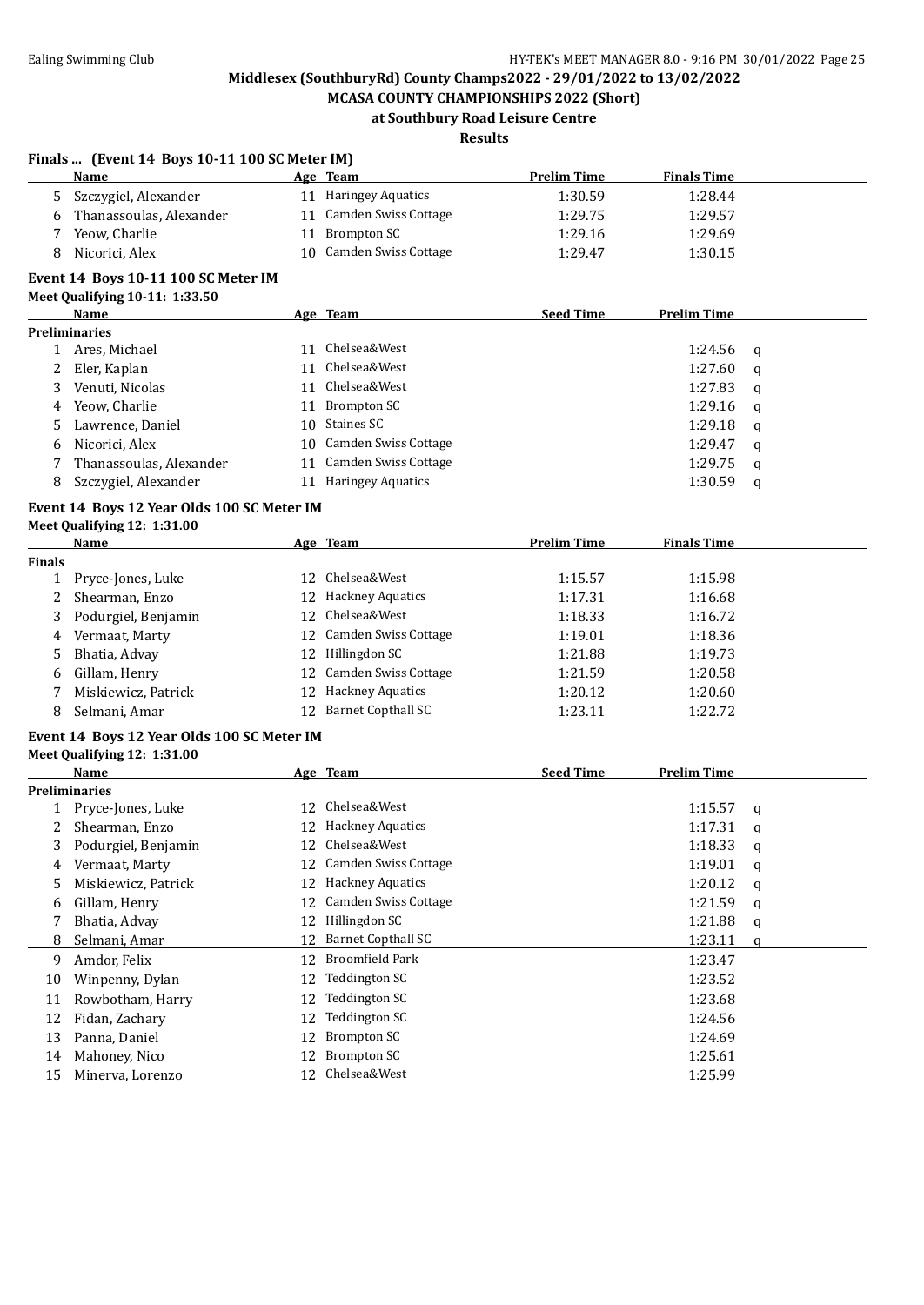**MCASA COUNTY CHAMPIONSHIPS 2022 (Short) at Southbury Road Leisure Centre**

### **Results**

### **Preliminaries ... (Event 14 Boys 12 Year Olds 100 SC Meter IM)**

|       | Name                                    | Age Team                        | <b>Seed Time</b> | <b>Prelim Time</b> |
|-------|-----------------------------------------|---------------------------------|------------------|--------------------|
| 16    | Zegiri, Gert                            | 12 Bo Of Harrow                 |                  | 1:27.23            |
| 17    | Kay, Alp                                | 12 Barnet Copthall SC           |                  | 1:27.50            |
| 18    | Malik, Ro                               | 12 Brompton SC                  |                  | 1:27.98            |
| $---$ | Lessard, Aneirin                        | 12 Hackney Aquatics             |                  | DO DO              |
|       | 4.4 Start before starting signal - misc |                                 |                  |                    |
|       | Redford, Jack                           | 12 Barnet Copthall SC/Camden SC |                  | NS                 |
|       |                                         |                                 |                  |                    |

## **Event 14 Boys 13 Year Olds 100 SC Meter IM**

### **Meet Qualifying 13: 1:29.00**

|               | Name                |     | Age Team                    | <b>Prelim Time</b> | <b>Finals Time</b> |  |
|---------------|---------------------|-----|-----------------------------|--------------------|--------------------|--|
| <b>Finals</b> |                     |     |                             |                    |                    |  |
|               | Chirita, Josh       | 13  | Hillingdon SC               | 1:07.87            | 1:07.06            |  |
|               | Knight, Luke        | 13  | Brompton SC                 | 1:09.69            | 1:08.20            |  |
| 3             | Biss, Leon          | 13. | <b>Camden Swiss Cottage</b> | 1:10.55            | 1:10.16            |  |
| 4             | Keers, Jack         | 13  | Teddington SC               | 1:13.54            | 1:12.26            |  |
| 5.            | Gould, Victor       | 13. | Camden Swiss Cottage        | 1:13.72            | 1:13.88            |  |
| 6             | Jazebi, Daniel      | 13  | Chelsea&West                | 1:13.94            | 1:13.94            |  |
|               | Greenwalker, Arthur | 13  | Teddington SC               | 1:14.84            | 1:14.12            |  |
| 8             | Hall, Samuel        | 13  | Teddington SC               | 1:14.64            | 1:16.27            |  |

#### **Event 14 Boys 13 Year Olds 100 SC Meter IM Meet Qualifying 13: 1:29.00**

| меет Qualifying 15: |  |  |
|---------------------|--|--|
|                     |  |  |

|              | <b>Name</b>               |    | Age Team                    | <b>Seed Time</b> | <b>Prelim Time</b> |   |
|--------------|---------------------------|----|-----------------------------|------------------|--------------------|---|
|              | <b>Preliminaries</b>      |    |                             |                  |                    |   |
| $\mathbf{1}$ | Chirita, Josh             | 13 | Hillingdon SC               |                  | 1:07.87            | a |
| 2            | Knight, Luke              | 13 | <b>Brompton SC</b>          |                  | 1:09.69            | a |
| 3            | Biss, Leon                | 13 | <b>Camden Swiss Cottage</b> |                  | 1:10.55            | a |
| 4            | Keers, Jack               | 13 | Teddington SC               |                  | 1:13.54            | a |
| 5            | Gould, Victor             | 13 | Camden Swiss Cottage        |                  | 1:13.72            | a |
| 6            | Jazebi, Daniel            | 13 | Chelsea&West                |                  | 1:13.94            | a |
| 7            | Hall, Samuel              | 13 | Teddington SC               |                  | 1:14.64            | q |
| 8            | Greenwalker, Arthur       | 13 | Teddington SC               |                  | 1:14.84            | a |
| 9            | Awan, Rayan               | 13 | Enfield Swim Squad          |                  | 1:14.96            |   |
| 10           | Birlouez-Lee, Edgar       | 13 | Ealing SC                   |                  | 1:15.63            |   |
| 11           | Tatanov, Zdravko          | 13 | Enfield Swim Squad          |                  | 1:17.04            |   |
| 12           | Lyttle, Sebastian         | 13 | Anaconda SC                 |                  | 1:17.35            |   |
| 13           | Schwimmer, Alex           | 13 | Brompton SC                 |                  | 1:17.72            |   |
| 14           | Toth, Kristof             | 13 | Hillingdon SC               |                  | 1:17.77            |   |
| 15           | Carreiras-Rebelo, Gabriel | 13 | <b>Barnet Copthall SC</b>   |                  | 1:18.44            |   |
| 16           | El-Okla, Mahmoud          | 13 | Anaconda SC                 |                  | 1:18.68            |   |
| 17           | Morgan, Malakai           | 13 | Enfield Swim Squad          |                  | 1:19.84            |   |
| 18           | Gholami, Jason            | 13 | <b>Camden Swiss Cottage</b> |                  | 1:20.40            |   |
| 19           | Krol, Mateusz             | 13 | Chelsea&West                |                  | 1:20.57            |   |
| 20           | Carstairs, Adam           | 13 | Bo Of Harrow                |                  | 1:21.01            |   |
| 21           | Guzy, Matthew             | 13 | <b>Hackney Aquatics</b>     |                  | 1:21.46            |   |
| 22           | Ionel-Asauleac, Andrew    | 13 | <b>Barnet Copthall SC</b>   |                  | 1:21.48            |   |
| 23           | Hanks, Dylan              | 13 | Enfield Swim Squad          |                  | 1:22.76            |   |
| 24           | Alvarado, Sam             | 13 | Camden Swiss Cottage        |                  | 1:23.24            |   |
| 25           | Cinquegrana, Ciaran       | 13 | Staines SC                  |                  | 1:24.57            |   |
|              |                           |    |                             |                  |                    |   |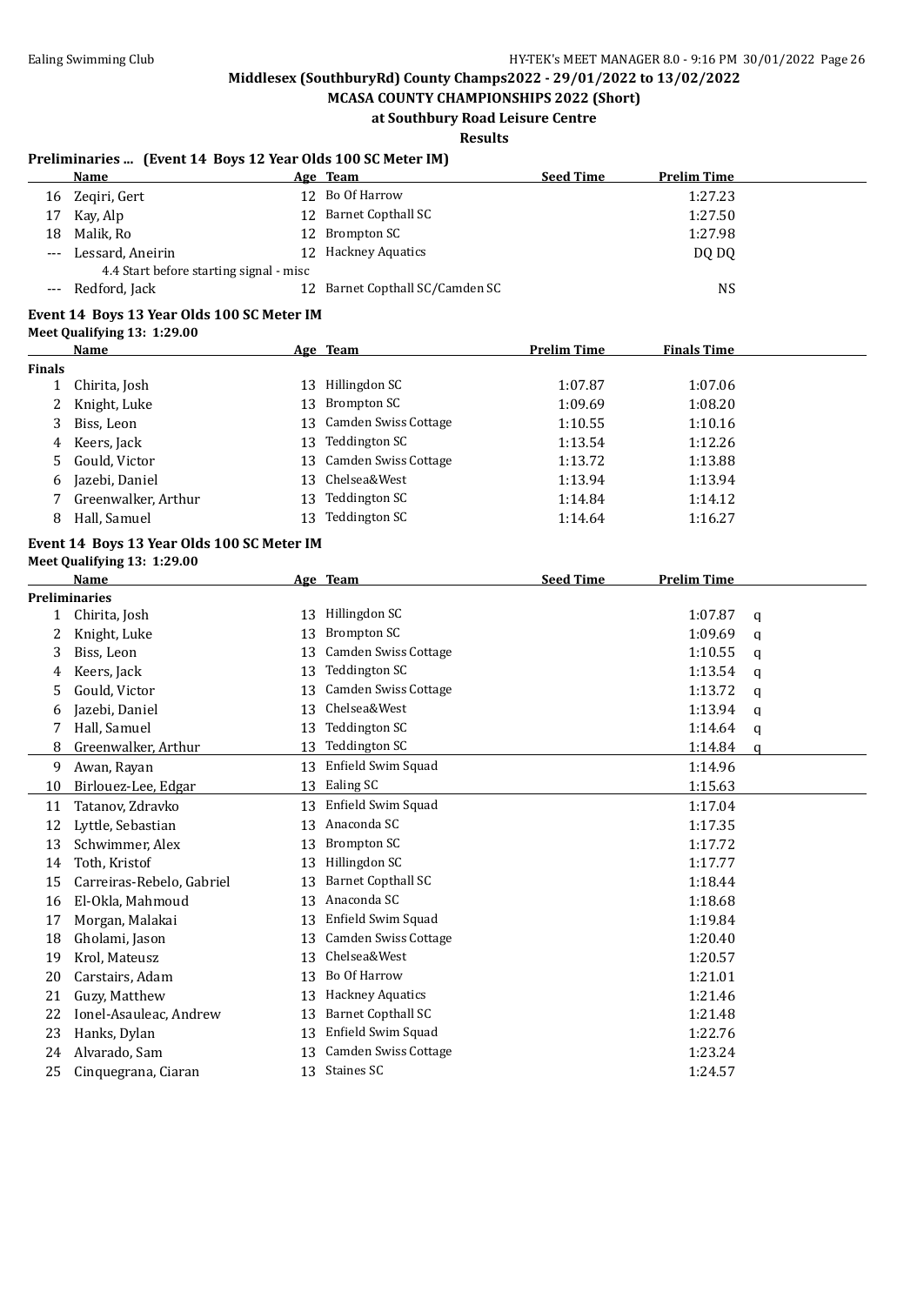**MCASA COUNTY CHAMPIONSHIPS 2022 (Short) at Southbury Road Leisure Centre**

### **Results**

|               | Preliminaries  (Event 14 Boys 13 Year Olds 100 SC Meter IM) |    |                              |                    |                    |   |
|---------------|-------------------------------------------------------------|----|------------------------------|--------------------|--------------------|---|
|               | Name                                                        |    | Age Team                     | <b>Seed Time</b>   | <b>Prelim Time</b> |   |
| 26            | Tang, Alfred Loktin                                         |    | 13 HounslowJets              |                    | 1:25.44            |   |
| $---$         | Triki, Anas                                                 |    | 13 Brompton SC               |                    | <b>NS</b>          |   |
|               | Mucen, Deniz                                                | 13 | Chelsea&West                 |                    | <b>NS</b>          |   |
|               | Event 14 Boys 14 Year Olds 100 SC Meter IM                  |    |                              |                    |                    |   |
|               | Meet Qualifying 14: 1:25.50                                 |    |                              |                    |                    |   |
|               | <u>Name</u>                                                 |    | Age Team                     | <b>Prelim Time</b> | <b>Finals Time</b> |   |
| <b>Finals</b> |                                                             |    |                              |                    |                    |   |
| $\mathbf{1}$  | Porter, Llewellyn                                           |    | 14 Camden Swiss Cottage      | 1:02.40            | 1:04.10            |   |
| 2             | Robinson, Edward                                            |    | 14 Chelsea&West              | 1:07.42            | 1:08.14            |   |
| 3             | Pasheli, Sapir                                              |    | 14 Camden Swiss Cottage      | 1:11.19            | 1:10.55            |   |
| 4             | Streltsov, Daniel                                           |    | 14 Natare W Lon/Chelsea&West | 1:11.74            | 1:10.78            |   |
| 5             | Pama, Charlie                                               |    | 14 Camden Swiss Cottage      | 1:12.08            | 1:10.93            |   |
| 6             | Singh, Sauren                                               |    | 14 Camden Swiss Cottage      | 1:12.35            | 1:12.30            |   |
| 7             | Beran, Crosby                                               |    | 14 Hillingdon SC             | 1:13.01            | 1:12.39            |   |
| 8             | Mrotzek, Aidan                                              |    | 14 Broomfield Park           | 1:13.06            | 1:13.15            |   |
|               | Event 14 Boys 14 Year Olds 100 SC Meter IM                  |    |                              |                    |                    |   |
|               | Meet Qualifying 14: 1:25.50                                 |    |                              |                    |                    |   |
|               | Name                                                        |    | Age Team                     | <b>Seed Time</b>   | <b>Prelim Time</b> |   |
|               | <b>Preliminaries</b>                                        |    |                              |                    |                    |   |
|               | 1 Porter, Llewellyn                                         |    | 14 Camden Swiss Cottage      |                    | 1:02.40            | q |
| 2             | Robinson, Edward                                            |    | 14 Chelsea&West              |                    | 1:07.42            | q |
| 3             | Pasheli, Sapir                                              |    | 14 Camden Swiss Cottage      |                    | 1:11.19            | q |
| 4             | Streltsov, Daniel                                           |    | 14 Natare W Lon/Chelsea&West |                    | 1:11.74            | q |
| 5             | Pama, Charlie                                               |    | 14 Camden Swiss Cottage      |                    | 1:12.08            | q |
| 6             | Singh, Sauren                                               |    | 14 Camden Swiss Cottage      |                    | 1:12.35            | q |
| 7             | Beran, Crosby                                               |    | 14 Hillingdon SC             |                    | 1:13.01            | q |
| 8             | Mrotzek, Aidan                                              |    | 14 Broomfield Park           |                    | 1:13.06            | q |
| 9             | Kimaro, David                                               |    | 14 Hackney Aquatics          |                    | 1:13.21            |   |
| 10            | Mathews, Joseph                                             |    | 14 Brompton SC               |                    | 1:13.61            |   |
| 11            | Roberts, Thomas                                             |    | 14 Hackney Aquatics          |                    | 1:13.71            |   |
| 12            | Metzgen, Daniel                                             |    | 14 Brompton SC               |                    | 1:14.13            |   |
| 13            | Lawrie, Jack                                                |    | 14 Enfield Swim Squad        |                    | 1:15.17            |   |
| 14            | Bramham, Cilian                                             |    | 14 Camden Swiss Cottage      |                    | 1:15.40            |   |
| 15            | Preston, Christopher                                        |    | 14 Brompton SC               |                    | 1:15.52            |   |
|               | 16 Eler, Aslan                                              |    | 14 Chelsea&West              |                    | 1:15.53            |   |
| $*17$         | Mahoney, Tomi                                               |    | 14 Brompton SC               |                    | 1:16.36            |   |
| $*17$         | Lesesne, Eric                                               | 14 | Chelsea&West                 |                    | 1:16.36            |   |
| 19            | Mccarthy, Cian                                              | 14 | Anaconda SC                  |                    | 1:17.04            |   |
| 20            | Das, Arun                                                   | 14 | Chelsea&West                 |                    | 1:17.38            |   |
| 21            | Mihali, Patrick                                             |    | 14 Bo Of Harrow              |                    | 1:18.16            |   |
| 22            | Barrett, Dylan                                              | 14 | Natare W Lon/Brompton        |                    | 1:18.73            |   |
| 23            | Stocker, Leonard                                            | 14 | Camden Swiss Cottage         |                    | 1:19.60            |   |
| 24            | Hiotis-Sclavenitis, Romanos                                 | 14 | <b>Barnet Copthall SC</b>    |                    | 1:19.61            |   |
| 25            | Gill, Nikita                                                | 14 | Chelsea&West                 |                    | 1:19.69            |   |
| 26            | Duckworth, Asher                                            |    | 14 Hackney Aquatics          |                    | 1:19.70            |   |
| 27            | Fabbrani-Fearon, Luca                                       |    | 14 Haringey Aquatics         |                    | 1:19.83            |   |
| 28            | Dhandapani, Inian                                           |    | 14 Ealing SC                 |                    | 1:20.95            |   |
|               |                                                             |    |                              |                    |                    |   |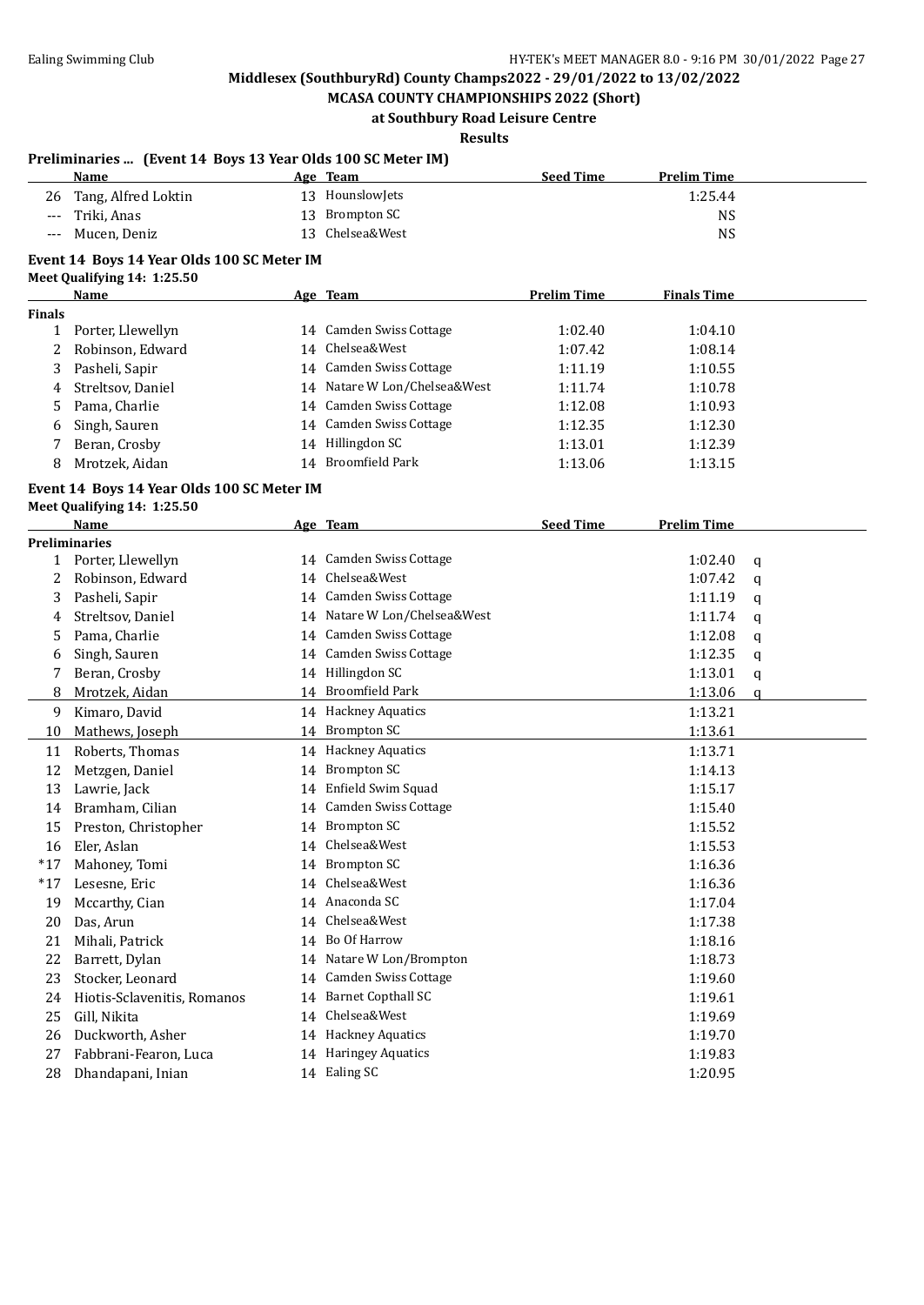**MCASA COUNTY CHAMPIONSHIPS 2022 (Short) at Southbury Road Leisure Centre**

**Results**

### **Preliminaries ... (Event 14 Boys 14 Year Olds 100 SC Meter IM)**

|                     | Name                                              |    | Age Team              | <b>Seed Time</b> | <b>Prelim Time</b> |
|---------------------|---------------------------------------------------|----|-----------------------|------------------|--------------------|
| 29                  | Rasil, Danus                                      | 14 | Hillingdon SC         |                  | 1:21.23            |
| 30                  | Ng, Joseph                                        |    | 14 Ealing SC          |                  | 1:21.26            |
| 31                  | Lui, Maxwell                                      |    | 14 Chelsea&West       |                  | 1:21.33            |
|                     | 32 Lewis, Kane                                    |    | 14 Hillingdon SC      |                  | 1:21.50            |
| 33                  | Jolly, Daniel                                     | 14 | Teddington SC         |                  | 1:21.64            |
|                     | 34 Correa Colorado, Santiago                      | 14 | Bethnal Green SC      |                  | 1:22.66            |
| 35                  | Baxter, Ethan                                     |    | 14 Enfield Swim Squad |                  | 1:23.69            |
| $\qquad \qquad - -$ | Galant Draysey, Lucas                             |    | 14 Teddington SC      |                  | DQ DQ              |
|                     | 6.4 Did not touch the wall during the turn - back |    |                       |                  |                    |
| $---$               | Danylenko, Dima                                   |    | 14 Chelsea&West       |                  | <b>NS</b>          |
|                     | Lessard, Gael                                     |    | 14 Hackney Aquatics   |                  | <b>NS</b>          |
|                     | Allinson-Rodrigues, Joshua                        |    | 14 Teddington SC      |                  | NS                 |

### **Event 14 Boys 15 Year Olds 100 SC Meter IM**

### **Meet Qualifying 15: 1:18.00**

|        | Name                   |     | Age Team                | <b>Prelim Time</b> | <b>Finals Time</b> |  |
|--------|------------------------|-----|-------------------------|--------------------|--------------------|--|
| Finals |                        |     |                         |                    |                    |  |
|        | Giustiniani, Rocco     | 15. | Anaconda SC             | 1:08.80            | 1:06.17            |  |
| 2      | Biggs, Lincoln         | 15  | Hillingdon SC           | 1:08.43            | 1:07.51            |  |
| 3      | Singer, Joshua         |     | 15 Enfield Swim Squad   | 1:09.09            | 1:08.42            |  |
| 4      | Harris-Eze, Kenechukwu |     | 15 Barnet Copthall SC   | 1:08.30            | 1:09.09            |  |
| 5.     | Miceta, Damian         |     | 15 Camden Swiss Cottage | 1:09.63            | 1:09.35            |  |
| 6      | Safonov, Greg          |     | 15 Staines SC           | 1:11.12            | 1:10.09            |  |
|        | Cory-Wright, Arthur    |     | 15 Camden Swiss Cottage | 1:10.99            | 1:10.51            |  |
| 8      | Nnaji, Angelo          | 15. | Hillingdon SC           | 1:10.61            | 1:11.97            |  |
|        |                        |     |                         |                    |                    |  |

#### **Event 14 Boys 15 Year Olds 100 SC Meter IM**

| Meet Qualifying 15: 1:18.00 |  |
|-----------------------------|--|
| $\mathbf{M}$                |  |

|    | Name                   |    | Age Team                  | <b>Seed Time</b> | <b>Prelim Time</b> |   |
|----|------------------------|----|---------------------------|------------------|--------------------|---|
|    | <b>Preliminaries</b>   |    |                           |                  |                    |   |
|    | Harris-Eze, Kenechukwu | 15 | <b>Barnet Copthall SC</b> |                  | 1:08.30            | q |
| 2  | Biggs, Lincoln         | 15 | Hillingdon SC             |                  | 1:08.43            | a |
| 3  | Giustiniani, Rocco     | 15 | Anaconda SC               |                  | 1:08.80            | q |
| 4  | Singer, Joshua         | 15 | Enfield Swim Squad        |                  | 1:09.09            | a |
| 5  | Miceta, Damian         | 15 | Camden Swiss Cottage      |                  | 1:09.63            | q |
| 6  | Nnaji, Angelo          | 15 | Hillingdon SC             |                  | 1:10.61            | q |
|    | Cory-Wright, Arthur    | 15 | Camden Swiss Cottage      |                  | 1:10.99            | a |
| 8  | Odong, Saint           | 15 | Brompton SC               |                  | 1:11.03            | q |
| 9  | Safonov, Greg          | 15 | Staines SC                |                  | 1:11.12            |   |
| 10 | Bradburn, Rory         | 15 | Teddington SC             |                  | 1:11.25            |   |
| 11 | Draganov, Dimi         | 15 | Chelsea&West              |                  | 1:11.45            |   |
| 12 | May, Andrew            | 15 | Hillingdon SC             |                  | 1:11.62            |   |
| 13 | Ridard, Luca           | 15 | <b>Haringey Aquatics</b>  |                  | 1:11.68            |   |
| 14 | Sethi, Sanchit         | 15 | Bo Of Harrow              |                  | 1:12.48            |   |
| 15 | Lawrence, Alfie        | 15 | Staines SC                |                  | 1:12.85            |   |
| 16 | Pearson, Matthew       | 15 | Anaconda SC               |                  | 1:13.01            |   |
| 17 | Mackintosh, Gustav     | 15 | Chelsea&West              |                  | 1:13.07            |   |
| 18 | Wilkes, Lee            | 15 | Hillingdon SC             |                  | 1:13.19            |   |
| 19 | Bara-Taylor, Raphael   | 15 | <b>Brompton SC</b>        |                  | 1:13.37            |   |
|    |                        |    |                           |                  |                    |   |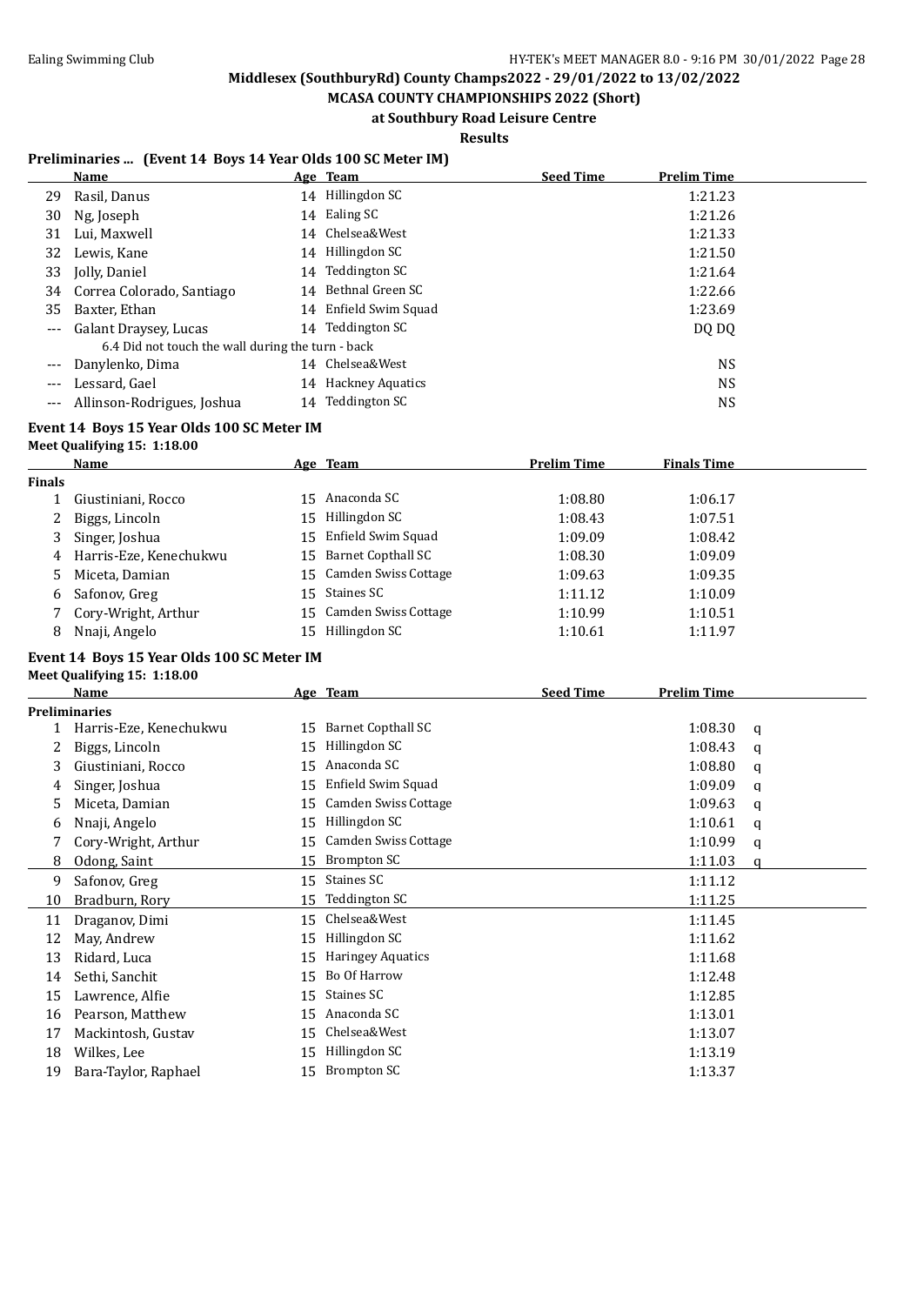**MCASA COUNTY CHAMPIONSHIPS 2022 (Short) at Southbury Road Leisure Centre**

# **Results**

### **Preliminaries ... (Event 14 Boys 15 Year Olds 100 SC Meter IM)**

|    | Name               |    | Age Team                | <b>Seed Time</b> | <b>Prelim Time</b> |
|----|--------------------|----|-------------------------|------------------|--------------------|
| 20 | Flack, Oliver      | 15 | Teddington SC           |                  | 1:14.05            |
| 21 | Gohar, Fabio       | 15 | Teddington SC           |                  | 1:14.15            |
|    | 22 Barrios, Joshua |    | 15 Bo Of Harrow         |                  | 1:14.54            |
|    | 23 Dubey, Akash    |    | 15 Hillingdon SC        |                  | 1:14.73            |
| 24 | Gorelik, Lev       |    | 15 Camden Swiss Cottage |                  | 1:15.11            |
| 25 | Otulak, Dawid      |    | 15 Bo Of Harrow         |                  | 1:16.72            |
|    |                    |    |                         |                  |                    |

#### **Event 14 Boys 16 Year Olds 100 SC Meter IM Meet Qualifying 16: 1:13.00**

|        | Name                | Age Team         | <b>Prelim Time</b> | <b>Finals Time</b> |
|--------|---------------------|------------------|--------------------|--------------------|
| Finals |                     |                  |                    |                    |
|        | Finch, Nick         | 16 Chelsea&West  | 58.95              | 1:00.32            |
| 2      | Pratt, Lanre        | 16 Chelsea&West  | 1:08.71            | 1:07.07            |
| 3      | Thomas, Taran       | 16 Anaconda SC   | 1:07.96            | 1:07.08            |
| 4      | Remington, Alastair | 16 Ealing SC     | 1:09.14            | 1:09.36            |
| 5.     | Rolfe-Cane, Travis  | 16 Ealing SC     | 1:09.57            | 1:09.40            |
| 6      | Al-Khudairy, Yahya  | 16 Teddington SC | 1:09.36            | 1:09.76            |
|        | Yee, Max            | 16 Brompton SC   | 1:11.25            | 1:11.33            |

#### **Event 14 Boys 16 Year Olds 100 SC Meter IM Meet Qualifying 16: 1:13.00**

|   | Name                  |  | Age Team         | <b>Seed Time</b> | <b>Prelim Time</b> |          |  |
|---|-----------------------|--|------------------|------------------|--------------------|----------|--|
|   | Preliminaries         |  |                  |                  |                    |          |  |
|   | Finch, Nick           |  | 16 Chelsea&West  |                  | 58.95              | - a      |  |
| 2 | Thomas, Taran         |  | 16 Anaconda SC   |                  | 1:07.96            | - a      |  |
| 3 | Pratt, Lanre          |  | 16 Chelsea&West  |                  | 1:08.71            | <b>a</b> |  |
|   | 4 Remington, Alastair |  | 16 Ealing SC     |                  | 1:09.14            | - q      |  |
|   | 5 Al-Khudairy, Yahya  |  | 16 Teddington SC |                  | $1:09.36$ q        |          |  |
|   | 6 Rolfe-Cane, Travis  |  | 16 Ealing SC     |                  | 1:09.57            | q        |  |
|   | Yee, Max              |  | 16 Brompton SC   |                  | 1:11.25            | - a      |  |
|   | --- Wong, Adam        |  | 16 Chelsea&West  |                  | NS                 |          |  |

# **Event 14 Boys 17 & Over 100 SC Meter IM**

| Meet Qualifying 17&0: 1:12.00 |  |
|-------------------------------|--|
|-------------------------------|--|

|               | Name                   |     | Age Team                 | <b>Prelim Time</b> | <b>Finals Time</b> |  |
|---------------|------------------------|-----|--------------------------|--------------------|--------------------|--|
| <b>Finals</b> |                        |     |                          |                    |                    |  |
|               | Gerber, Yaron          | 24  | Ealing SC                | 1:00.23            | 59.43              |  |
| 2             | Williams, Alexander    | 17  | Ealing SC                | 1:01.92            | 1:01.45            |  |
| 3             | Austin, Alex           |     | 18 Hillingdon SC         | 1:01.79            | 1:02.38            |  |
|               | 4 Bennett, Adam        |     | 18 Hillingdon SC         | 1:02.55            | 1:02.53            |  |
|               | 5 Quiddington, Harvey  |     | 18 Barnet Copthall SC    | 1:02.62            | 1:02.63            |  |
| 6             | Zawada, Isaac          | 17  | Teddington SC            | 1:02.36            | 1:02.91            |  |
| ---           | Harden-Wilson, Stephen |     | <b>Haringey Aquatics</b> | 1:09.89            | <b>NS</b>          |  |
| $---$         | Kelly, Josh            | 19. | Hillingdon SC            | 1:08.35            | <b>NS</b>          |  |
|               |                        |     |                          |                    |                    |  |

#### **Event 14 Boys 17 & Over 100 SC Meter IM Meet Qualifying 17&O: 1:12.00**

| <b>Name</b>          | Age Team        | <b>Seed Time</b> | <b>Prelim Time</b> |  |
|----------------------|-----------------|------------------|--------------------|--|
| <b>Preliminaries</b> |                 |                  |                    |  |
| Mahmutoglu, Jason    | 18 Chelsea&West |                  | 59.36              |  |
| 2 Gerber, Yaron      | 24 Ealing SC    |                  | 1:00.23            |  |